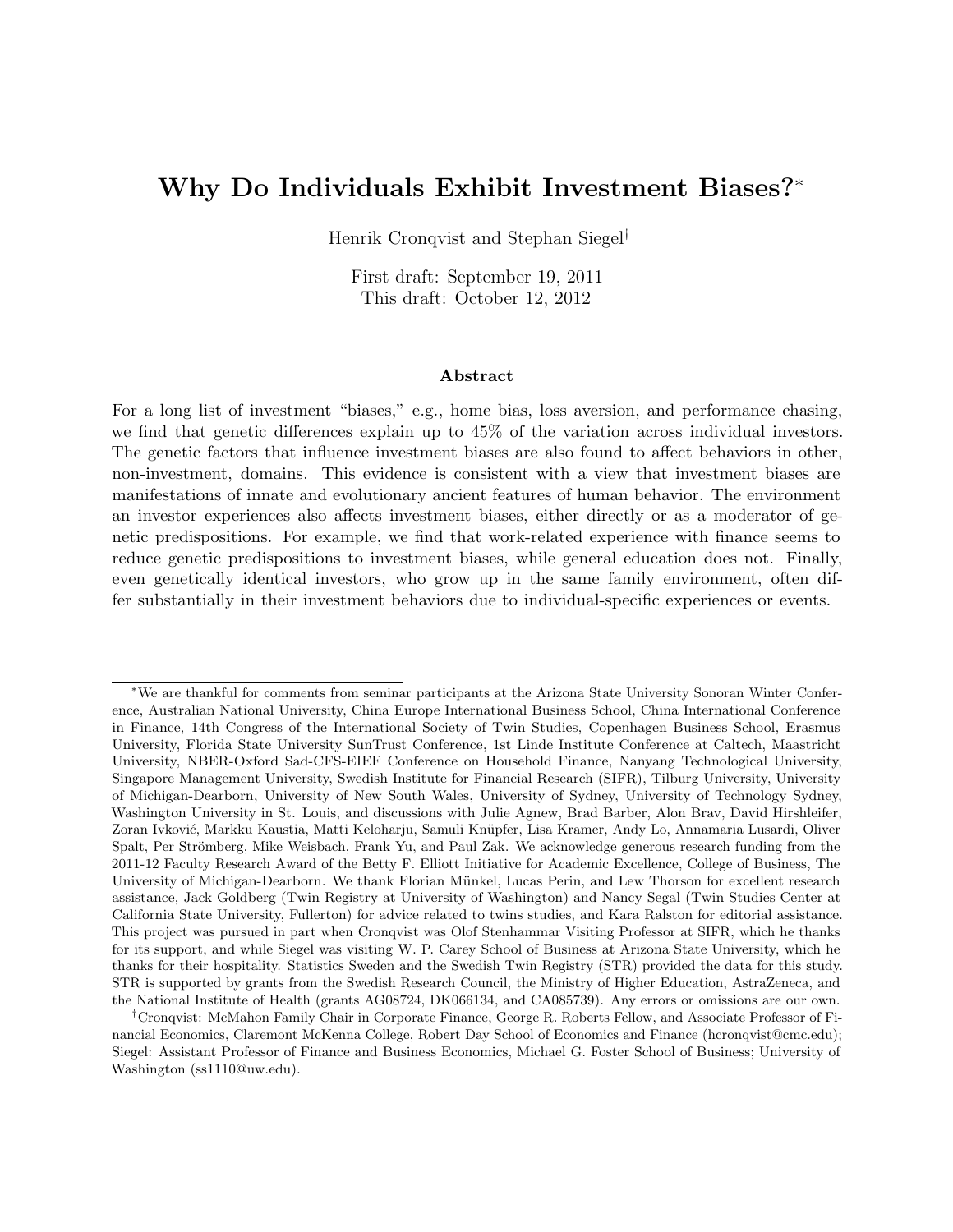# I Introduction

The list of investment "biases" that individual investors exhibit is long. They lack diversification and have a preference for familiar investments (French and Poterba (1991) and Huberman (2001)), trade too much (Odean (1999)), are reluctant to realize their losses (Odean (1998) and Dhar and Zhu (2006)), extrapolate recent superior returns (Benartzi (2001)), and have a preference for skewness and lottery-type investments (Kumar (2009)). These behaviors have previously been partially attributed to mechanisms rooted in psychology research: Ambiguity aversion and familiarity for lack of diversification (Ellsberg (1961) and Heath and Tversky (1991)), overconfidence for excessive trading (Griffin and Tversky (1992)), loss aversion and mental accounting for the reluctance to realize losses (Kahneman and Tversky (1979) and Thaler (1985)), representativeness and the hot hands fallacy for excessive extrapolation of past returns (Tversky and Kahneman (1974)), and cumulative prospect theory for skewness preferences (Tversky and Kahneman  $(1992)$ ).<sup>1</sup>

While the previously referenced studies have shown that individual investors, on average, exhibit these investment biases, little research has been devoted to understanding why investors exhibit these behaviors or why some investors are more biased than others. Are investors born with certain predispositions that manifest themselves as investment biases? Or do investors exhibit biases as a result of parenting or individual-specific experiences or events? The origins of investment biases have potentially important implications for the extent to which education and market incentives may be expected to reduce investment biases and also for the design of public policy.

We use standard empirical methodology adopted from quantitative behavioral genetics research (see Neale and Maes (2004) for an overview), which has recently been used also in finance research (e.g., Barnea, Cronqvist, and Siegel (2010) and Cesarini et al. (2010)). Our data set from the world's largest twin registry, the Swedish Twin Registry (STR), matched with detailed data on the twins' investment behaviors, enables us to decompose differences across individuals into genetic versus environmental components. This decomposition is based on an intuitive insight: Identical twins

<sup>1</sup>Throughout the paper, we will refer to these behaviors as "biases" because they constitute non-standard preferences and beliefs from the perspective of standard models used in financial economics. It is beyond the scope of this paper to provide estimates of the potential welfare losses attributed to any of these behaviors. Some of the referenced papers provide such estimates.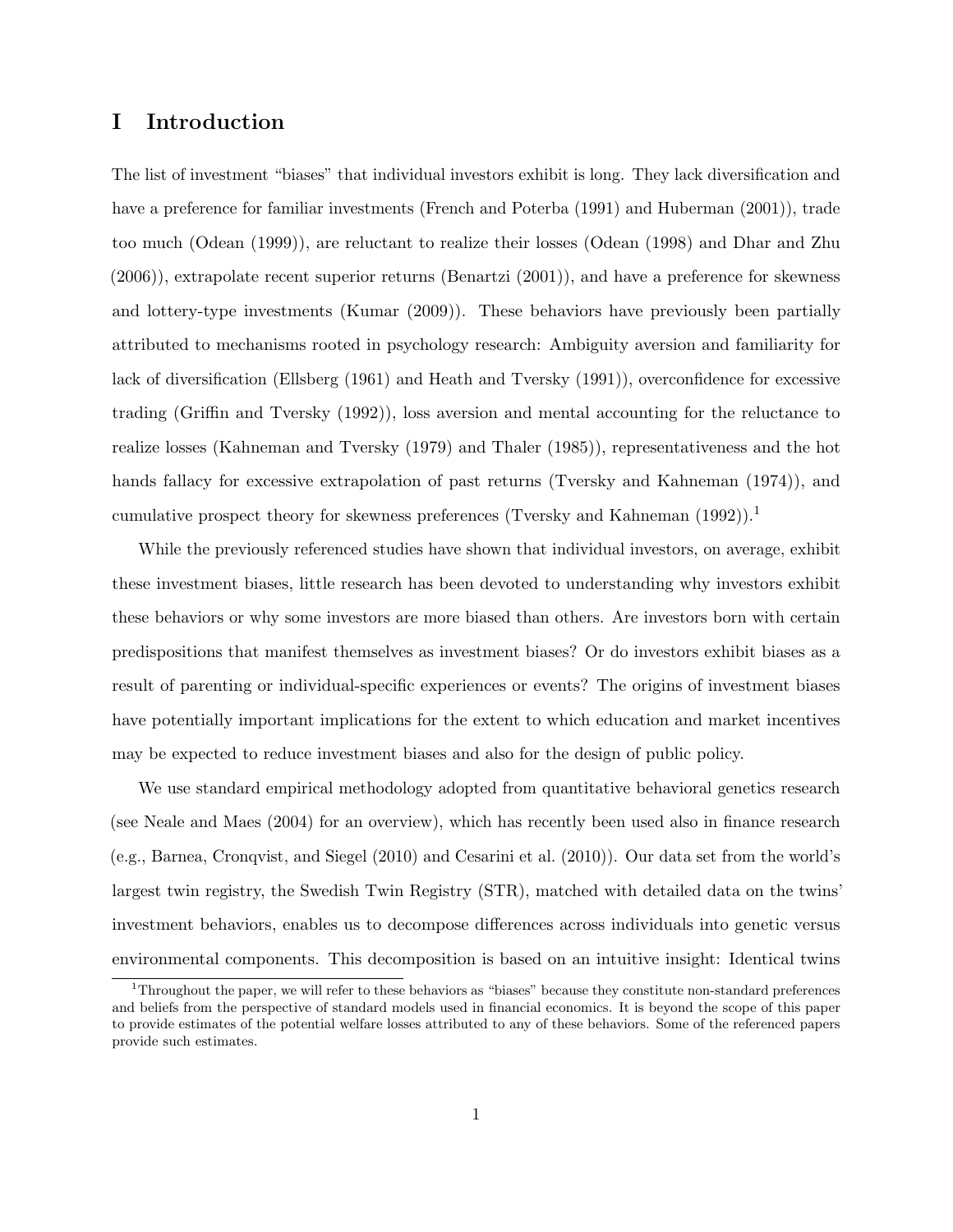share 100% of their genes, while the average proportion of shared genes is only 50% for fraternal twins. If identical twins exhibit more similarity with respect to these investment behaviors than do fraternal twins, then there is evidence that these behaviors are influenced, at least in part, by genetic factors.

We can summarize our results as follows. First, for a long list of investment biases, we find that genetic differences explain up to 45% of the variation across individual investors. Consistent with a view that investment biases are manifestations of innate and evolutionary ancient features of human behavior, we find that the genetic factors that influence investment biases also affect behaviors in other, non-investment, domains. For example, the correlation between a preference for familiar stocks and familiarity preferences in other domains is due to shared genetic influences. While our results are consistent with several behavioral genetic studies that have shown significant heritability of human behavior, they provide the first direct evidence from real-world, non-experimental data that persistent investment behaviors are to a significant extent determined by genetic endowments. Such evidence provides support for evolutionary arguments that behaviors which manifest themselves as investment biases in today's financial markets have survived because they were advantageous in evolutionary ancient times (e.g., Rayo and Becker (2007) and Brennan and Lo (2011)).

The relative importance of genetic relative to environmental factors is found to vary across different investors. Most importantly, among investors with work-related experience with finance, we find a significant reduction of the relative amount of genetic variation, which is consistent with the notion that practical experience in finance moderates genetic predispositions. We cannot rule out, though, that the selection of profession reduces the relevant genetic variation in this sub-sample. Controlling for selection, we also investigate the role of general education, measured as years of educations, in moderating the relative importance of genetic factors. We find that general education does not reduce the relative importance of genetic factors in explaining investment biases.

Finally, we find that even genetically identical investors who grew up in the same family environment differ substantially in terms of their investment behaviors. Individual-specific environments, experiences, or events must therefore play an important role in shaping individuals' investment choices. Examining differences between investment biases of genetically identical investors, we show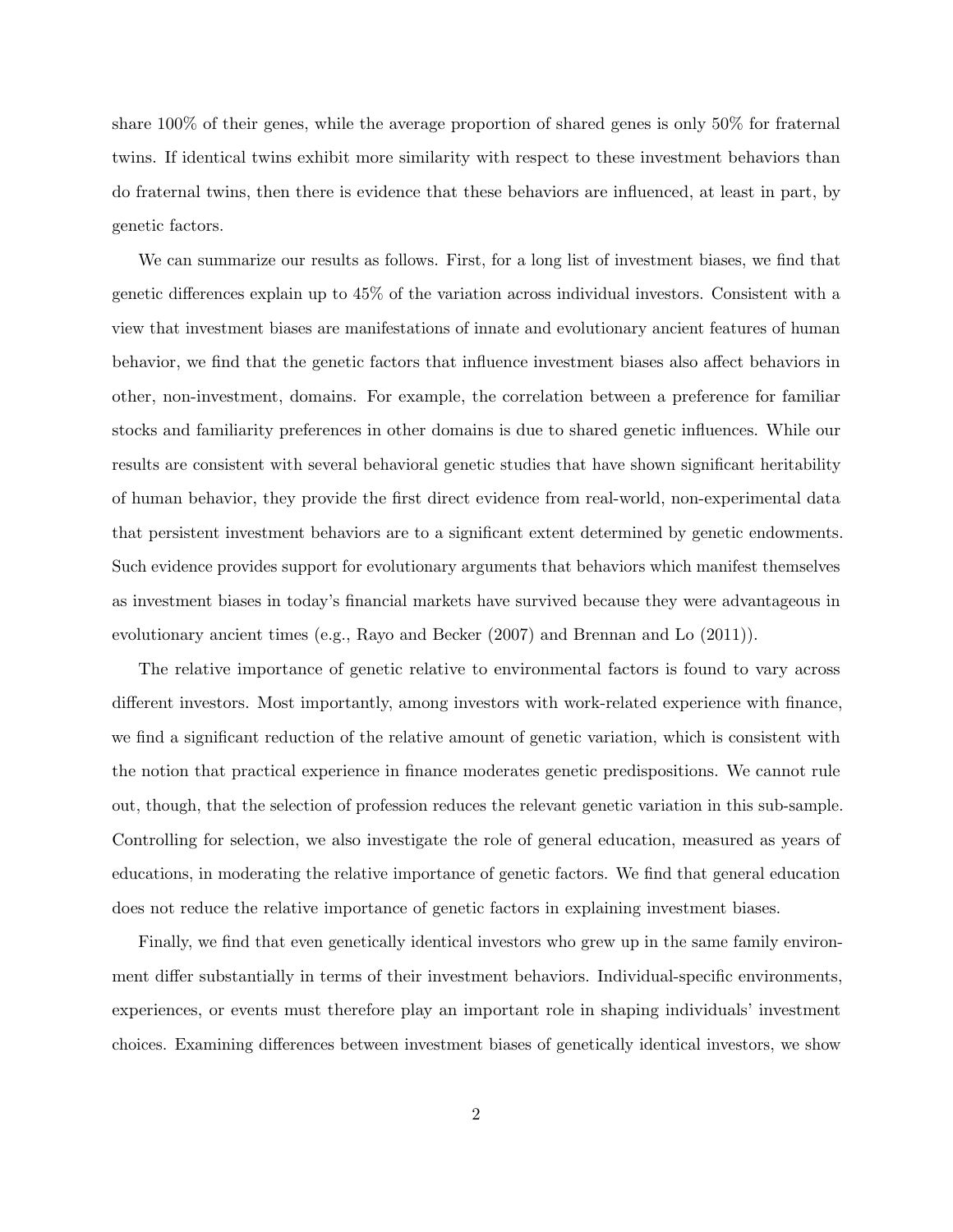how genetically informed data, such as twin data used in this study, can be used to better assess the causal impact of individual-specific factors, such as education.

The paper is organized as follows. Section II reviews related research. Section III describes our data sources, reports summary statistics, and defines our measures of investment biases. Section IV describes our empirical methodology. Sections V and VI report our results and robustness checks. Section VII concludes.

# II The Origins of Investment Biases

### A Genetic Origins

### A.1 Models of the Evolution of Behavior

The literature on the evolution of behavior is large, and includes disciplines such as biology, evolutionary psychology, and economics. It is beyond the scope of this paper to review this literature. For extensive reviews, we refer to Robson (2001), Rayo and Becker (2007), Brennan and Lo (2011), and the examples and references therein. Underlying this literature is the assumption that some of the variation in behavior is due to genetic differences. Over time, those behaviors that confer greater "fitness", i.e. reproductive success, become more common in the population. The outcome of this natural selection process, of course, depends on the environment as different behaviors will have more or less reproductive success in different environments.

Behaviors and psychological mechanisms that manifest themselves as investment biases in modern financial markets, could be widespread today, because they were associated with a reproductive advantage relative to alternative behaviors over the course of human development. That is, evolution might have selected behaviors that were fitness maximizing in evolutionary ancient times, but may not be optimal in all relevant domains today (e.g., Waldman (1994) and Rayo and Becker (2007)). Rayo and Becker (2007), for example, argue (p. 304):

<sup>&</sup>quot;[W]hen talking about fitness-maximizing [utility] functions, we refer to functions that optimized genetic multiplication during hunter-gatherer times (before agriculture and animal domestication were developed). In modern times, on the other hand, we presumably share most of the innate characteristics of our hunter-gatherer ancestors. But since the technological landscape has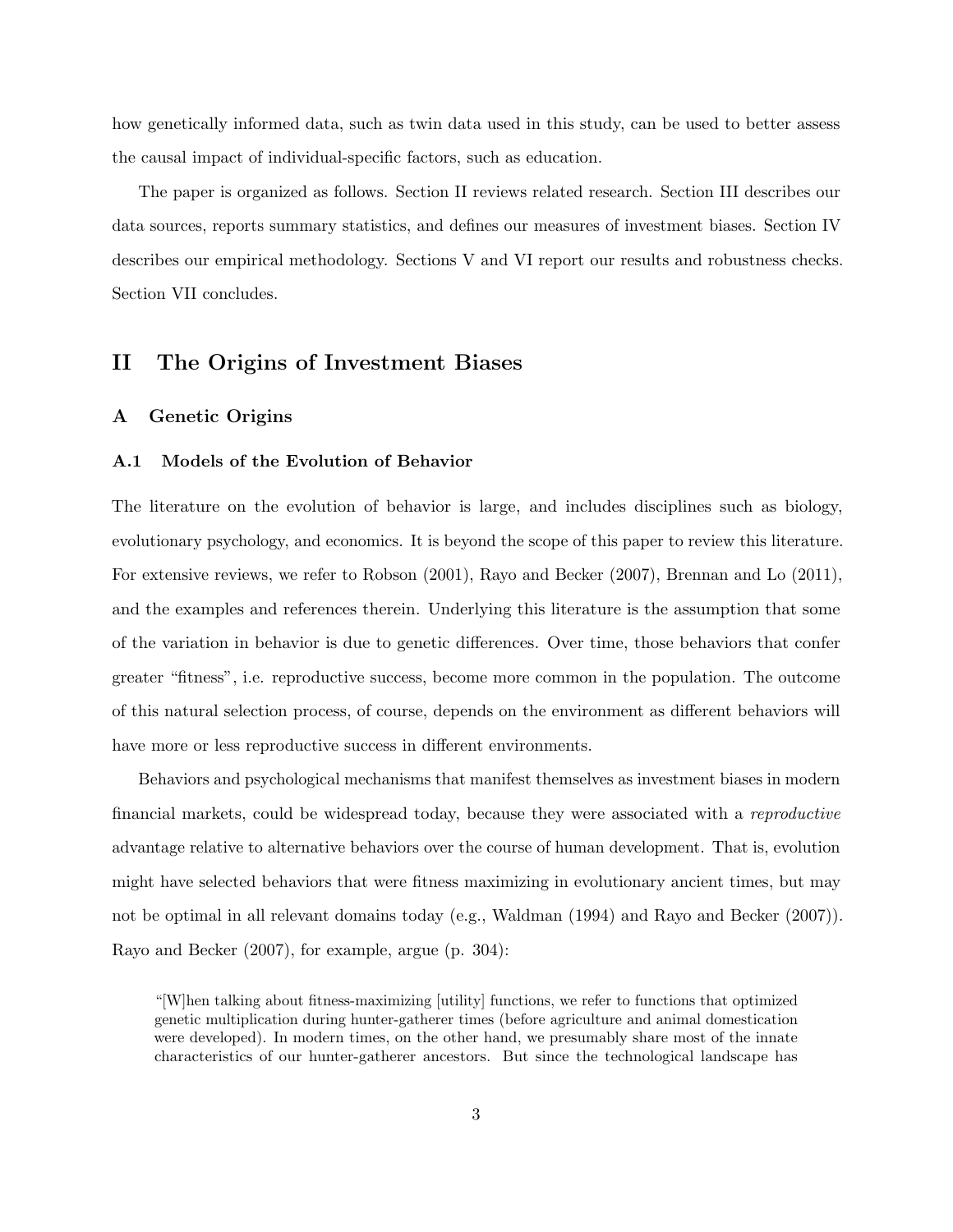changed so rapidly since the rise of agriculture, our [utility] functions need no longer optimally promote the present multiplication of our genes."

For example, in a hunter-gatherer society it may generally have been harmful for humans to explore or invest in the unfamiliar, which may explain a strong preference for investing in the familiar even today (e.g., Benartzi (2001) and Huberman (2001)). Johnson and Fowler (2011) show in a formal model that for a wide range of settings overconfidence, essentially an error of judgement with respect to one's qualities and capabilities, can lead to higher "net-payoffs" in competition for resources and might therefore have been favored by evolution. As a consequence, individual investors today might "suffer" from overconfidence in their trading decisions as their behavior is to some extent shaped by genetic endowments that they share with their ancient ancestors.<sup>2</sup> Brennan and Lo  $(2011)$  and McDermott, Fowler, and Smirnov (2008) provide similar arguments for the evolution of loss aversion and prospect theory preferences.

In general, different behaviors can survive and exist in a population as long as they lead to similar reproductive success. For example, if most individuals have a preference for the familiar, the benefit of exploring the unfamiliar might be sufficiently high to compensate for the additional risk. Alternatively, as Brennan and Lo (2011) point out, heterogeneity in behavior could also be due to systematic environmental risks:

"If environmental risks are systematic, survival depends on the population diversifying its behavior so that some fraction will survive to reproduce no matter what the environment is like. In such cases, it may seem as if certain individuals are acting irrationally since they may not be acting optimally for a given environment. But such heterogeneous behavior is, in fact, optimal from the perspective of the population."

In summary, evolutionary models of behavior imply that variation of behavior across individuals is partly due to genetic differences between those individuals. Behavioral biases can survive and become widespread due to the reproductive advantage they have conferred over the course of human

evolution.

<sup>&</sup>lt;sup>2</sup>Interestingly, Hirshleifer and Luo (2001) argue that even in today's financial markets overconfident investors can do better than rational investors as they exploit mispricing more aggressively.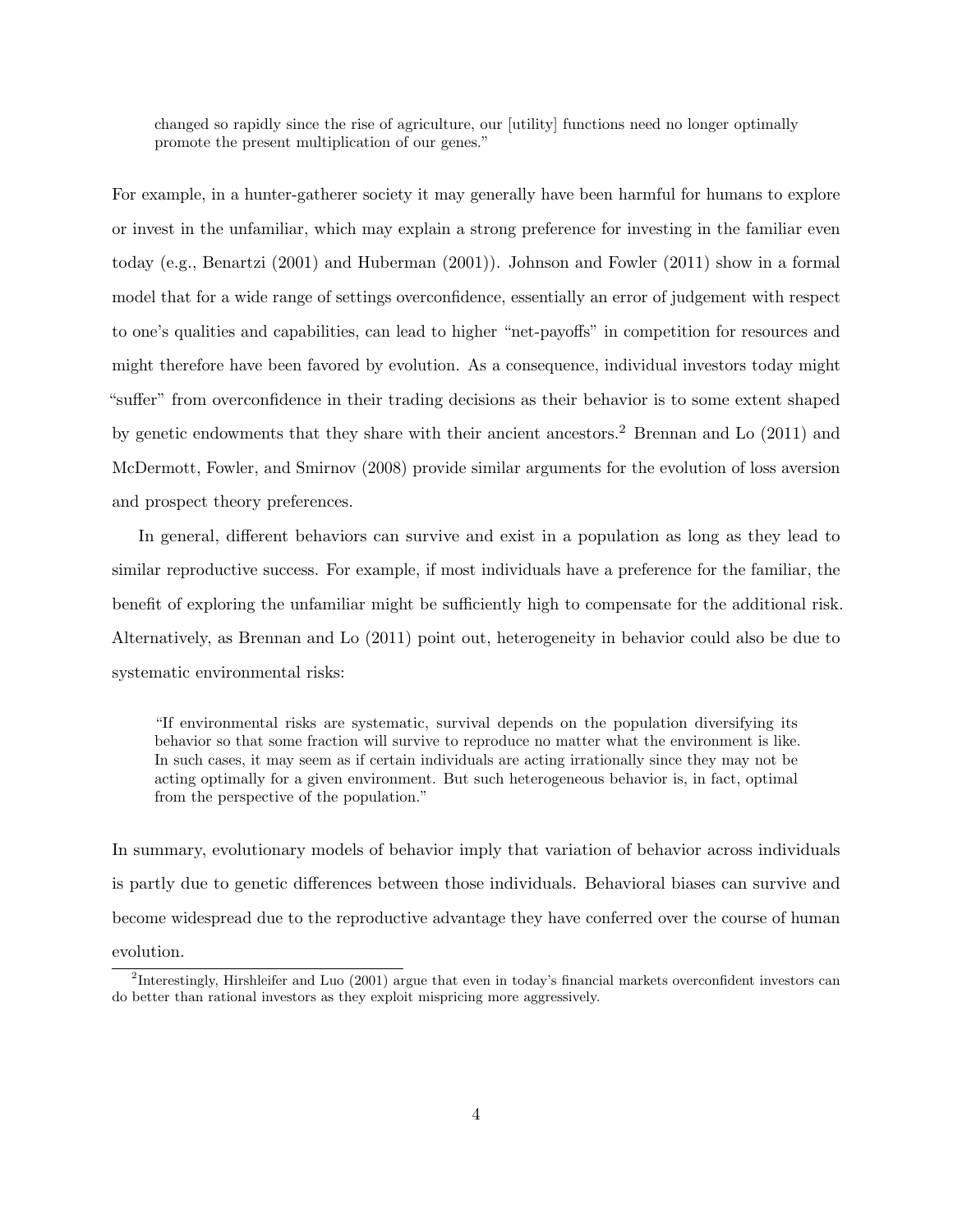### A.2 Empirical Evidence

Table 1 reviews research that links investment biases to psychological mechanisms, and then lists twin and gene candidate studies that link these mechanisms to genetic variation across individuals.

Diversification and Home Bias. Investors often diversify their portfolios less than is recommended by standard models. For example, they overweight stocks from their home market (e.g., French and Poterba (1991)). This home bias has not been easy to explain (e.g., Lewis (1999)). Ambiguity aversion and familiarity (e.g., Heath and Tversky (1991) and Fox and Tversky (1995)) is an alternative approach to explain lack of diversification. The recent gene association study by Chew et al. (2011) identifies several specific genes that affect ambiguity aversion and familiarity.

Turnover. One important stylized facts about individual investors is that they often trade too much (e.g., Odean (1999), Barber and Odean (2000), and Barber, Lee, Liu, and Odean (2009)). Excessive trading has been found to be related to individual characteristics that are partly genetic, such as overconfidence and sensation seeking (e.g., Barber and Odean (2001) and Grinblatt and Keloharju (2009)). Twin studies have documented that both overconfidence and sensation-seeking are partially genetic (Cesarini et al. (2009) and Fulker et al. (1980)). More recent research links sensation seeking to specific genes (Derringer et al. (2010)).

Disposition Effect. Shefrin and Statman (1985) argue that a combination of mental accounting (Thaler, 1985) and prospect theory preferences similar to those in Kahneman and Tversky (1979) makes investors more likely to sell stocks with a gain than with a loss. The recent gene association study by Zhong et al. (2009) identifies the specific genes that affect the concavity and convexity of the prospect theory value function in the gain and loss domains. Furthermore, loss aversion has been found also in animals that are genetically close to humans. Chen, Lakshminarayanan, and Santos (2006) show that capuchin monkeys, which lack experience with markets and finance, exhibit loss aversion: "[L]oss aversion is an innate and evolutionarily ancient feature of human preferences, a function of decision-making systems that evolved before the common ancestors of capuchins and humans diverged" (Chen et al. (2006), p. 520). Finally, Harbaugh, Krause, and Vesterlund (2001) find evidence of loss aversion in children as young as five, and there is no evidence that the behavior disappears significantly with age, at least not through college age. This result also suggests that loss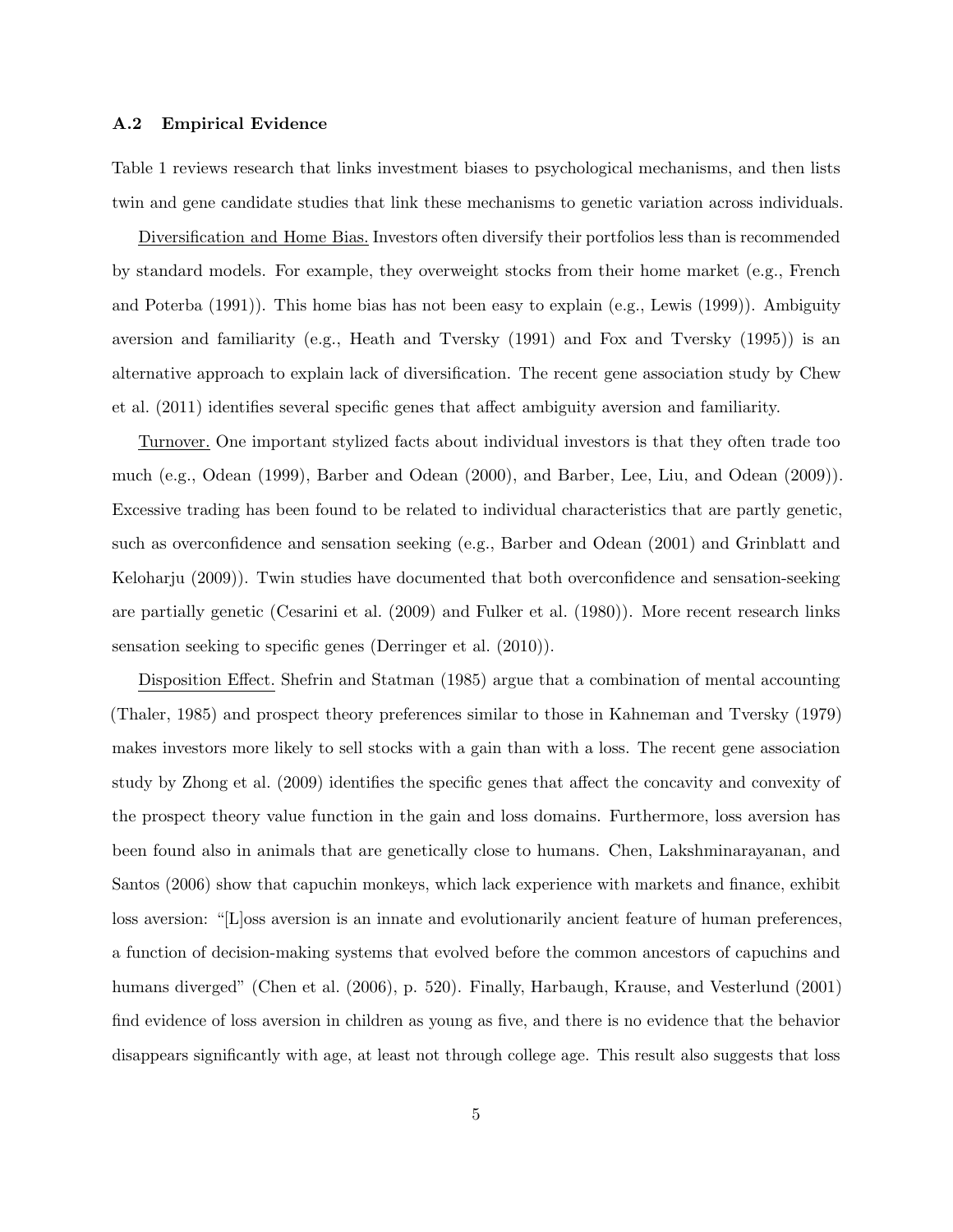aversion is genetic, assuming that these children do not learn such behavior before age five. Twin studies have also documented that loss aversion is partially genetic (e.g., Cesarini et al. (2012)).

Performance Chasing. Individual investors often extrapolate recent good stock or fund performance even when it shows little to no persistence (e.g., Patel, Zeckhauser, and Hendricks (1991) and Benartzi (2001)). In their work on representativeness, Tversky and Kahneman (1974) find that people expect that a sequence of outcomes generated by a random process will resemble the essential characteristics of that process even when the sequence is short. Griffin and Tversky (1992) provide an extension documenting that people focus on the strength or extremeness of the evidence with insufficient regard of its credence, predictability, and weight. In contrast to the other investment biases we study, we are not aware of much existing research that directly links excessive extrapolation to specific genes.

Skewness Preference. Investors often exhibit a preference for positive skewness, i.e., lottery-type investments (e.g., Kumar (2009)). Such behavior is expected if investors make decisions based on cumulative prospect theory (Tversky and Kahneman (1992) and Barberis and Huang (2008)). Twin studies have found that the preference to gamble are partially genetic (e.g., Slutske et al. (2000)). Furthermore, the recent gene association study by Zhong et al. (2009) finds that a specific gene results in a preference for gambles with a small probability of a very large payoff.

### B Environmental Origins

While the evolutionary models of behavioral biases imply that behavioral variation across individuals reflects, to some extent, genetic differences, alternative models of the origin of behavior emphasize environmental factors. For example, in models of "direct vertical socialization" children are born without defined preferences, and they are first exposed to their parents' socialization. If parent-child socialization does not succeed, the child is influenced by a random role model in the population (e.g., teachers, co-workers, etc.). These models have been used to explain parent-child similarity with respect to, e.g., religion (e.g., Bisin and Verdier (2000)), but may extend to the investment domain.

The environment may influence investment biases in other ways than through parenting and upbringing. For example, in the model by Gervais and Odean (2001) individual investors learn to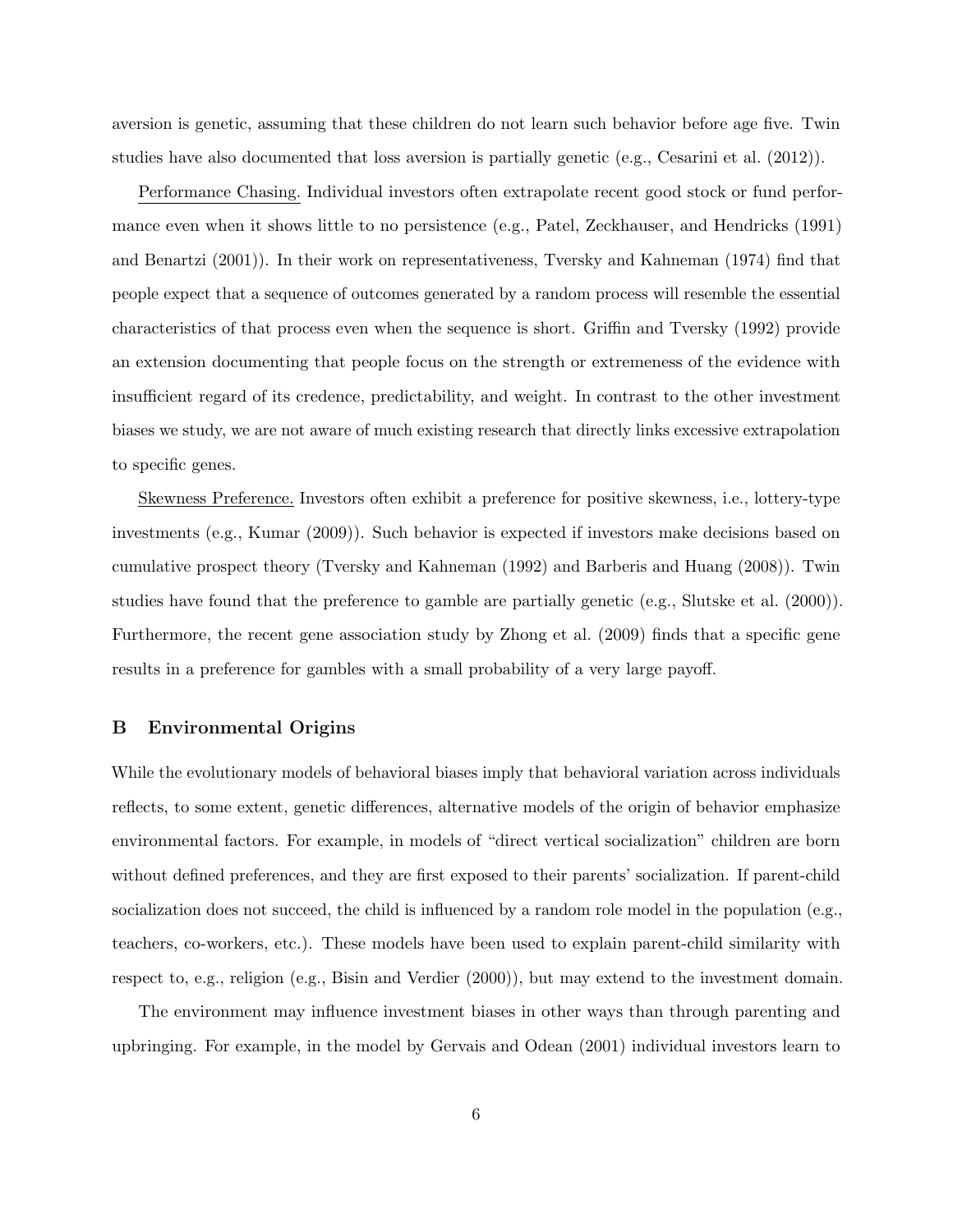be biased by becoming overconfident because of their past idiosyncratic investment successes.

While we are not aware of direct empirical tests of the above models with respect to behavioral biases, a growing empirical literature examines the circumstances and events that may reduce the behavioral biases that investors display. The evidence so far suggests that wealthier, more educated, and generally more sophisticated investors make better financial decisions and exhibit fewer investment biases (e.g., Dhar and Zhu (2006), Kumar (2009), Calvet, Campbell, and Sodini (2009)). The identified characteristics of less biased investors do not exclusively represent environmental effects, but also reflect to varying degrees genetic differences across investors. Separating the two and identifying effective intervention is, of course, important from a policy perspective and an area of active research (e.g. Bhattacharya et al. (2012)).

# III Data

#### A Data Sources

Our data set is constructed by matching a large number of twins from the Swedish Twin Registry (STR), the world's largest twin registry, with data from individual tax filings and other databases by Statistics Sweden. In Sweden, twins are registered at birth, and the STR collects additional data through in-depth interviews.<sup>3</sup> Importantly, STR's data provide us with the zygosity of each twin pair: Identical or "monozygotic" (MZ) twins are genetically identical, while fraternal or "dizygotic" (DZ) twins are genetically different, and share on average 50% of their genes.<sup>4</sup>

Until 2007, taxpayers in Sweden were subject to a wealth tax. Prior to the abolishment of this tax, all Swedish banks, brokerage firms, and other financial institutions were required by law to report to the Swedish Tax Authority information about individuals' portfolios (i.e., stocks, bonds,

<sup>3</sup>STR's databases are organized by birth cohort. The Screening Across Lifespan Twin, or "SALT," database contains data on twins born 1886–1958. The Swedish Twin Studies of Adults: Genes and Environment database, or "STAGE," contains data on twins born 1959–1985. In addition to twin pairs, twin identifiers, and zygosity status, the databases contain variables based on STR's telephone interviews (for SALT), completed 1998–2002, and combined telephone interviews and Internet surveys (for STAGE), completed 2005–2006. For further details about STR, we refer to Lichtenstein et al. (2006).

<sup>4</sup>Zygosity is based on questions about intrapair similarities in childhood. One of the questions was: Were you and your twin partner during childhood "as alike as two peas in a pod" or were you "no more alike than siblings in general" with regard to appearance? STR has validated this method with DNA analysis as having 98 percent accuracy on a subsample of twins. For twin pairs for which DNA has been collected, zygosity status is based on DNA analysis.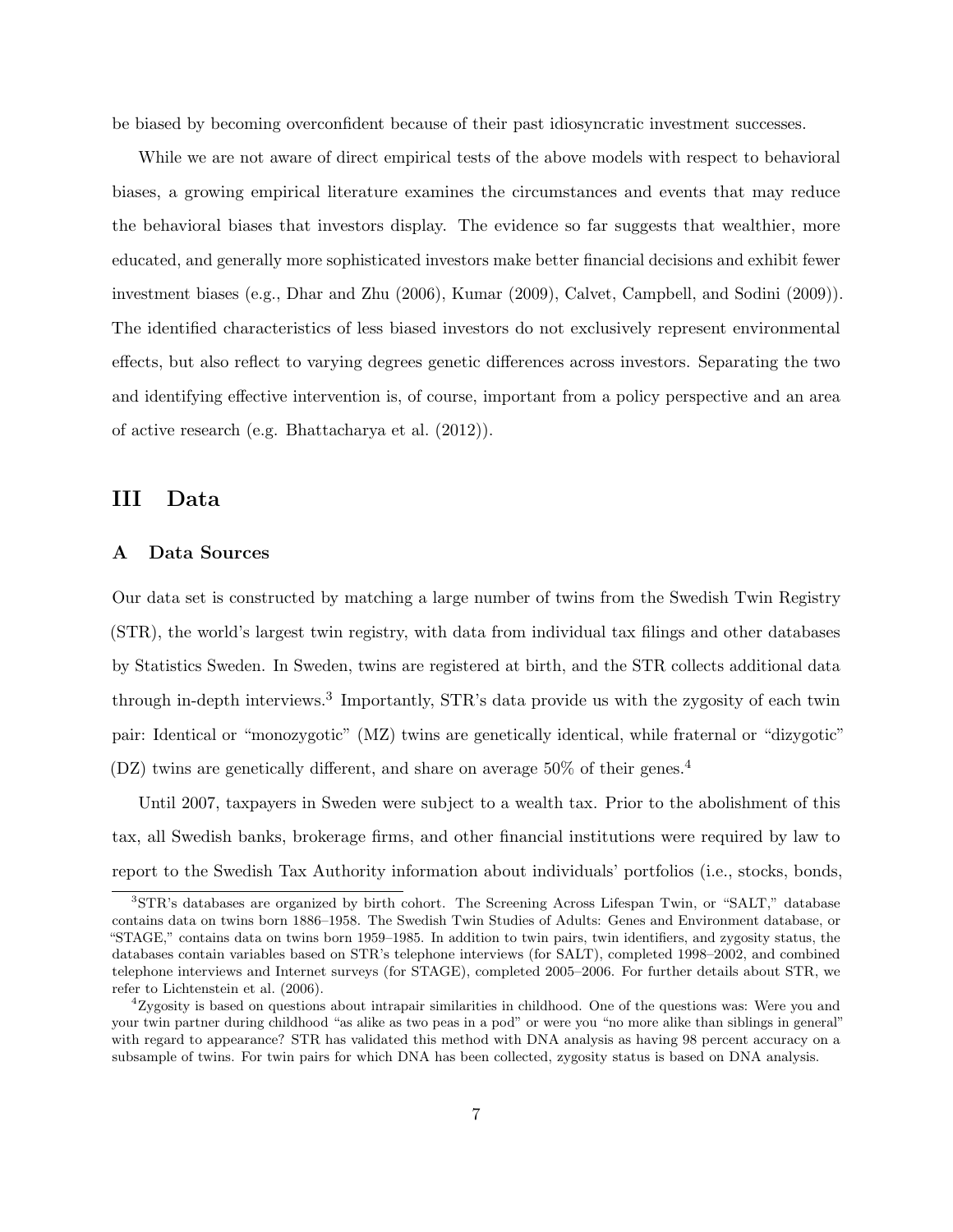mutual funds, derivatives, and other securities) held as of December 31 and also all sales transactions during the year.

We have matched the twins with portfolio and sales transaction data between 1999 and 2007, providing us with detailed information on investment behavior. For each individual, our data set contains all securities held at the end of the year (identified by each security's International Security Identification Number (ISIN)), the number of each security held, the dividends received during the year, and the end of the year value. We also have data on which securities were sold over the year, and in the case of stocks, the number of securities sold and the sales price.<sup>5</sup> Security level data have been collected from several sources, including Bloomberg, Datastream, Morningstar, SIX Telekurs, Standard & Poor's, and the Swedish Investment Fund Association.

### B Sample Selection and Summary Statistics

We follow prior research on investment biases by analyzing equity investments, i.e., individual stocks as well as equity and mixed mutual funds, with a particular focus on individual stocks. We therefore exclude individuals who do not participate in equity markets. Our empirical methodology also requires that we exclude incomplete pairs of twins.

We have  $15,208$  adult twin pairs in which each twin has at least one year of non-missing equity investment data. Panel A of Table 2 reports summary statistics for our data set, which includes 30,416 individuals. Opposite-sex twins are the most common (37%); identical male twins are the least common (13%). The distribution in the table is consistent with what would be expected from large samples of twins (e.g., Bortolus et al. (1999)).

Table 2 Panel B reports summary statistics separately for identical and fraternal twins. Socioeconomic characteristics are averaged over those years an investor is in our data set.<sup>6</sup> While identical and fraternal twins are relatively similar with respect to socioeconomic characteristics, we observe substantial cross-sectional variation. We find that the average (median) investor holds about 4 (2)

<sup>&</sup>lt;sup>5</sup>Sales transaction data are not available for 2001 and 2002, and we do not have the exact dates of any of the sales transactions in our data set.

<sup>&</sup>lt;sup>6</sup>The educational variables are based on the maximum, not an average.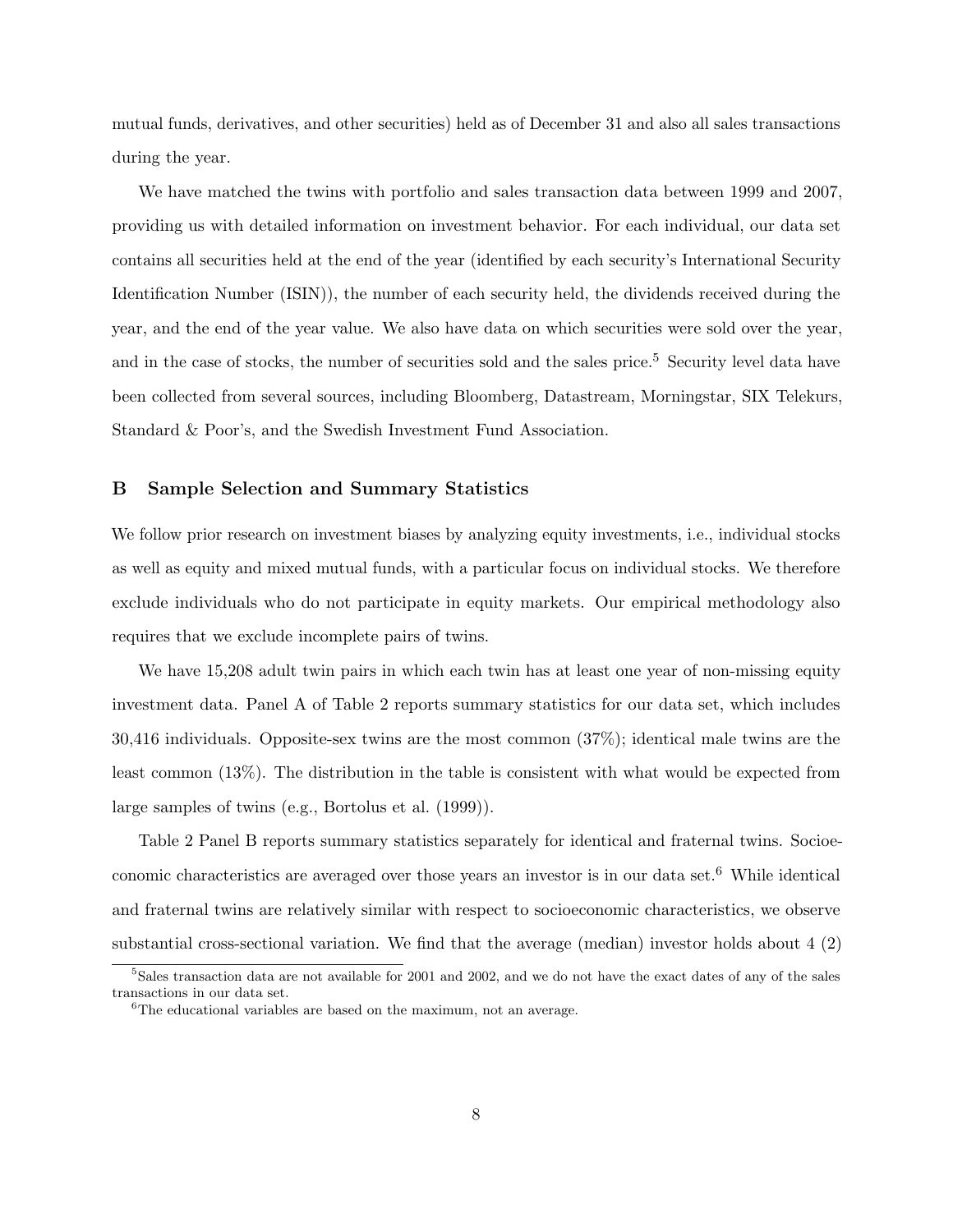equity securities with a combined value of about \$20,000 (\$4,000) in the portfolio.<sup>7</sup> About 80% hold at least one equity mutual fund, and about 40% hold at least one stock. Finally, we have verified that the socioeconomic characteristics of the twins in our sample are similar to non-twins of the same age and gender who participate in the equity market (not tabulated).

### C Measures of Investment Behaviors

In this subsection, we define our measures of investment behaviors. Appendix Table A1 reports detailed definitions and Table 3 reports summary statistics for direct stock holdings as well as all equity investments consisting of direct stock as well as mutual fund holdings.

For direct stock holdings, we measure *Diversification* as the number of distinct stocks held in an individual's portfolio at the end of a given year. For holdings of stocks and mutual funds, we follow Calvet et al. (2009) and define Diversification as the proportion of equity investments invested in mutual funds as opposed to individual stocks. To reduce measurement error, we calculate the equally weighted average *Diversification* across all years the individual is in the data set. Summary statistics in Table 3 show that the average investor with direct holdings of stocks holds about three stocks, while across all investors about 70% of their equity portfolio is invested in mutual funds.

We measure *Home Bias* by the average proportion invested in Swedish securities. Table 3 shows that for individual stocks the average home bias is 94%, but drops to about 50% once we include mutual fund investments.

We measure *Turnover*, i.e., an individual's propensity to trade and turnover the portfolio, following Barber and Odean (2000, 2001). Specifically, for direct stock holdings, we divide, for each individual investor and year, the sales volume (in Swedish krona) during the year by the value of directly held stocks at the beginning of the year. Since we do not have sales prices for mutual funds, we also construct a turnover measure using the number of sales transactions during the year divided by the number of equity securities in the investor's portfolio at the beginning of the year. For each

<sup>7</sup>We use the average end-of-year exchange rate 1999-2007 of 8.0179 Swedish krona per U.S. dollar to convert summary statistics. When we estimate models in Section V, all values are in Swedish krona, i.e., not converted to dollars. In terms of size, the portfolios in our data set are comparable to those in other data sets of a broad set of individual investors. For example, in Grinblatt and Keloharju (2009) the average (median) investor holds about 2 (1) equity securities with a combined value of about EUR 24,600 (EUR 1,600) in the portfolio.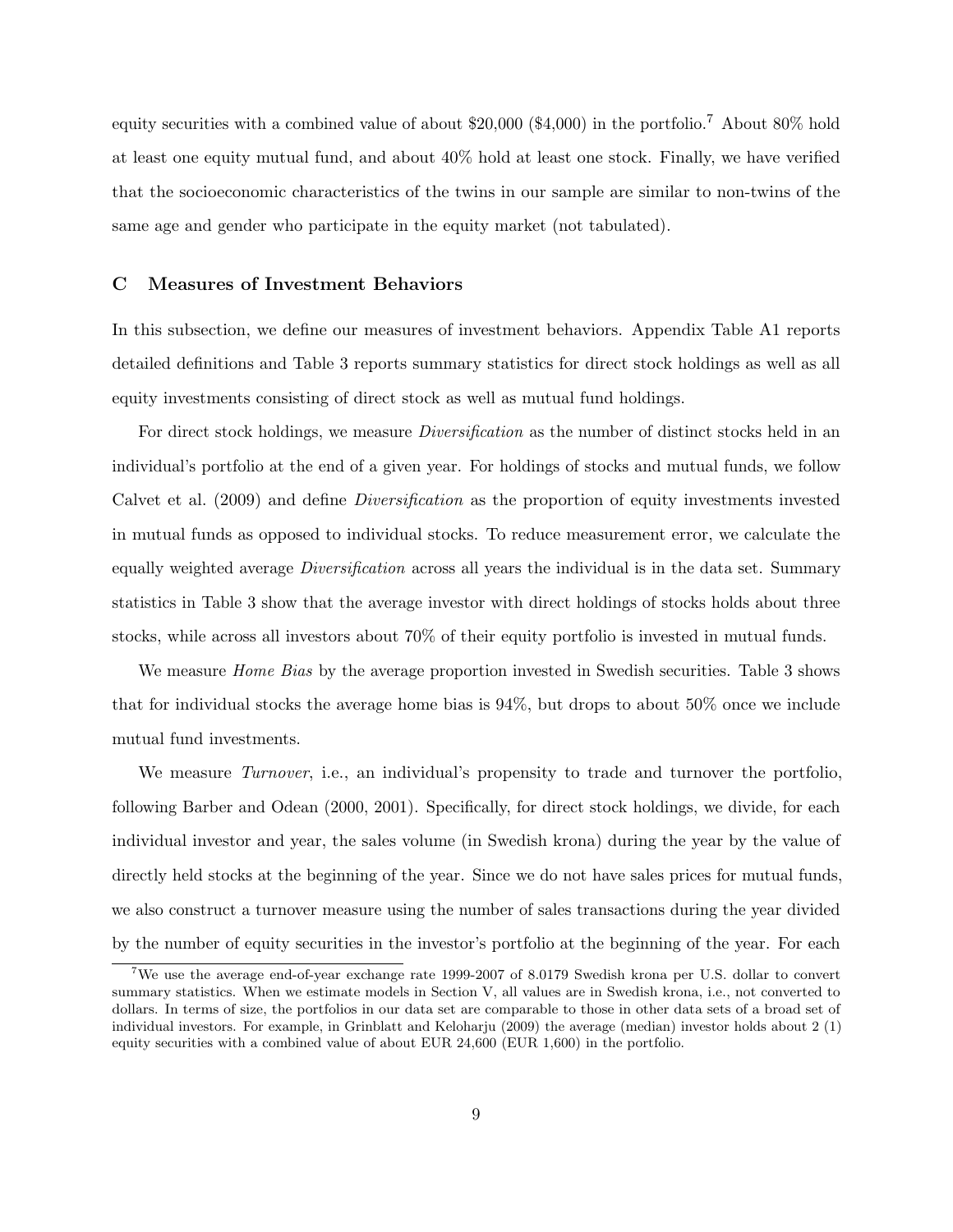measure, we compute the average turnover using all years with available data.

Table 3 reports that for the average investor in our data who holds individual stocks, annual (sales) turnover is about  $20\%$ , a magnitude similar to that reported by Agnew, Balduzzi, and Sundén (2003) for a large set of retirement savings accounts in the U.S., and Grinblatt and Keloharju (2009) for a large sample of individual investors in Finland. Even though many investors in our data trade relatively little, substantial variation exists, as indicated by the cross-sectional standard deviation of about 33%. Some of the investors in our data set therefore likely trade too much, as in, e.g., Odean (1999). That is, they trade more than what is needed to rebalance their portfolios or to satisfy liquidity needs. To control for cross-sectional variation in such reasons to trade, we follow Grinblatt and Keloharju (2009) and control for socioeconomic characteristics that may correlate with rebalancing needs and liquidity demands. The remaining variation may then be considered variation in "excessive" trading.

We measure the *Disposition Effect* in the spirit of Odean (1998) and Dhar and Zhu (2006). Specifically, at the end of each year during which we observe a sales transaction, we classify securities in an investor's portfolio as winners or losers based on the security's price relative to the approximate price at which the investor acquired the security.<sup>8</sup> Using data across all years with sales transactions, we calculate for each investor the the proportion of gains realized to the total number of realized and unrealized gains (PGR) as well as the proportion of losses realized to total losses (PLR). The larger the difference between PGR and PLR, the more reluctant a given investor is to realize losses.

Table 3 reveals that we are able to calculate the *Disposition Effect* only for a subset of investors. The reduction in sample size is due to missing information on purchase prices for securities that are present in an investor's portfolio before 1999, the first year of our sample period, as well as infrequent trading by some investors. The average investor exhibits a disposition effect of about 4% with respect to direct equity holdings and of about 2% when including mutual funds. Most importantly, given that the PGR – PLR difference is bounded by  $-1$  and  $+1$ , the standard deviation of about 40% shows that there is significant variation across individuals with respect to the reluctance to realize losses.

<sup>&</sup>lt;sup>8</sup>Since we do not observe the exact price at which an investors acquires a given security, we use the end-of-year price (averaged between the year before an acquisition and the year of the acquisition) as the reference price.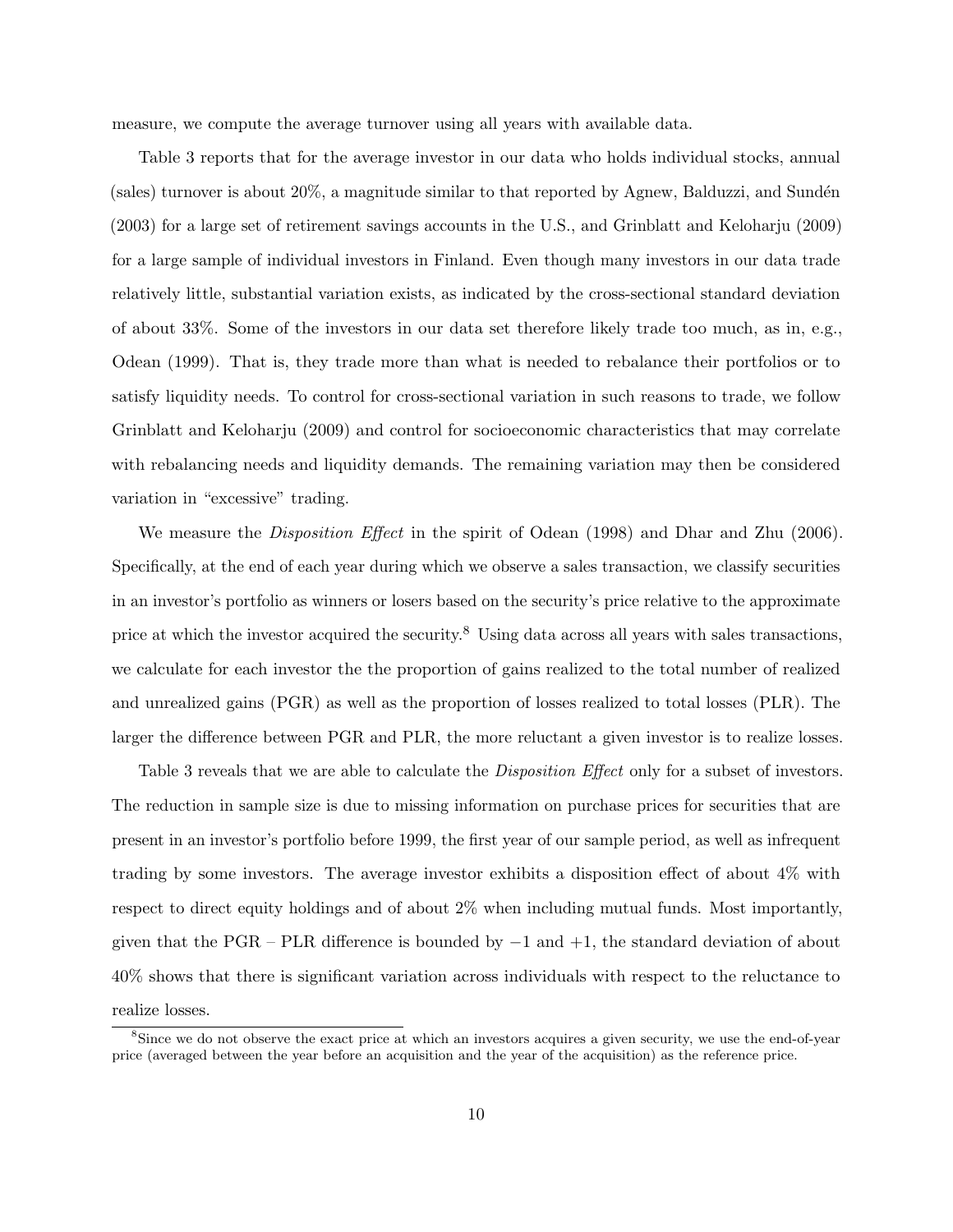We measure *Performance Chasing* by an individual's propensity to purchase securities that have performed well in the recent past. More specifically, each year we sort stocks and equity mutual funds separately into return deciles using the returns during the year. For each investor and year with net increases in holdings of stocks or mutual funds, we calculate the fraction of purchased securities with returns in the top two deciles. The higher that fraction, the more the individual chases performance by overweighting securities with higher recent performance. Performance Chasing is the average fraction over all years with net acquisitions of equity securities. Table 3 shows, on average, about 10-15% of the securities acquired have shown relatively strong recent performance. Since not all investors make net acquisitions during our sample period, Performance Chasing is only available for a subset of investors

We measure an individual's *Skewness Preference* as in Kumar (2009). For each investor and year we calculate the proportion of the portfolio that is invested in "lottery" securities, i.e., securities with a below median price as well as above median idiosyncratic volatility and above median skewness. Skewness Preference is the fraction of lottery securities averaged over all years with portfolio data. Table 3 shows that, on average, about 3-4% of an investor's portfolio is held in lottery securities.

To reduce the dimensionality of some of our analysis, we also construct an index that summarizes the above investment behaviors for each investor with holdings of individual stocks. Specifically, for each of the investment behaviors, we assign a value of zero (no bias), one, or two (most biased), depending on the observed level. For example, for the *Disposition Effect*, we assign two to investors with a disposition effect over 40% (one standard deviation above zero), one to investors with a strictly positive disposition effect, and zero otherwise. Appendix Table A1 provides a detailed description of the construction of the *Investment Bias Index*. If for a given investor, a behavior is missing, we use the median behavior to assign the bias index component (zero, one, or two). An individual's Investment Bias Index is the sum across all the investment behaviors and takes on values between zero and twelve.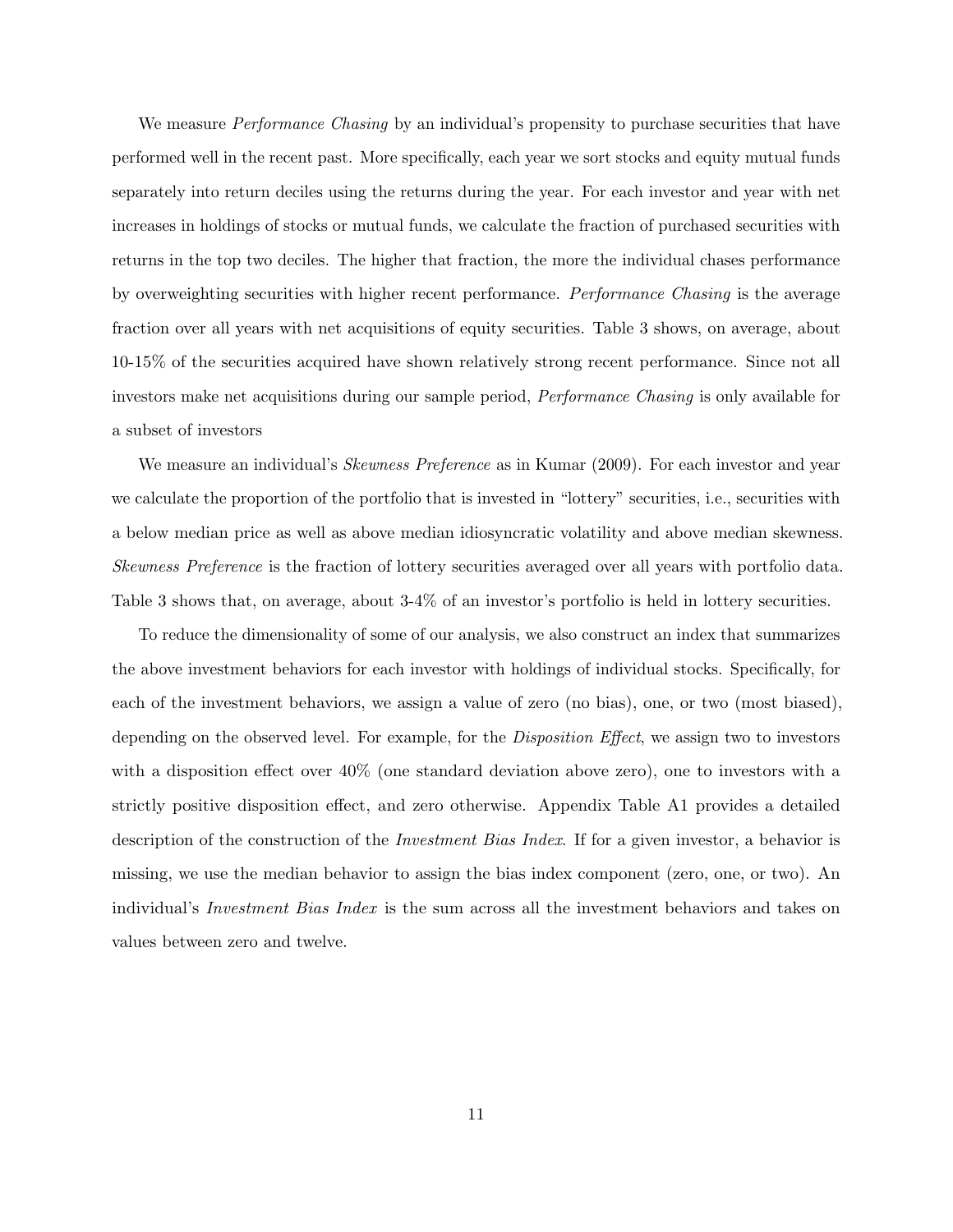# IV Empirical Methodology

To decompose the cross-sectional variation in investment behaviors into genetic and environmental components, we model each measure of an investment bias  $y_{ij}$  for twin j (1 or 2) of pair i as a function of observable socioeconomic characteristics  $\mathbf{X}_{ij}$  as well as three unobserved effects. We assume that  $y_{ij}$  is a function of an additive genetic effect,  $a_{ij}$ , an effect of the environment common to both twins (e.g., parenting),  $c_i$ , and an individual-specific effect,  $e_{ij}$ , also capturing idiosyncratic measurement error:

$$
y_{ij} = f(\mathbf{X}_{ij}, a_{ij}, c_i, e_{ij}).
$$
\n<sup>(1)</sup>

.

We assume initially that  $a_{ij}$ ,  $c_i$ , and  $e_{ij}$  are uncorrelated with one another and across twin pairs and normally distributed with zero means and variances  $\sigma_a^2$ ,  $\sigma_c^2$ , and  $\sigma_e^2$ , respectively, so that the total residual variance  $\sigma^2$  is the sum of the three variance components. We later model gene-environment interactions by allowing  $a_{ij}$ ,  $c_i$ , and  $e_{ij}$  to vary with specific, observable experiences or circumstances.

Identifying variation due to  $a_{ij}$ ,  $c_i$ , and  $e_{ij}$  separately is possible due to constraints on the covariances. These constraints are motivated by the genetic similarity of twins as well as assumptions of their upbringing and other aspects of their common environment. Consider two twin pairs  $i = 1, 2$ with twins  $j = 1, 2$  in each pair, where the first is a pair of identical twins and the second is a pair of fraternal twins. The genetic effects are:  $a = (a_{11}, a_{12}, a_{21}, a_{22})'$ . Analogously, the common and individual-specific environmental effects are:  $c = (c_{11}, c_{12}, c_{21}, c_{22})'$  and  $e = (e_{11}, e_{12}, e_{21}, e_{22})'$ . Identical and fraternal twin pairs differ in their genetic similarity. Identical twins are genetically identical, and the correlation between  $a_{11}$  and  $a_{12}$  is set to one. Fraternal twins share on average only 50% of their genes, such that the correlation between  $a_{21}$  and  $a_{22}$  is 0.5. For both identical and fraternal twin pairs, an equal effect of the common environment is assumed. As a result, we use the following covariance matrices:

$$
Cov(a) = \sigma_a^2 \begin{bmatrix} 1 & 1 & 0 & 0 \\ 1 & 1 & 0 & 0 \\ 0 & 0 & 1 & 0.5 \\ 0 & 0 & 0.5 & 1 \end{bmatrix}, Cov(c) = \sigma_c^2 \begin{bmatrix} 1 & 1 & 0 & 0 \\ 1 & 1 & 0 & 0 \\ 0 & 0 & 1 & 1 \\ 0 & 0 & 1 & 1 \end{bmatrix}, Cov(e) = \sigma_e^2 \begin{bmatrix} 1 & 0 & 0 & 0 \\ 0 & 1 & 0 & 0 \\ 0 & 0 & 1 & 0 \\ 0 & 0 & 0 & 1 \end{bmatrix}
$$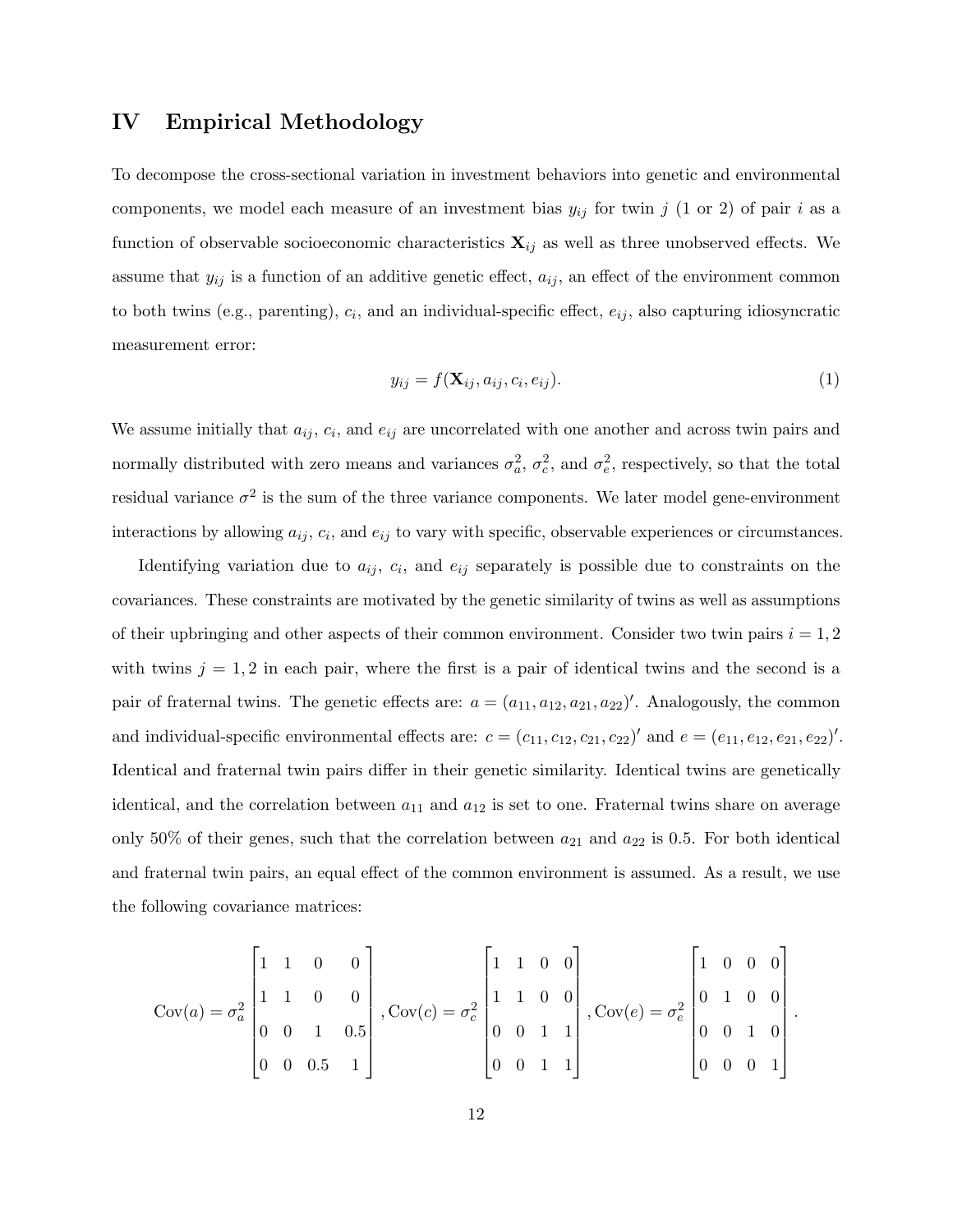For the measures of investment biases in this study, we assume that  $f$  is a linear function:

$$
y_{ij} = \beta_0 + \beta \mathbf{X}_{ij} + a_{ij} + c_i + e_{ij},\tag{2}
$$

where  $\beta_0$  is an intercept term and  $\beta$  measures the effects of the observable socioeconomic characteristics  $(\mathbf{X}_{ij})$ , e.g., age, education, income and wealth. We use maximum likelihood to estimate the model using Mplus (Muthén and Muthén, 2010). Reported standard errors are bootstrapped with 1,000 repetitions.

Finally, we calculate the variance components A, C, and E. A is the proportion of the total residual variance in an investment bias that is due to an additive genetic factor:

$$
A = \frac{\sigma_a^2}{\sigma_a^2 + \sigma_c^2 + \sigma_e^2}
$$

The proportions attributable to the common environment  $(C)$  and individual-specific environmental effects  $(E)$  are computed analogously.

# V Results

In this section, we report our main results with respect to the question to which extent investment biases investors exhibit in real-world financial decisions reflect underlying innate predispositions. For comparison with a large number of papers that have studied investment biases, we focus on measures constructed for individual stocks, but also provide results when including mutual funds.

We first compare correlations between genetically identically investors with correlations between related, but genetically non-identical investors. Such a comparison provides intuitive evidence on the importance of latent genetic factors. We then provide formal estimation results from decomposing investment biases into genetic and environmental variation. Finally, we perform a large number of robustness checks.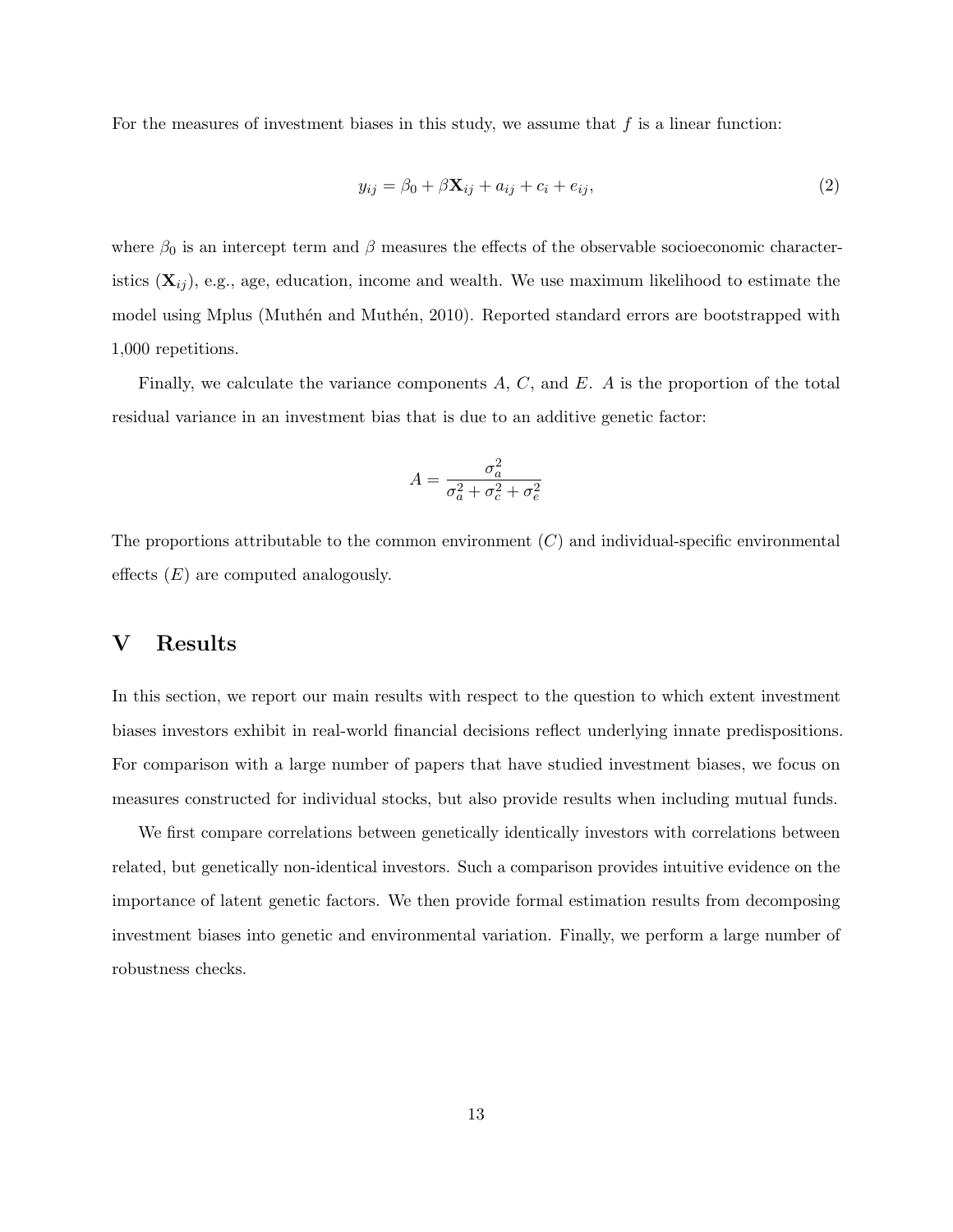### A Evidence from Correlations

For each investment behavior introduced previously, Figure 1 reports correlations between identical twins as well as same and opposite-sex fraternal twins. We draw several conclusions from the evidence. First, for each measure, we find that the correlation is significantly greater between identical relative to fraternal twins. This difference indicates that to some extent investors display more or less of a given investment bias due to their genetic make-up. On average, the correlation between identical twins is about twice the correlation between fraternal twins. Second, the correlations for same-sex fraternal twins is generally larger than those for opposite-sex twins. This result suggests that gender affects investment behaviors. In our formal model of the origins of investment biases, we will therefore control for gender. In addition, we will provide a robustness check that excludes opposite-sex twins. Finally, we note that the correlation for identical twins is between 25 and 50%, significantly different from one, suggesting that individual-specific experiences and events are also important for the understanding of why investors exhibit investment biases.

### B Empirical Decomposition of Investment Biases

We use the model in equation (2) to empirically decompose the variation in investment behaviors across individuals into genetic and environmental components. In Panel A of Table 4, we report results from a model that only controls for gender and age which explain very little of the variation in investment behaviors. Thus, most of the variation remains unexplained. This unexplained variation is decomposed into genetic and environmental components. For each component, we report its relative contribution to the unexplained variation of each investment behavior. A denotes genetic variation, while C and E denote common and individual-specific environmental variation.

The evidence suggests that variation across individual investors with respect to all six investment biases examined reflects to a significant extent genetic differences between investors. Genetic factors seem to be particularly influential in determining *Diversification* and *Home Bias*, where they account for around 45% of the (unexplained) variation. For the remaining behaviors, genetic variation still accounts for between a quarter and a third of the variation. That is, individuals are to a significant extent born with predispositions that later in life and under the conditions typically experienced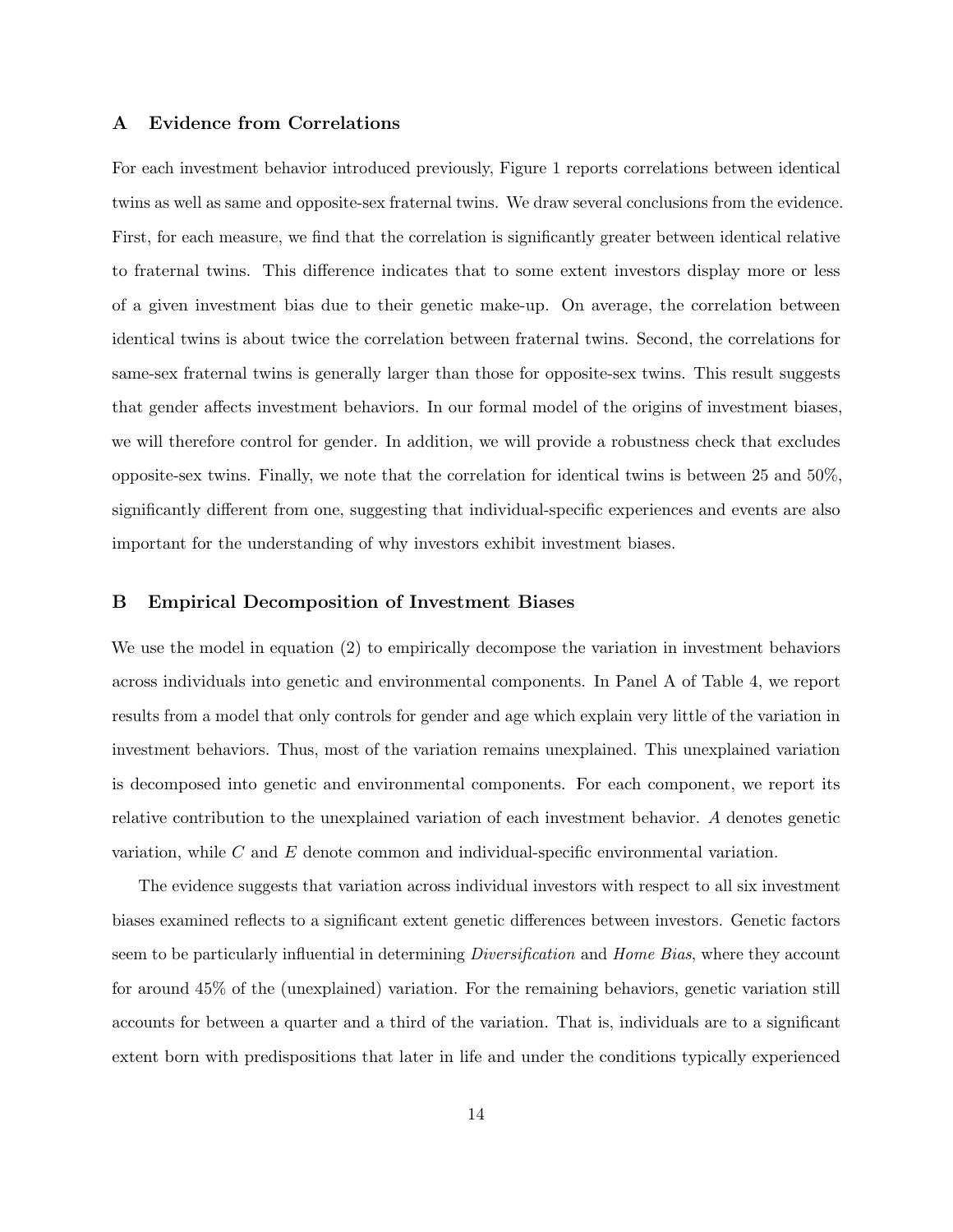by an investor in our data set manifest themselves in the investment biases we examine in this paper. The findings also suggest that at least 55% of the variation in investment behaviors is due to environmental factors, represented by the  $C$  and  $E$  components. Almost all of the environmental variation reflects individual-specific experiences, circumstances, events, and possibly measurement error.<sup>9</sup> The C component is insignificant suggesting that upbringing or other aspects of the common environment do not affect investment biases. That is, the notion that children learn investment biases from their parents is inconsistent with the data.<sup>10</sup>

Wealthier, more educated, and generally more sophisticated investors often make better financial decisions and exhibit fewer investment biases (e.g., Agnew (2006), Dhar and Zhu (2006), Kumar (2009), Calvet et al. (2009)). It is possible that certain frictions, such as transaction costs, are less binding for these investors or that these investors have access to better financial advice. At the same time, they likely have superior cognitive abilities which have also been shown to lower investment biases (Grinblatt et al. (2011, 2012)). Importantly, some of the variation in these characteristics, i.e. wealth, education, and, in particular, IQ is due to genetic differences across investors (see, e.g., Bouchard and McGue (1981), Davies et al. (2011), Behrman and Taubman (1989), and Cronqvist and Siegel (2011)). To rule out that our findings with respect to the genetic origins of behavioral biases reflect genetic variation in these characteristics, we repeat the analysis controlling for several of these socioeconomic characteristics. In particular, in addition to age and gender, we control for education, marital status, wealth, and income.<sup>11</sup> We do not have data on cognitive abilities. but several of the included characteristics, in particular education and wealth, have been shown to be correlated with measures of IQ. The results in Panel B of Table 4 confirm that in particular education and wealth are often associated with lower investment biases. At the same time, the additional controls explain only little of the variation in investment biases, in five out of six cases less than 5%. Decomposing the remaining unexplained variation yields therefore very similar results

<sup>9</sup>Since our data set comes from the Swedish Tax Agency, which in turn obtains the data directly from financial institutions, reporting errors should be relatively rare. To reduce measurement error, we use whenever possible time-series averages (over up to eight years) of annually measured investment behaviors.

<sup>&</sup>lt;sup>10</sup>The evidence of an insignificant C component is consistent with evidence from behavioral genetics research (e.g., Bouchard et al. (1990)) and recent research on risk preferences (e.g., Barnea, Cronqvist, and Siegel (2010) and Cesarini et al. (2010)).

 $11$ For the *Disposition Effect*, we also include *Turnover* and the *Number of Holdings* as control (see Dhar and Zhu  $(2006)$ ).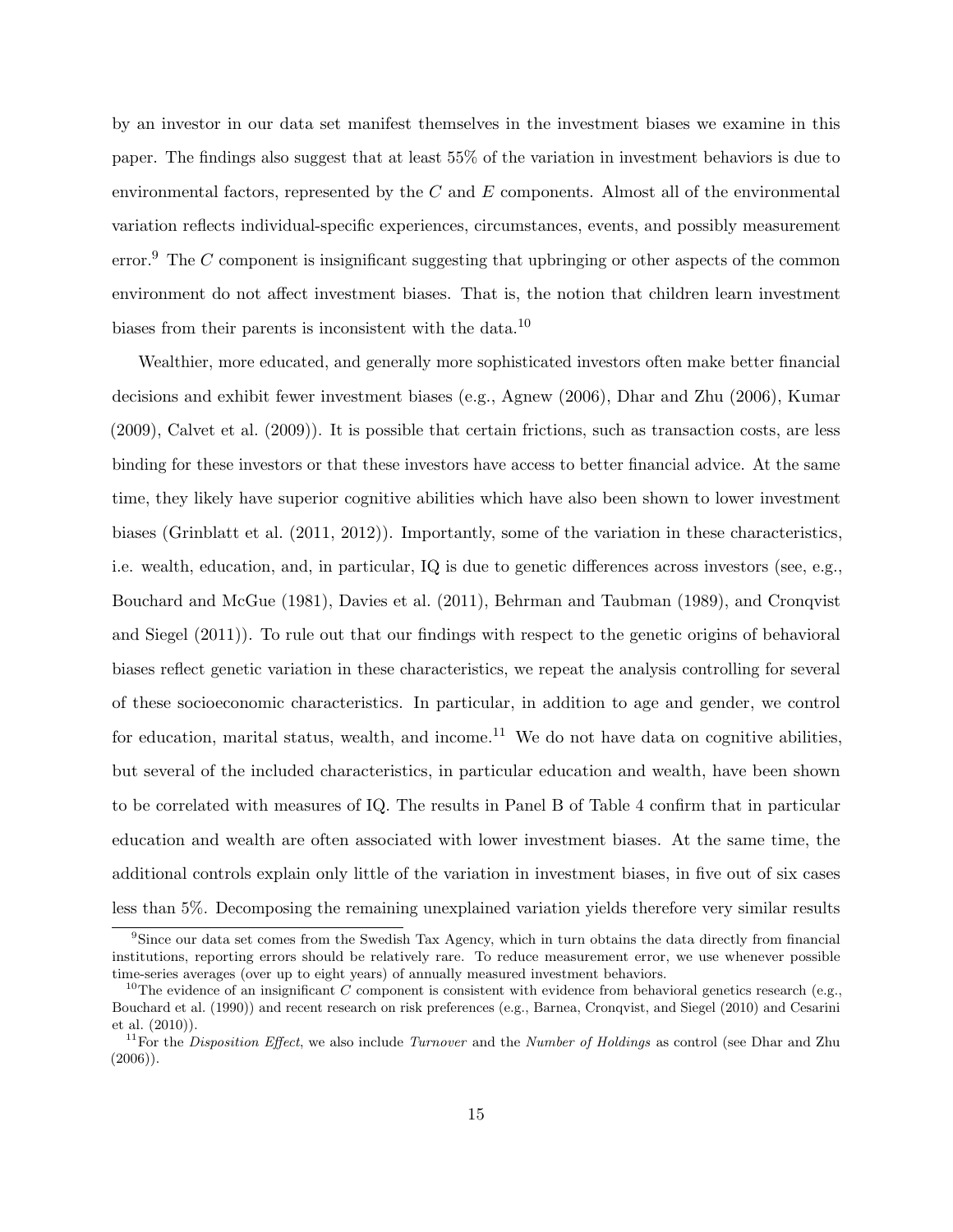as in Panel A: Genetic differences remain an important source of variation for all six investment behaviors (still accounting for 25 to 45%), while almost all of the remaining environmental variation is individual-specific.

Our results suggest that future research in genetics as well as in economics and the social sciences in general is needed to understand in detail how investment biases arise and how they can possibly be reduced. While recent studies in molecular genetics, using DNA level data, have confirmed the relative importance of genetic differences first documented using twin studies (Jian et al. (2010) and Davies et al. (2011)), the relative variation that can be explained by linear combinations of specific genes that are associated with the outcome of interest is (still) low, rarely exceeding 10% (Visscher (2008)). This suggests that the latent genetic component that we document for several investment biases likely consists of many genes and possibly their interactions. Interestingly, our results show that first-order socioeconomic characteristics leave most of the observed variation unexplained. This suggests that the environmental factors and mechanisms representing the substantial  $E$  component could be similarly complex, possibly consisting of many particular events and circumstances that influence an individual's investment behavior.

Finally, in Table 5, we repeat our analysis for investment behaviors measured across all equity investments, including mutual funds. While much of the existing literature in finance has focused on individual investors' choices with respect to individual stocks, many investors invest in mutual funds as well. It is possible that genetic predispositions are moderated by delegating mainly the selection of specific assets to an outside fund manager. We re-estimate the models previously estimated for stock investments only and find that the relative importance of genetic factors as captured by the A components is lower than what we found for the case of direct stock holdings, but only slightly so. The A component ranges between 16-38%, depending on the investment behavior. We conclude that genetic differences affect preference or belief differences with respect to direct as well as indirect or delegated equity investments.

In the remainder of the paper, we again focus on measures constructed for individual stocks. We also continue to include the socioeconomic controls first introduced in Panel B of Table 4.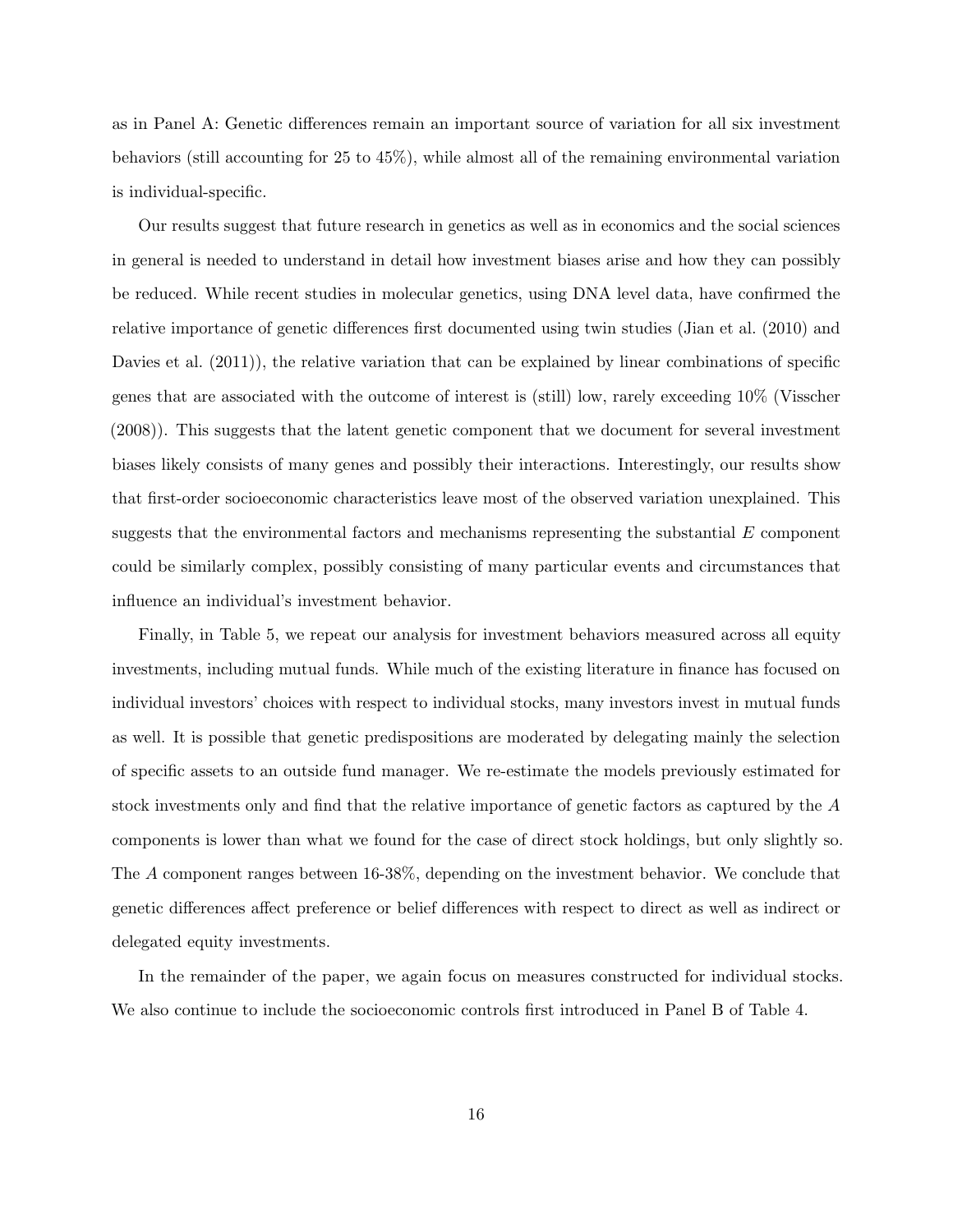### C Robustness

We provide several robustness checks regarding sample composition, model misspecification, and model assumptions.

#### C.1 Opposite-Sex Twins

We noted in Figure 1 that the correlations for same-sex fraternal twins are generally greater than those for opposite-sex twins. A concern is that including opposite-sex twins in our analysis results in an upward bias of the relative importance of genetic factors, as captured by  $A$ , as identical twins always have the same sex. As a robustness test, we exclude opposite-sex fraternal twins from our sample and re-estimate the above models. Panel A of Table 6 shows that our results are essentially unaltered compared to the estimates reported in Panel B of Table 4.

#### C.2 Model Misspecification

Some of the reported C components in Table 4 are exactly zero, reflecting a corner solution as we constrain all variance components to be non-negative. This raises concerns about model misspecification. As a robustness check, we re-estimate the model in equation (2), without nonnegativity constraints on the individual variance components. Table 6 Panel B shows that the emerging negative C components are very small in magnitude  $(-3.9\%$  to  $-9.8\%)$  and never statistically significant from zero, reducing concerns about misspecification bias.

A related concern is that some of the measures of investment behaviors are censored (e.g., Home Bias is between 0 and 1). We have verified that a Tobit model specification results in unchanged, and sometimes stronger, A components (not tabulated).

#### C.3 Model Assumptions

Equal Environments Assumption (EEA). If parents or others in an individual's environment treat identical twins more similarly than parents or others treat fraternal twins (along dimensions that are relevant for the investment behaviors we study), then A may be upward biased. This is a well-recognized problem in twin research, and as a result substantial resources have been (and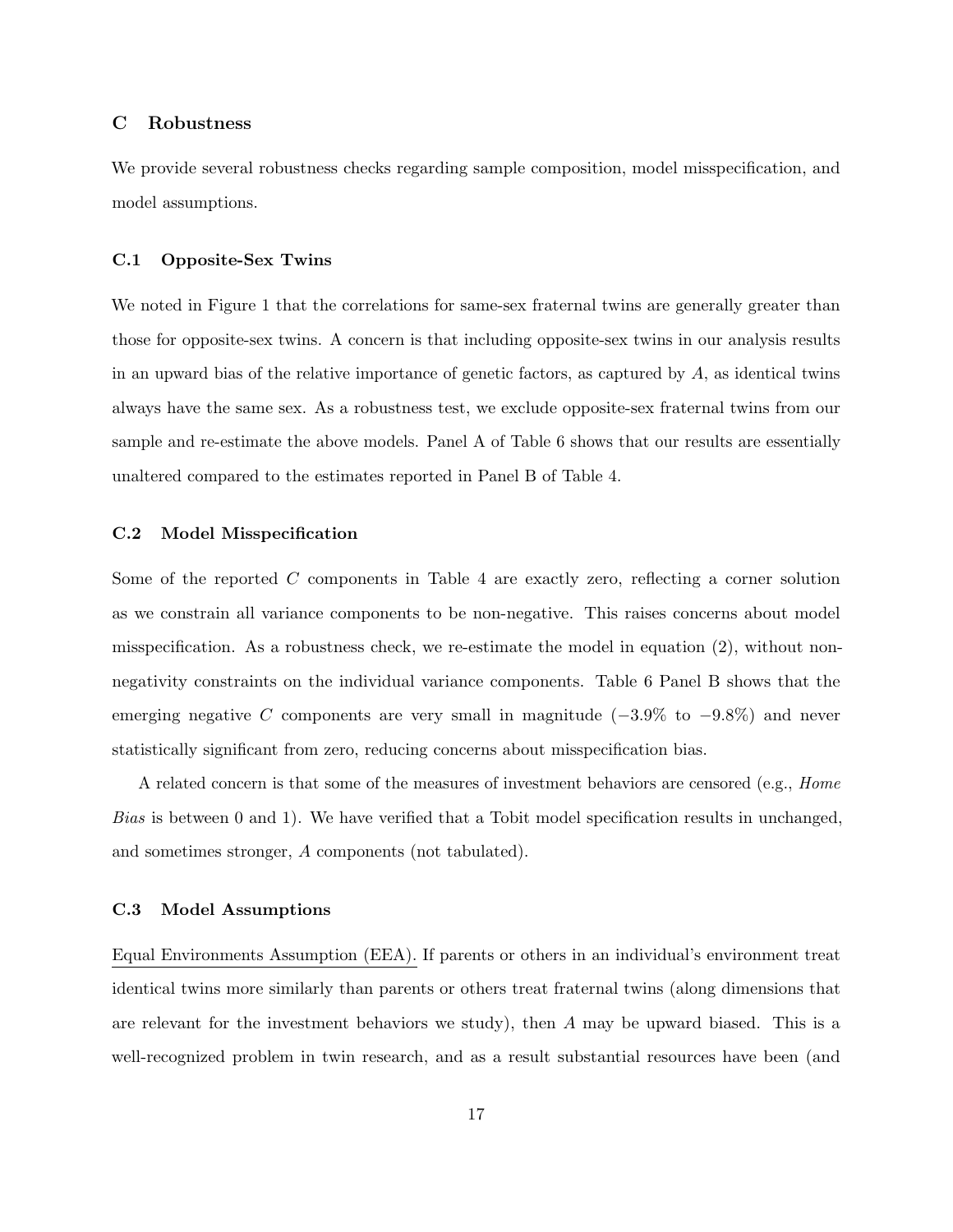continue to be) devoted to tests of the EEA.<sup>12</sup> From research on IQ and personality, where the EEA has to date been tested most rigorously, the evidence suggests that any bias from violations of the EEA is not of first order importance (e.g., Bouchard (1998)). Specifically, researchers have studied twins reared apart, i.e., twins separated at birth or early in life, for which there is no common parental environment. Such studies often produce heritability estimates similar to those using twins who were reared together (e.g., Bouchard et al. (1990)). Perhaps even more convincingly, recent progress has enabled researchers to construct DNA-based measures of pairwise genetic relatedness, which were then related to different outcomes, e.g., height and IQ (Jian et al. (2010) and Davies et al. (2011)). Differently from twin studies, these studies use unrelated subjects and show without relying on any assumptions such as the EEA that at least 50% of the variation in the studied outcomes is due to genetic variation. Finally, specialist twin researchers continue to test the EEA. One concern has been that the matched physical appearance of identical twins result in more similar treatment by those who are a part of these individuals' environments, in the end causing more similar outcomes. Using a clever research design, Segal (2012) studies unrelated look-alike individuals, and finds that their correlations for personality measures are much lower than for identical twins, suggesting that identical twins' similarity mostly reflects similarity in their genes, and not similar treatments by others.

Intra-Twin Pair Communication. If identical twins communicate more with one another than fraternal twins, and if such interaction impacts their investments (e.g., Bikhchandani, Hirshleifer, and Welch (1998) and Hong, Kubik, and Stein (2004)), then A may reflect the direct as well as indirect (via increased communication) effects of genetic similarity. We address this concern using two robustness checks. First, we exclude twin pairs with more than 50% similarity in their portfolios.<sup>13</sup> Panel C of Table 6 reveals evidence of a substantial genetic effect even when excluding twins with similar portfolios. Second, we control directly for intra-twin pair communication. To do so, we sort twin pairs into deciles based on intra-twin pair contact frequency (available for a subset of twins from STR) and randomly exclude twins until we have equally many identical and

 $12$ See, e.g., Goldberger (1979) for a discussion of common concerns related to twin studies.

<sup>&</sup>lt;sup>13</sup>Specifically, we drop twin pairs for whom the sum of the absolute value of portfolio weight differences is less than one (on a range between zero for identical portfolios and two for non-overlapping portfolios).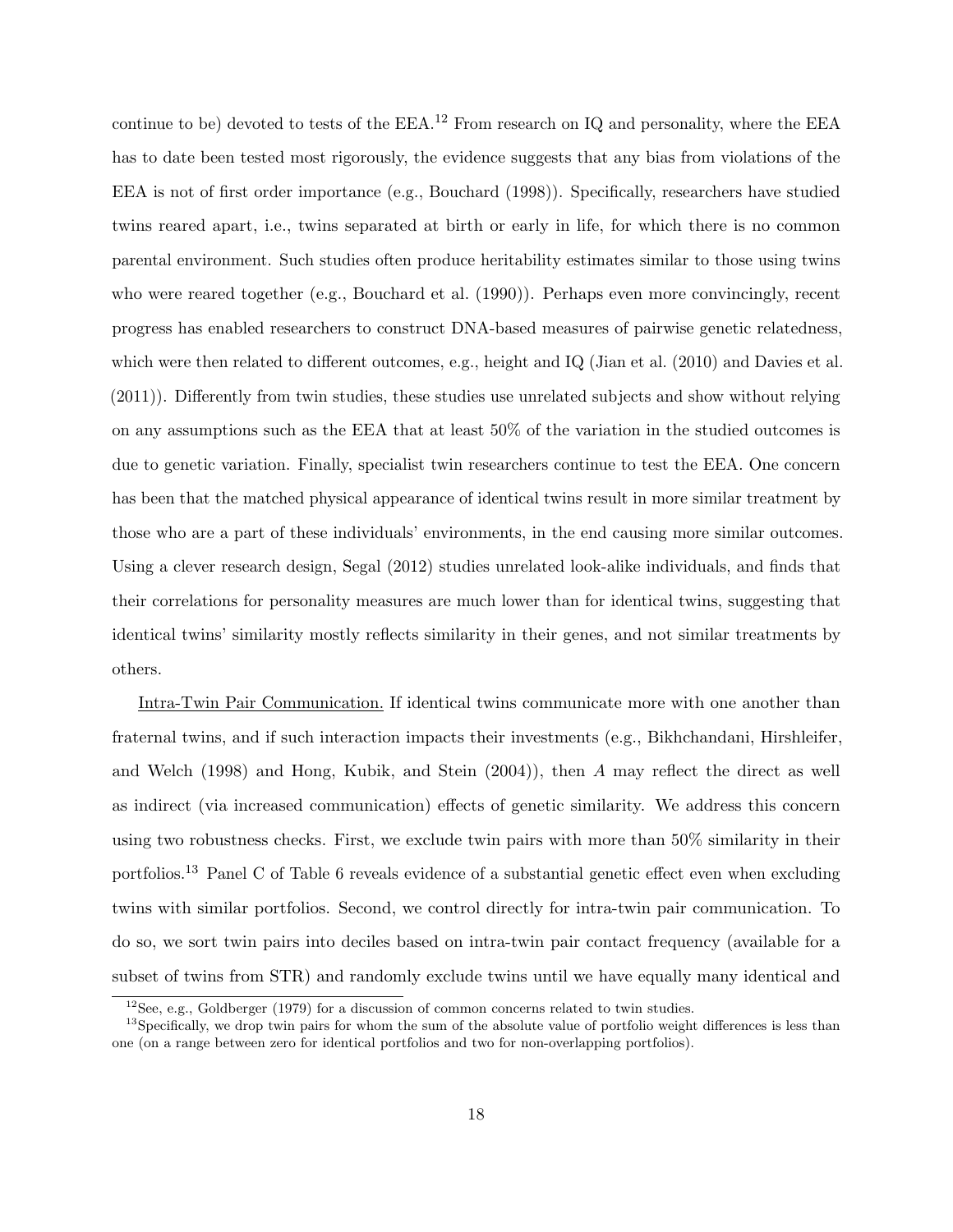fraternal pairs in each decile. We repeat this process 100 times and then perform one estimation for each of the 100 samples. Table 6 Panel D reports that the median A components are still large and statistically significant. Only for the Disposition Effect do we no longer find a significant genetic effect once we control for communication, but the sample size for this specific robustness check is very small contributing to the large confidence interval.

### C.4 Relatively Large Portfolios

Investors with relatively small portfolios may not be incentivized to overcome innate predispositions to certain biases. As a robustness check, we therefore exclude all individuals for whom the equity portfolio does not constitute at least 20% of their total assets. The results in Table Panel E of Table 6 suggest that genetic factors continue to be important even among investors with substantial equity exposure.

# VI Additional Results

#### A Behavioral Consistency: Investment Biases and Behaviors in Other Domains

We examine whether some of the previously analyzed investment biases are in fact facets of broader behaviors. Specifically, we identify behaviors in domains other than investments, and then we estimate the genetic correlation between investment biases and those behaviors in other domains. An example is the preference for familiarity. As described in Section II, recent papers study the genetic basis of familiarity (e.g., Chew et al. (2011)). We therefore examine if a preference for the familiar in the investment domain is correlated with a preference for familiarity in some other domains, and most importantly, whether genetic factors influencing the Home Bias also affect familiarity preferences in other domains. We consider two measures of familiarity preferences in domains other than investments: the distance between an individual's home location and her birth place, Distance to Birthplace, and an indicator for whether an individual's spouse is born in the same region as the individual herself, *Spouse from Home Region*.

In Table 7, we report results from decomposing the covariance of these investment and other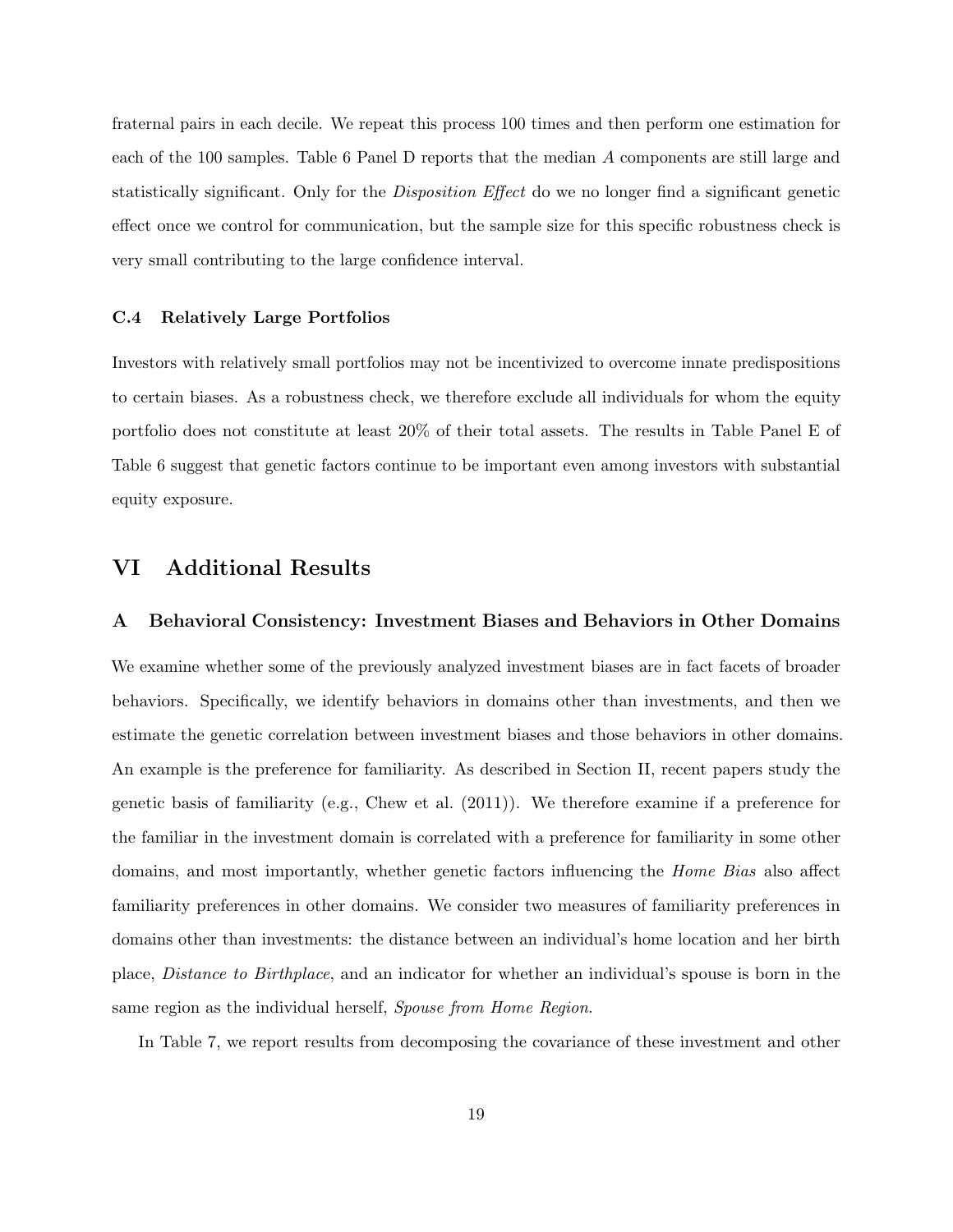behaviors into components corresponding to genetic effects and effects of common and individualspecific environments. Specifically, we use a bivariate Cholesky decomposition (see Neale and Maes (2004) for details). This model controls for individual socioeconomic characteristics such as income and wealth that may determine both investment behavior and non-investment choices.

We report several results. First, variation in familiarity in other, non-investment, domains reflects significant genetic differences: 40% for home location and 15% for choice of spouse. Second, Home Bias and Distance to Birthplace are significantly negatively correlated, suggesting that those with relatively more local stocks also have a stronger preference for a home location close to their birth place. Finally, and most importantly, the significantly negative genetic correlation between both behaviors suggests that the genetic factors affecting Home Bias also affect Distance to Birthplace. While we do not find an overall correlation between *Home Bias* and *Spouse from Home Region*, we find a large, though statistically not significant, positive genetic correlation between both behaviors.

This evidence is important because it suggests that behavioral consistency across several domains might be due to genetic endowments. That is, individuals are born with certain predispositions that affect their behaviors in many domains, including investments. The finding is also consistent with the view that preferences or behavior reflect psychological mechanisms that have been shaped by evolutionary forces whose effects extend to choices, such as financial investment decisions, that did not exist in ancient times.

### B Moderators of Genetic Effects of Investment Biases

Our main results in Table 4 suggest that, depending on the specific investment behavior, genetic variation accounts for 25 to 45% of the variation across individuals. It is important to note that the relative importance of genetic relative to non-genetic factors can vary across different investors or environments. Cunha and Heckman (2010) go as far as concluding that "the nature versus nurture distinction is obsolete" (p. 3), and they argue that the notion that genes are moderated by environments should receive more attention in economic research. For an extensive review of research on so called "gene-environment interactions", we refer to Rutter (2006).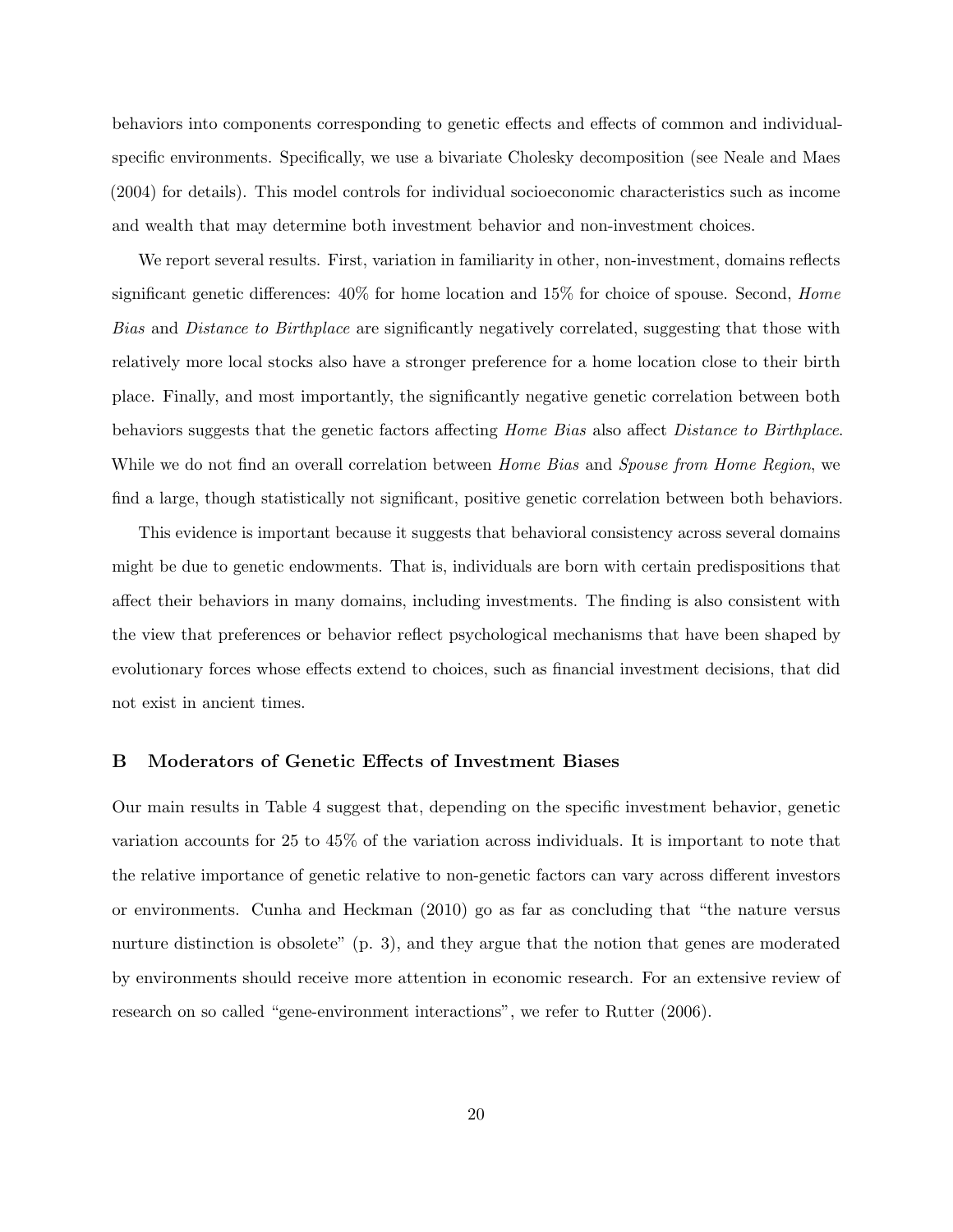#### B.1 Work Experience in Finance

Does work experience in a corporate treasury department or in the finance industry reduce the impact of genetic predispositions with respect to investment biases? We use data on an individual's occupation, based on the International Standard Classification of Occupations (ISCO-88) by the International Labour Organization (ILO) and available for a subset of our sample, to identify twins with work experience related to finance. We re-estimate the above models including only twins with relevant finance experience. To increase the sample size we consider direct as well as indirect holdings of equity. We include the same socioeconomic controls as previously.

Table 8 reports the corresponding results. For twins with financial experience, the relative importance of genetic factors is substantially smaller for each of the investment behaviors than in case of the general population (see Table 5).<sup>14</sup> Only for *Skewness Preference* does the A component remain marginally significant at 15%. For Diversification, Home Bias, and Performance Chasing, genetic differences seem to account for almost none of the variation. For Turnover, the A share decreases to 10% and is no longer statistically significant. At the same time, the similar work environment experienced by this specific subset of twins generates pair-specific commonality in their behavior.

While we cannot rule out that the selection into specific occupations reduces the relevant genetic variation in this particular sub-sample, the evidence in Table 8 is certainly consistent with work experience with finance reducing the impact of genetic predispositions with respect to investment biases.

#### B.2 General Education

Education is a potentially important moderator of genetic effects. For example, Johnson et al. (2010) report, in a different context, that education reduces expressions of genetic predispositions to poor health. Individuals may be born with a propensity to poor health, but education enables them to reduce such genetic propensities. In our paper, it is therefore interesting to examine the extent to which education moderates the importance of genetic factors for investment biases.

 $14$ We have too few twin pairs with occupational financial experience to estimate a separate model for *Disposition* Effect.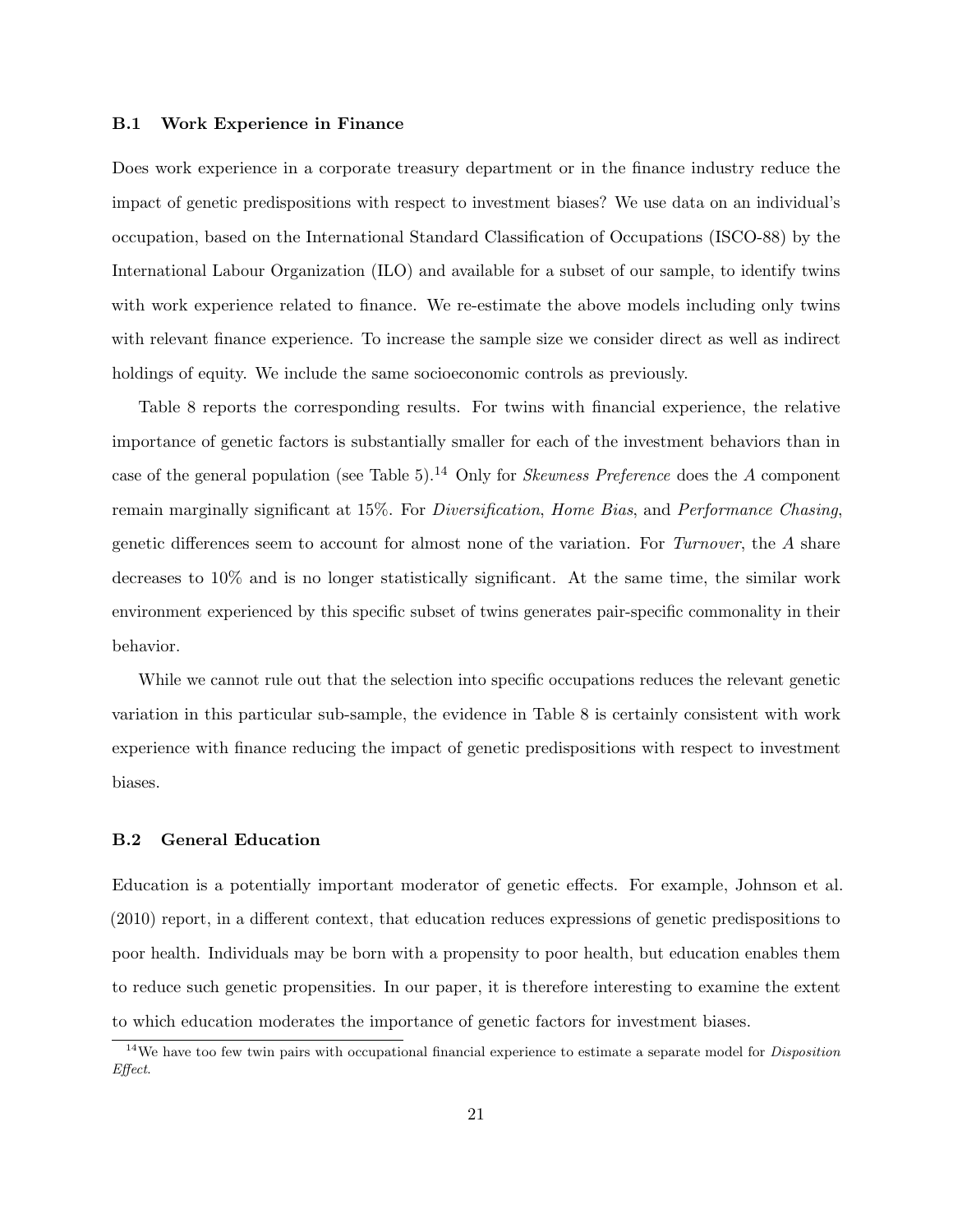In terms of empirical methodology, we rely on the gene-environment interaction model by Purcell (2002). Figure 2 provides a graphical description of the model. In contrast with the model outlined in equation (2), a moderator  $(M)$ , here education, interacts with the unobservable genetic and environmental factors of the investment behavior  $(y)$ . The model allows education and the investment behavior to be correlated via exposure of the investment behavior to the unobservable genetic and environmental factors of the moderator. That is, we include all twins with non-missing education data and account for the possibility that educational outcomes and investment behaviors are not independent. Finally, we use regressions to remove the effect of the socioeconomic characteristics used as control variables in Table 4, with the exception of educational characteristics (not tabulated).

We measure educational outcome with Years of Education which is based on the highest completed degree.<sup>15</sup> To reduce the dimensionality of the analysis, we employ the previously introduced Investment Bias Index that summarizes the six investment behaviors for each individual.

Figure 3 reports a graphical summary of the results, displaying the absolute size of the genetic and environmental variances (vertical axis) as a function of Years of Education (horizontal axis). We find that education does not reduce the effect of genetic predisposition to investment biases. In particular, the detailed results of the model estimation in Appendix Table A2 suggest a small increase in genetic variance due to education.<sup>16</sup> Further, Figure 3 shows that the variance of common environmental effects also increases slightly, but in a statistically insignificant way, as individuals obtain more education, while the individual-specific environmental variation remains unchanged.

These results suggest that differences in genetic propensity to certain investment biases do not decrease with an increase in general educational achievement. Importantly, while professional finance experience seems to reduce genetic propensities to investment biases, general education does not seem to have a similar effect.

 $15$ For some individuals, we have information on their highest degree, but not on *Years of Education*. We use a linear regression model to estimate Years of Education for those individuals. See Appendix Table A1 for details.

<sup>&</sup>lt;sup>16</sup>This conclusion is based on a significantly positive estimate of *alpha\_u* which has the same sign as the estimate of  $a<sub>u</sub>$ . For estimation purposes, Years of Education is expressed in units of 10 years.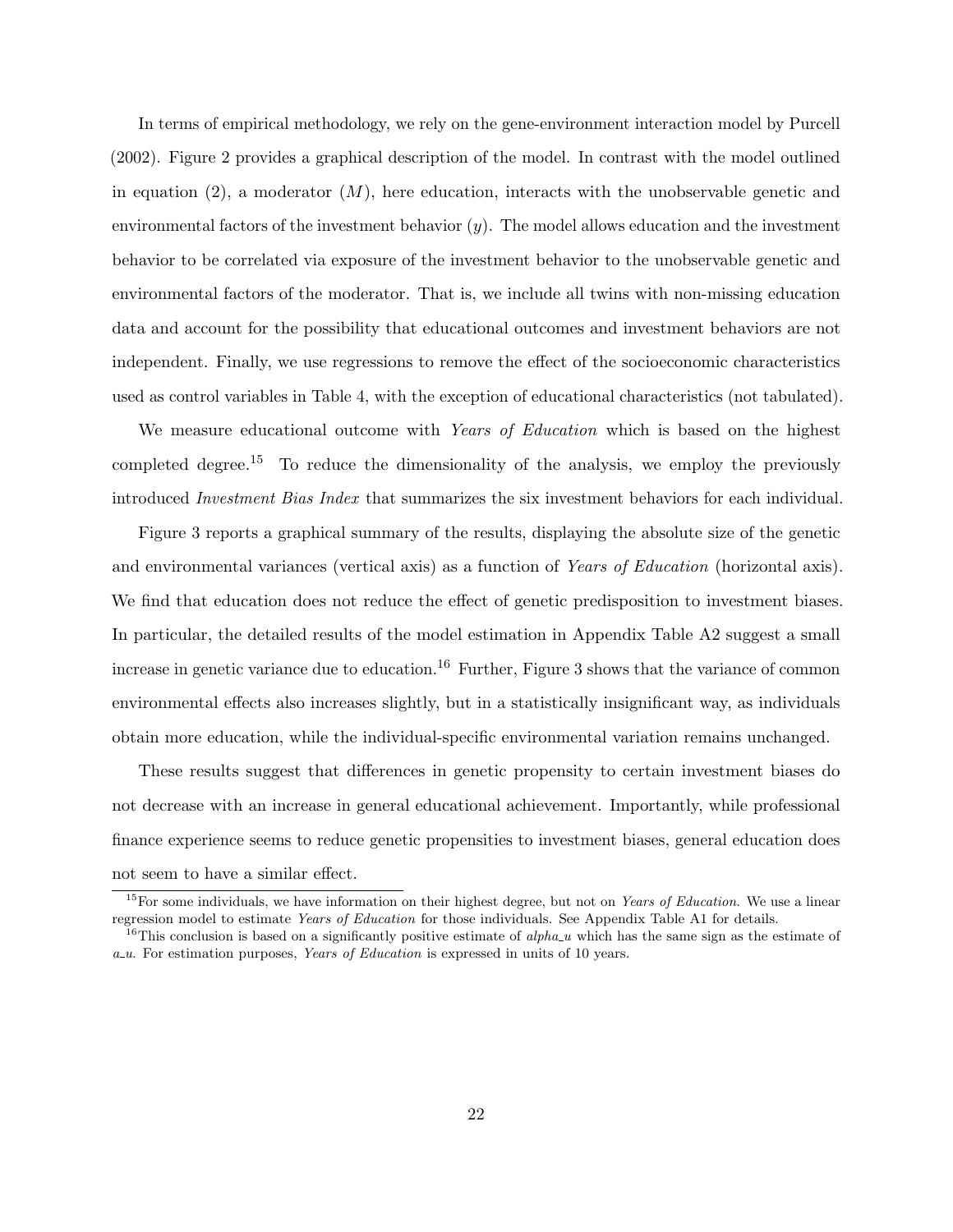### C Evidence from Discordant Twin Pair Research Design

While our results demonstrate the important role genetic factors play in determining investment behaviors, they also show that substantial variation observed among the individuals in our sample is due to individual-specific environmental effects, captured by the  $E$  component in our variance decomposition results. Identifying the specific circumstances, experiences, or events as well as the mechanisms through which they impact investment choices is important for better models of investor behavior as well as public policy. Given that differences in education, net-worth, and income explain typically less than 10% of the total variation, substantial work seems to be left for social scientists. One particular challenge researchers face when trying to identify causal effects of specific environmental conditions is that individuals have been shown to self-select into experiences and even life events partly as a function of their genetic predispositions. Consequently, controlling for genetic factors is important in the search of environmental factors that matter for investment behaviors. Using the socioeconomic variables included in our model, we show how genetically informed data, such as twin data, can be used to address such confounding effects.

Using data on identical twins allows us to apply a "discordant twin-pair research design" that approximates a natural experiment. The approach allows to compare the investment behaviors of twin pairs who are discordant on, e.g., education, but match on genes and shared environment. The design provides a useful analogue to a counterfactual design, and the absence of an association within discordant twin pairs means that a previously observed association between an individual characteristic and investment behavior is attributable to common genetic or shared environmental factors.

We select all identical twins from our sample of twins with direct stock holdings. We observe that about 20% of them are discordant with respect to their education. We use a standard linear regression model to regress Investment Bias Index on a set of socioeconomic characteristics, including education. The first column in Table 9 reports results. One of the important results is that college degree is significantly inversely related to investment biases.

In the second column, we report evidence from a discordant twin pair research design for a pair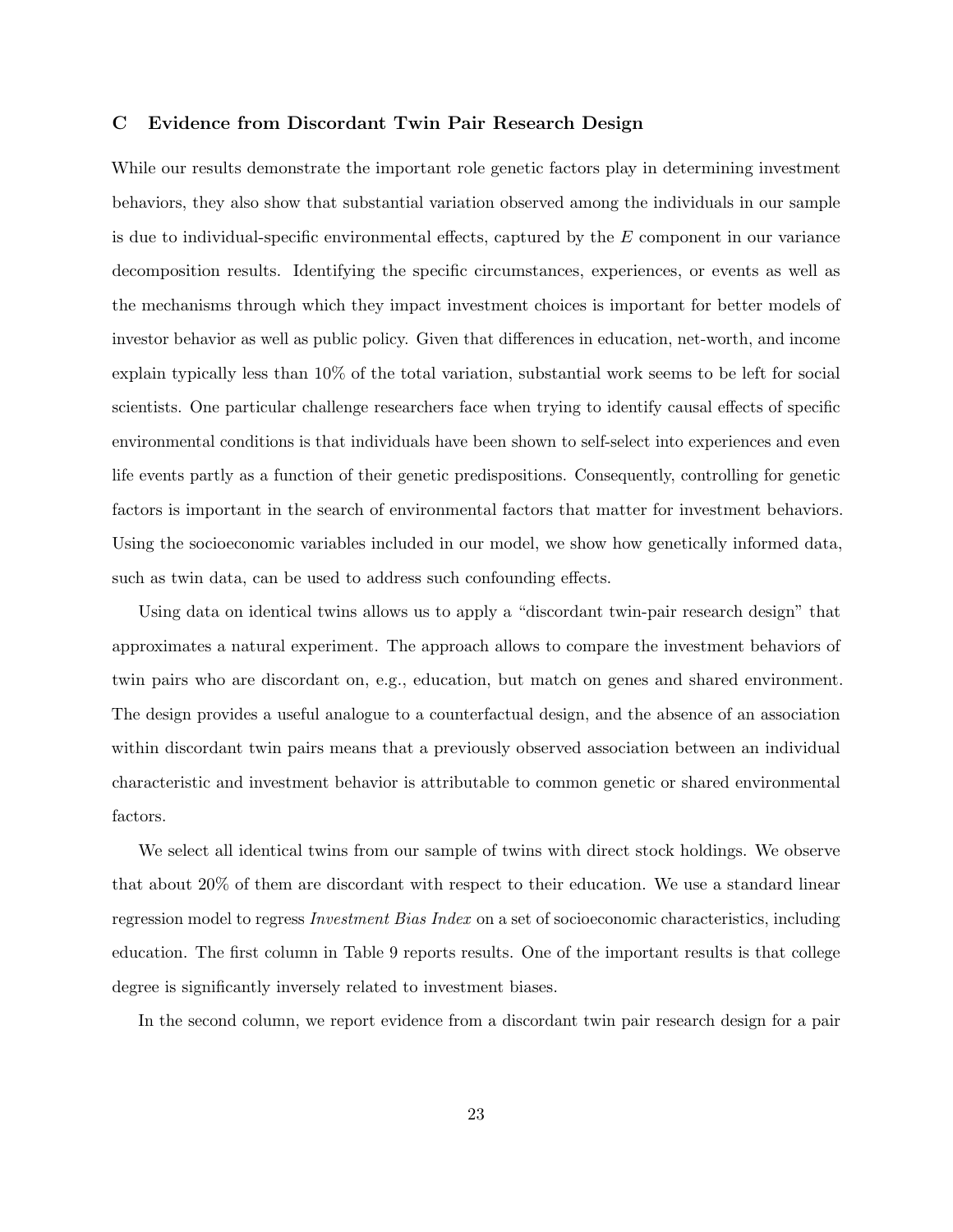i of identical twins  $(j = 1, 2)$  that were reared together.<sup>17</sup> If an investment bias  $y_{ij}$  is linear in observable socioeconomic characteristics and unobservable genetic and environmental effects,  $a_i$ ,  $c_i$ , and  $e_{ij}$ , we can eliminate the genetic and shared environmental effects,  $a_i$  and  $c_i$ , by considering the difference between the twins in a pair:

$$
y_{ij} = \beta_0 + \beta \mathbf{X}_{ij} + a_i + c_i + e_{ij}
$$
\n
$$
\tag{3}
$$

$$
y_{i1} - y_{i2} = \beta(\mathbf{X}_{i1} - \mathbf{X}_{i2}) + e_{i1} - e_{i2} . \qquad (4)
$$

Comparing the estimates in the first and second columns, we conclude that the effects of a college degree is reduced once we eliminate genetic and shared environmental effects. That is, the effects of college degree on investment biases reported in the first column are confounded, and attributable to unobservable genetic or shared environmental factors.

The specific result with respect to education suggests that general education, as measured by a college degree, does not cause a reduction in investment biases. This result does not suggest that more targeted financial literacy initiatives cannot affect individuals' investment choices. More generally, though, the evidence presented here suggests that genetically informed data can play an important role when evaluating the causal effect of circumstances, experiences, or events with respect to investment behavior.

# VII Conclusion

In this paper, we have examined the following question: Why do individuals exhibit investment biases? Our focus in this paper has been on the relative importance of genetic and environmental factors. For a long list of well-recognized investment biases (e.g., the reluctance to realize losses, performance chasing, and the home bias), we find that genetic factors explain up to 45% of the variation across individual investors. But the relative importance of genetic relative to environmental factors is found to vary substantially across different investors. For example, among investors with work experience in finance, we find a significant reduction of the relative amount of genetic variation,

 $17$ See Taubman (1976) for an early application of this empirical methodology.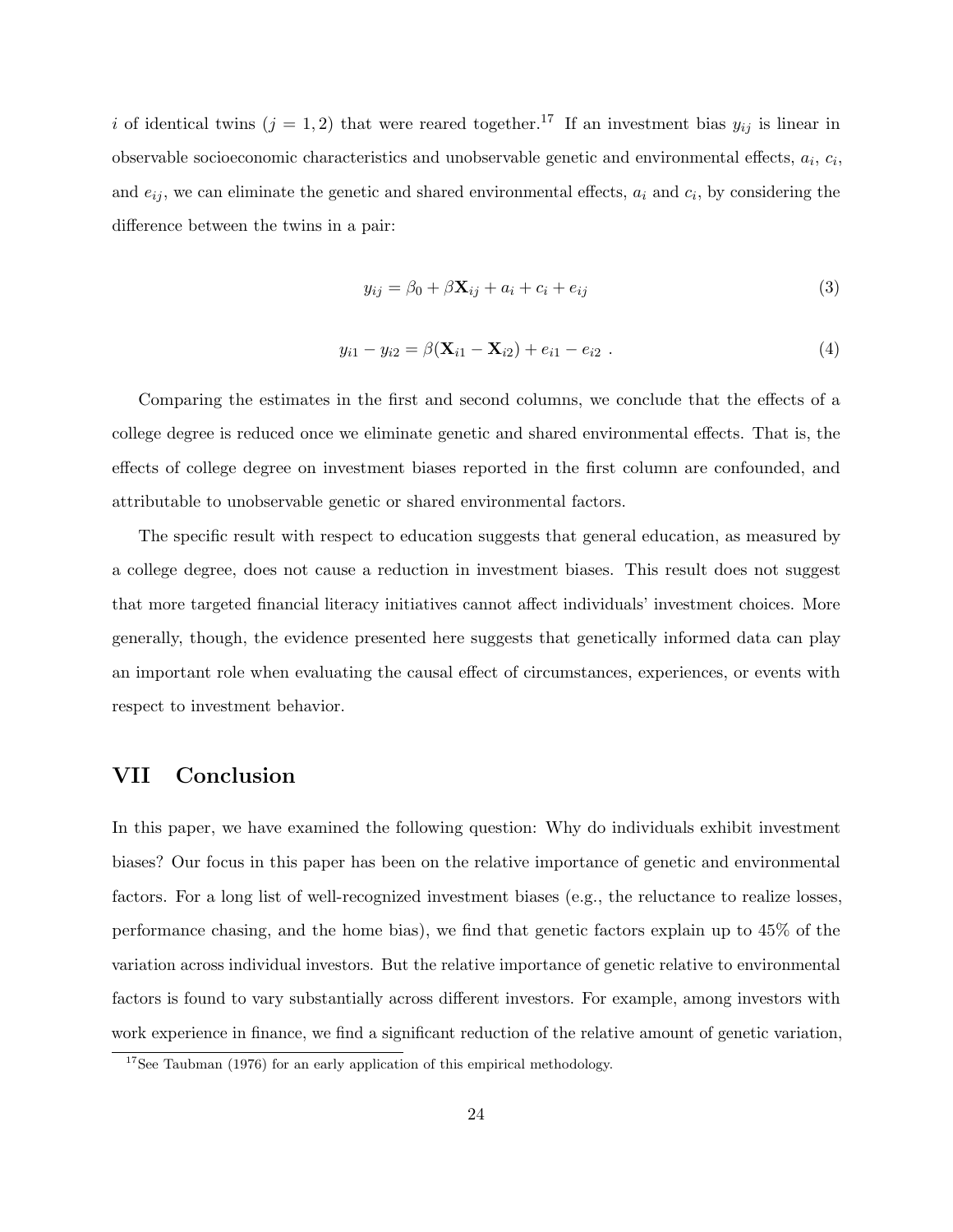which is consistent with practical experience in finance moderating genetic predispositions to investment biases. Interestingly, we do not find that general education has a similar moderating effect.

These results have implications for the design of public policy in the domain of financial literacy (e.g., Lusardi and Mitchell (2007) and Van Rooij, Lusardi, and Alessie (2011)). Specifically, the findings suggest that policy should be designed considering the existence of genetic predispositions as well as the potential difficulties in reducing those predispositions through general education. Recent research has reached similar conclusions. For example, Bhattacharya et al. (2012) show in a large field study that investors who are offered unbiased investment advice often are not interested in the advice and even those that are interested rarely follow the advice.

Our evidence is consistent with evolutionary arguments of behavior as in Rayo and Becker (2007) and Brennan and Lo (2011). Nature selects fitness maximizing behaviors, i.e., behaviors associated with a reproductive advantage relative to alternative behaviors. What in finance research is referred to as "biases" may indeed be manifestations of fitness maximizing psychological mechanisms. Consistent with this view of investment biases as partly innate features of human behavior, we find that the genetic factors that influence investment biases also affect behaviors in other, non-investment, domains.

So what explains the genetic effects we find? As argued in Table 1 of our paper, recent research in behavioral genetics has linked specific genes to several of the psychological mechanisms that may manifest themselves as investment biases. That is, some individuals are endowed with genes linked to overconfidence, sensation seeking, or loss aversion, and these genes may manifest themselves in the individual's investment behavior, as well as in the individual's behavior in non-investment domains. An additional explanation, which is consistent with recent work in finance (e.g., Grinblatt, Keloharju, and Linnainmaa (2011, 2012)), is that IQ is genetic, which results in genetic variation in investment biases.

While a significant portion of our paper emphasizes genetic predispositions to investment biases, it is important to also recognize that the environment an investor experiences also affects investment biases, either as a moderator of genetic predispositions or directly. Indeed, more than 50% of the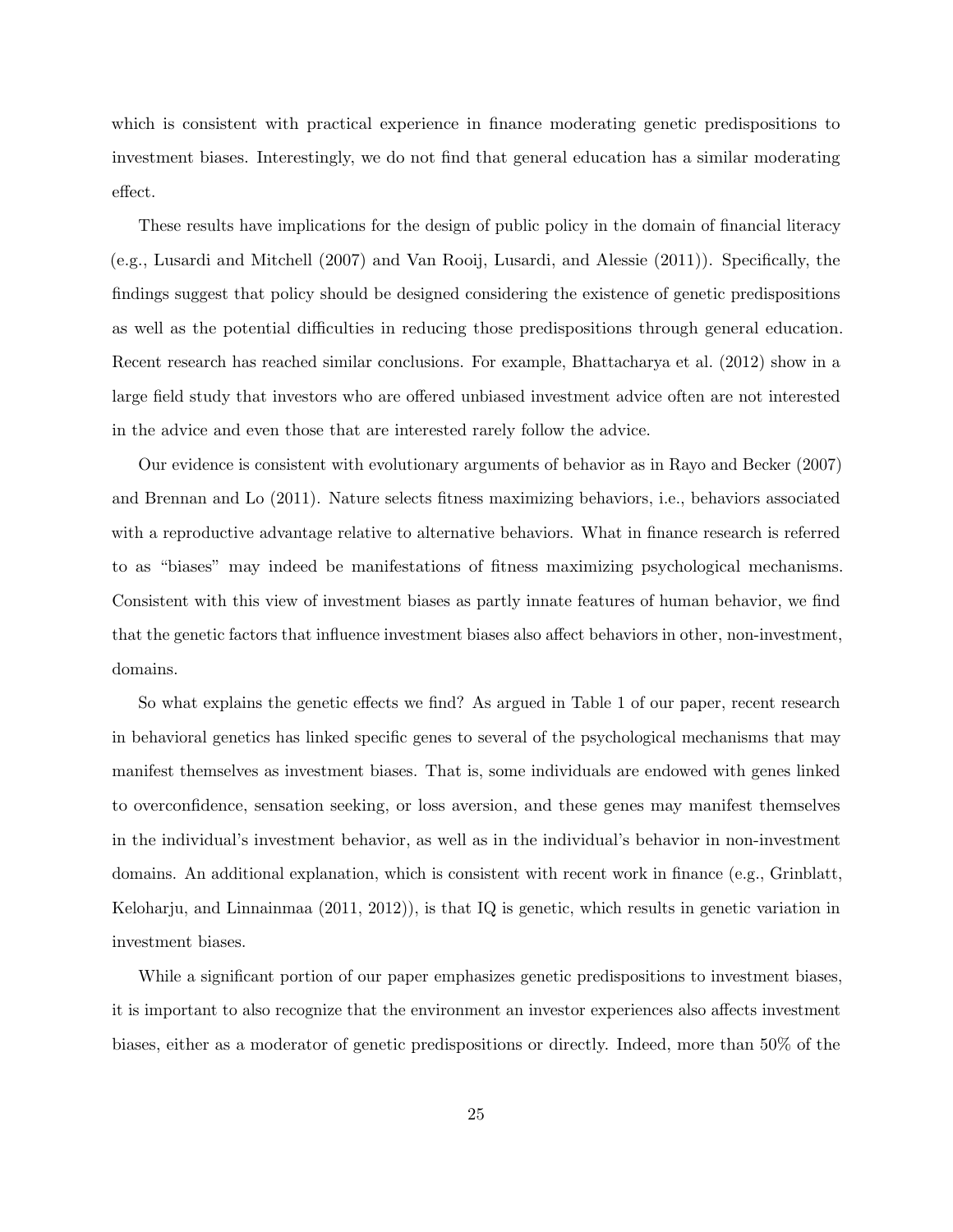variation in investment biases across investors is attributable to individual-specific experiences and events. We encourage future research in this field to dig deeper into which specific individual experiences (e.g., early in an individual's life or career) are most important when it comes to shaping investment behavior.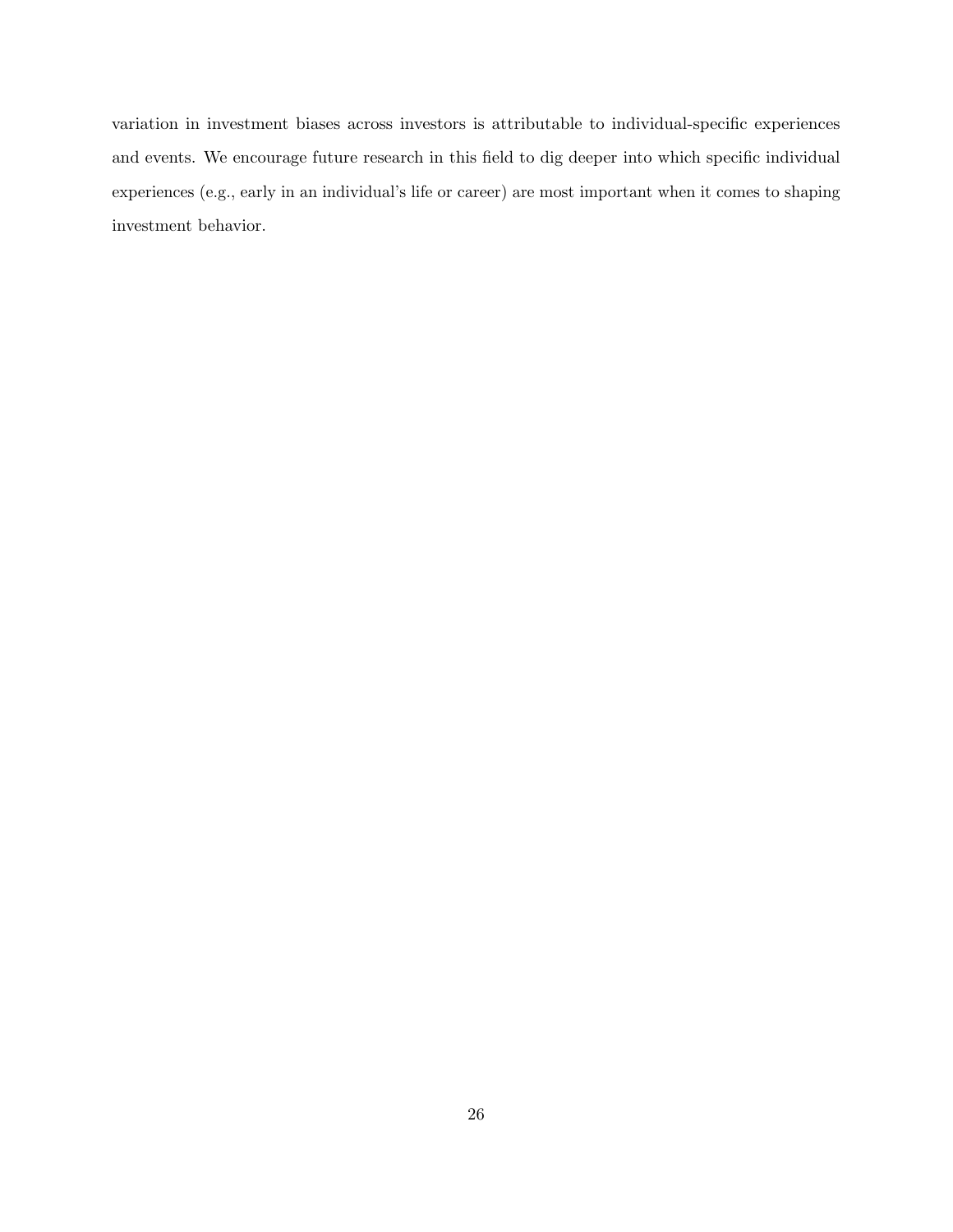# References

- Agnew, J., Balduzzi, P., Sundén, A., 2003. Portfolio choice and trading in a large 401(k) plan. American Economic Review 93 (1), 193–215.
- Agnew, J. R., 2006. Do behavioral biases vary across individuals? Evidence from individual level 401(k) data. Journal of Financial and Quantitative Analysis 41 (4), 939.
- Barber, B., Lee, Y., Liu, Y., Odean, T., 2009. Just how much do individual investors lose by trading? Review of Financial Studies 22 (2), 609.
- Barber, B. M., Odean, T., 2000. Trading is hazardous to your wealth: The common stock investment performance of individual investors. Journal of Finance 55 (2), 773–806.
- Barber, B. M., Odean, T., 2001. Boys will be boys: Gender, overconfidence, and common stock investment. Quarterly Journal of Economics 116 (1), 261–292.
- Barberis, N., Huang, M., 2008. Stocks as lotteries: The implications of probability weighting for security prices. American Economic Review 98 (5), 2066–2100.
- Barnea, A., Cronqvist, H., Siegel, S., 2010. Nature or nurture: What determines investor behavior? Journal of Financial Economics 98, 583–604.
- Behrman, J., Taubman, P., 1989. Is schooling "mostly in the genes"? Nature-nurture decomposition using data on relatives. Journal of Political Economy 97, 1425–1446.
- Benartzi, S., 2001. Excessive extrapolation and the allocation of  $401(k)$  accounts to company stock. Journal of Finance 56 (5), 1747–1764.
- Bhattacharya, U., Hackethal, A., Kaesler, S., Loos, B., Meyer, S., 2012. Is unbiased financial advice to retail investors sufficient? Answers from a large field study. Review of Financial Studies 25, 975–1032.
- Bikhchandani, S., Hirshleifer, D., Welch, I., 1998. Learning from the behavior of others: Conformity, fads, and informational cascades. Journal of Economic Perspective 12 (3), 151–170.
- Bisin, A., Verdier, T., 2000. Beyond the melting pot: Cultural transmission, marriage, and the evolution of ethnic and religious traits. Quarterly Journal of Economics 115 (3), 955–988.
- Bortolus, R., Parazzini, F., Chatenoud, L., Benzi, G., Bianchi, M., Marini, A., 1999. The epidemiology of multiple births. Human Reproduction Update 5 (2), 179.
- Bouchard, T. J., 1998. Genetic and environmental influences on adult intelligence and special mental abilities. Human Biology 70, 257–279.
- Bouchard, T. J., Lykken, D. T., McGue, M., Segal, N. L., Tellegen, A., 1990. Sources of human psychological differences: The Minnesota study of twins reared apart. Science 250, 223–228.
- Bouchard, T. J., McGue, M., 1981. Familial studies of intelligence: A review. Science 212, 10551059.
- Brennan, T. J., Lo, A. W., 2011. The origin of behavior. Quarterly Journal of Finance 1, 55–108.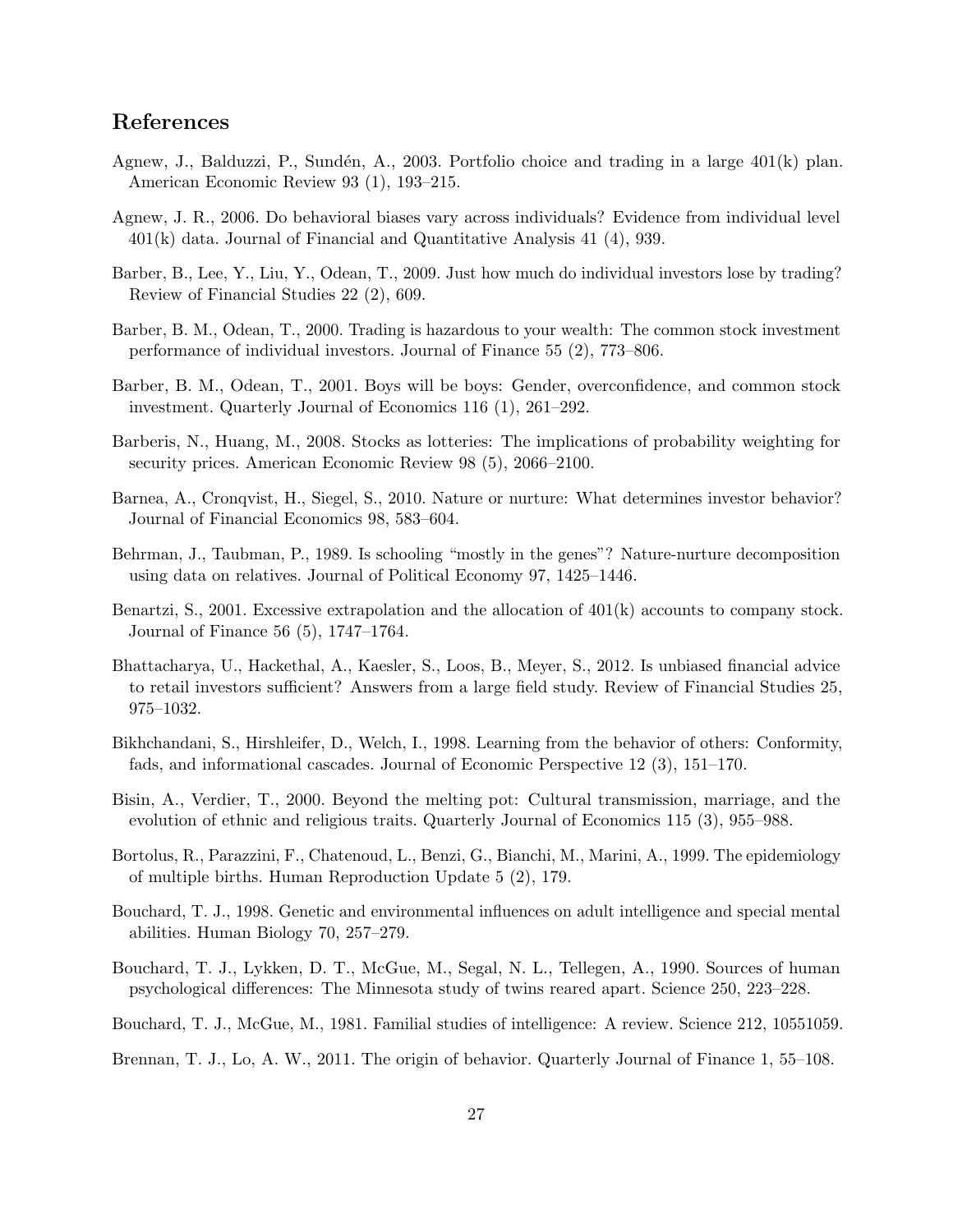- Calvet, L. E., Campbell, J. Y., Sodini, P., 2009. Measuring the financial sophistication of households. American Economic Review 99, 393–398.
- Cesarini, D., Johannesson, M., Lichtenstein, P., Sandewall, O., Wallace, B., 2010. Genetic variation in financial decision making. Journal of Finance 65, 1725–1754.
- Cesarini, D., Johannesson, M., Lichtenstein, P., Wallace, B., 2009. Heritability of overconfidence. Journal of the European Economic Association 7 (2-3), 617–627.
- Cesarini, D., Johannesson, M., Magnusson, P. K. E., Wallace, B., 2012. The behavioral genetics of behavioral anomalies. Management Science 58, 21–34.
- Chen, M. K., Lakshminarayanan, V., Santos, L. R., 2006. How basic are behavioral biases? Evidence from Capuchin monkey trading behavior. Journal of Political Economy 114 (3), 517–537.
- Chew, S. H., Ebstein, R. P., Zhong, S., 2011. Ambiguity aversion and familiarity bias: Evidence from behavioral and gene association studies. Journal of Risk and Uncertainty 44, 1–18.
- Cronqvist, H., Siegel, S., 2011. The origins of savings behavior. Working paper, University of Washington, Michael G. Foster School of Business.
- Cunha, F., Heckman, J., 2010. Investing in our young people. In: Reynolds, A. (Ed.), Cost Effective Early Childhood Programs in the First Decade: A Human Capital Integration. Cambridge University Press.
- Davies, G., Tenesa, A., Payton, A., Yang, J., Harris, S. E., Liewald, D., Ke, X., Le Hellard, S., Christoforou, A., Luciano, M., McGhee, K., Lopez, L., Gow, A. J., Corley, J., Redmond, P., Fox, H. C., Haggarty, P., Whalley, L. J., McNeill, G., Goddard, M. E., 2011. Genome-wide association studies establish that human intelligence is highly heritable and polygenic. Molecular Psychiatry  $16$  (10),  $996 - 1005$ .
- Derringer, J., Krueger, R., Dick, D., Saccone, S., Grucza, R. A., Agrawal, A., Lin, P., Almasy, L., Edenberg, H., Foroud, T., Nurnberger, J. I., Hesselbrock, V., Kramer, J., Kuperman, S., Porjesz, B., Schuckit, M., Bierut, L., 2010. Predicting sensation seeking from dopamine genes: A candidate-system approach. Psychological Science 21.
- Dhar, R., Zhu, N., 2006. Up close and personal: Investor sophistication and the disposition effect. Management Science 52 (5), 726–740.
- Ellsberg, D., 1961. Risk, ambiguity, and the Savage axioms. Quarterly Journal of Economics, 643–669.
- Fox, C. R., Tversky, A., 1995. Ambiguity aversion and comparative ignorance. Quarterly Journal of Economics 110 (3), 585–603.
- French, K. R., Poterba, J. M., 1991. Investor diversification and international equity markets. American Economic Review 81 (2), 222–226.
- Fulker, D. W., Eysenck, S. B. G., Zuckerman, M., 1980. A genetic and environmental analysis of sensation seeking. Journal of Research in Personality 14, 261–281.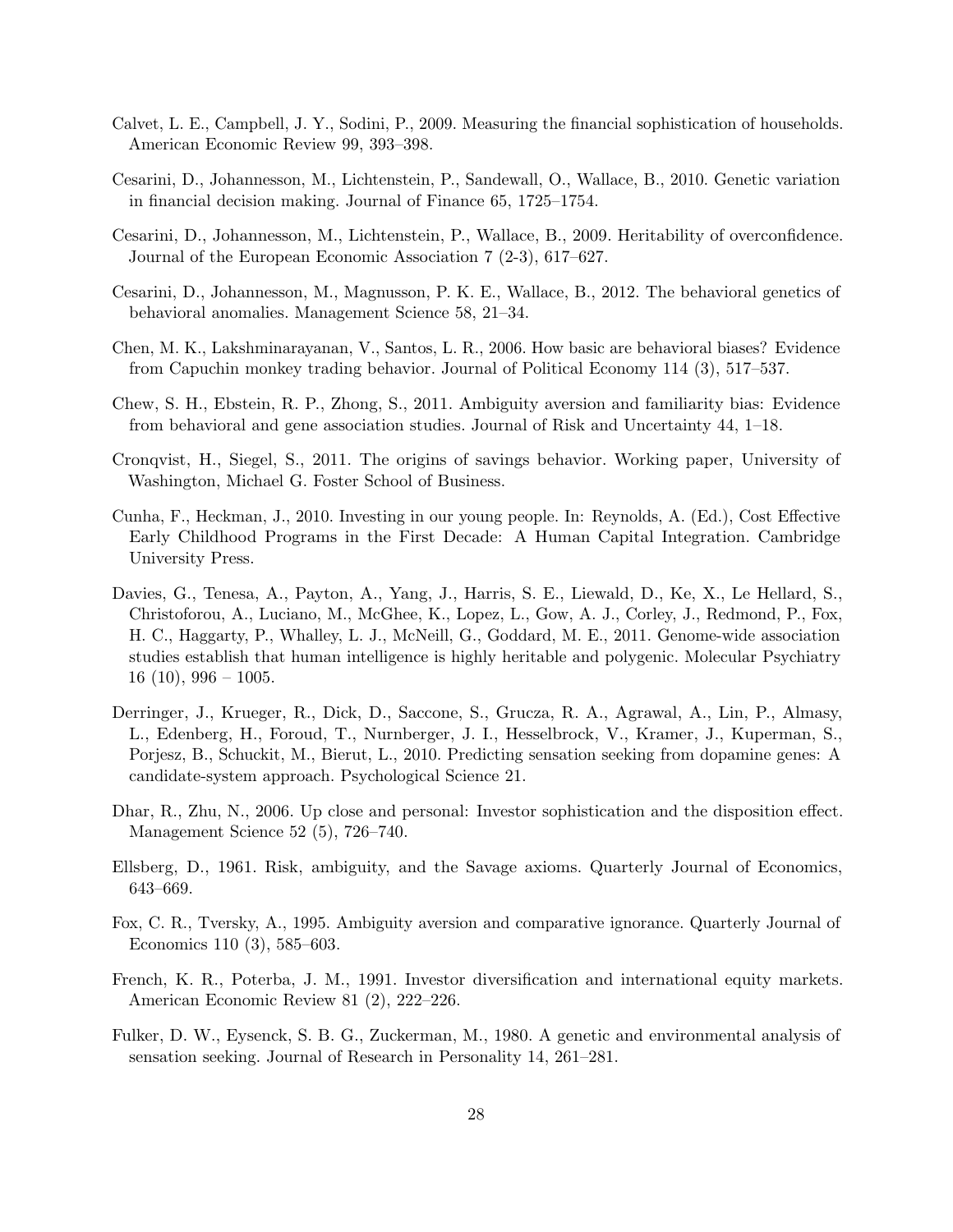Gervais, S., Odean, T., 2001. Learning to be overconfident. Review of Financial Studies 14 (1), 1–27.

- Goldberger, A., 1979. Heritability. Economica 46 (184), 327–347.
- Griffin, D., Tversky, A., 1992. The weighting of evidence and the determinants of confidence. Cognitive Psychology 24, 411–435.
- Grinblatt, M., Keloharju, M., 2009. Sensation seeking, overconfidence, and trading activity. Journal of Finance 64, 549–578.
- Grinblatt, M., Keloharju, M., Linnainmaa, J., 2011. IQ and stock market participation. Journal of Finance 66 (6), 2121–2164.
- Grinblatt, M., Keloharju, M., Linnainmaa, J. T., 2012. IQ, trading behavior, and performance. Journal of Financial Economics 104 (2), 339–362.
- Harbaugh, W., Krause, K., Vesterlund, L., 2001. Are adults better behaved than children? Age, experience, and the endowment effect. Economics Letters 70 (2), 175–181.
- Heath, C., Tversky, A., 1991. Preferences and beliefs: Ambiguity and competence in choice under uncertainty. Journal of Risk and Uncertainty 4 (1), 5–28.
- Hirshleifer, D., Luo, G., 2001. On the survival of overconfident traders in a competitive securities market. Journal of Financial Markets 4 (1), 73–84.
- Hong, H., Kubik, J. D., Stein, J. C., 2004. Social interaction and stock-market participation. Journal of Finance 59 (1), 137–163.
- Huberman, G., 2001. Familiarity breeds investment. Review of Financial Studies 14 (3), 659–680.
- Jian, Y., Benyamin, B., McEvoy, B. P., Gordon, S., Henders, A. K., Nyholt, D. R., Madden, P. A., Heath, A. C., Martin, N. G., Montgomery, G. W., Goddard, M. E., Visscher, P. M., 2010. Common snps explain a large proportion of the heritability for human height. Nature Genetics  $42(7), 565 - 569.$
- Johnson, D. D. P., Fowler, J. H., 2011. The evolution of overconfidence. Nature, 317320.
- Johnson, W., Kyvik, K. O., Mortensen, E. L., Skytthe, A., Batty, G. D., Deary, I. J., 2010. Education reduces the effects of genetic susceptibilities to poor physical health. International Journal of Epidemiology 39 (2), 406–414.
- Kahneman, D., Tversky, A., 1979. Prospect theory: An analysis of decision under risk. Econometrica 47 (2), 263–292.
- Kumar, A., 2009. Who gambles in the stock market? Journal of Finance 64 (4), 1889–1933.
- Lewis, K., 1999. Trying to explain home bias in equities and consumption. Journal of Economic Literature 37 (2), 571–608.
- Lichtenstein, P., Sullivan, P. F., Cnattingius, S., Gatz, M., Johansson, S., Carlström, E., Björk, C., Svartengren, M., Wolk, A., Klareskog, L., de Faire, U., Schalling, M., Palmgren, J., Pedersen, N. L., 2006. The Swedish twin registry in the third millennium: An update. Twin Research and Human Genetics 9, 875–882.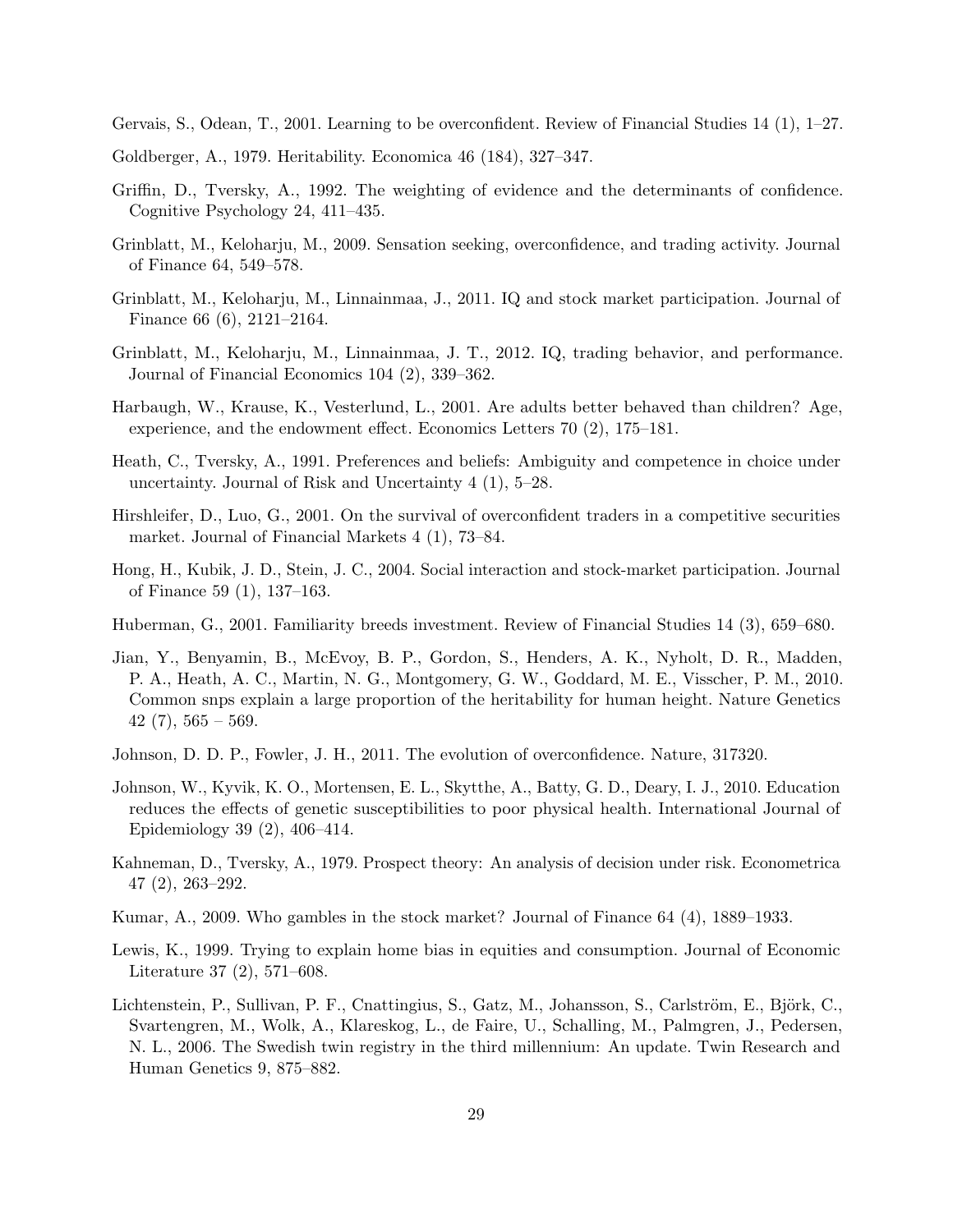- Lusardi, A., Mitchell, O. S., 2007. Financial literacy and retirement preparedness: Evidence and implications for financial education. Business Economics 42, 35–44.
- McDermott, R., Fowler, J., Smirnov, O., 2008. On the evolutionary origin of prospect theory preferences. Journal of Politics 70 (2), 335–50.
- Muthén, L., Muthén, B., 2010. Mplus user's guide (6th ed.).
- Neale, M. C., Maes, H. H. M., 2004. Methodology for Genetic Studies of Twins and Families. Kluwer Academic Publishers B.V., Dordrecht, The Netherlands.
- Odean, T., 1998. Are investors reluctant to realize their losses? Journal of Finance 53 (5), 1775–1798.
- Odean, T., 1999. Do investors trade too much? American Economic Review 89, 1279–1298.
- Patel, J., Zeckhauser, R. J., Hendricks, D., 1991. The rationality struggle: Illustrations from financial markets. American Economic Review 81 (2), 232–236.
- Purcell, S., 2002. Variance components models for geneenvironment interaction in twin analysis. Twin Research 5, 554–571.
- Rayo, L., Becker, G., 2007. Evolutionary efficiency and happiness. Journal of Political Economy 115 (2).
- Robson, A. J., 2001. The biological basis of economic behavior. Journal of Economic Literature 29, 11–33.
- Rutter, M., 2006. Genes and behavior: Nature/nurture interplay explained. Blackwell Publishers, Oxford, UK.
- Segal, N. L., 2012. Personality similarity in unrelated look-alike pairs: Addressing a twin study challenge. Forthcoming Personality and Individual Differences.
- Shefrin, H., Statman, M., 1985. The disposition to sell winners too early and ride losers too long: Theory and evidence. Journal of Finance, 777–790.
- Slutske, W. S., Eisen, S., True, W. R., Lyons, M. J., Goldberg, J., Tsuang, M., 2000. Common genetic vulnerability for pathological gambling and alcohol dependence in men. Archives of General Psychiatry 7, 666–673.
- Taubman, P., 1976. The determinants of earnings: Genetics, family, and other environments: A study of white male twins. American Economic Review 66 (5), 858–870.
- Thaler, R. H., 1985. Mental accounting and consumer choice. Marketing Science 4 (3), 199–214.
- Tversky, A., Kahneman, D., 1974. Judgment under uncertainty: Heuristics and biases. Science 211, 453–458.
- Tversky, A., Kahneman, D., 1992. Advances in prospect theory: Cumulative representation of uncertainty. Journal of Risk and Uncertainty 5 (4), 297–323.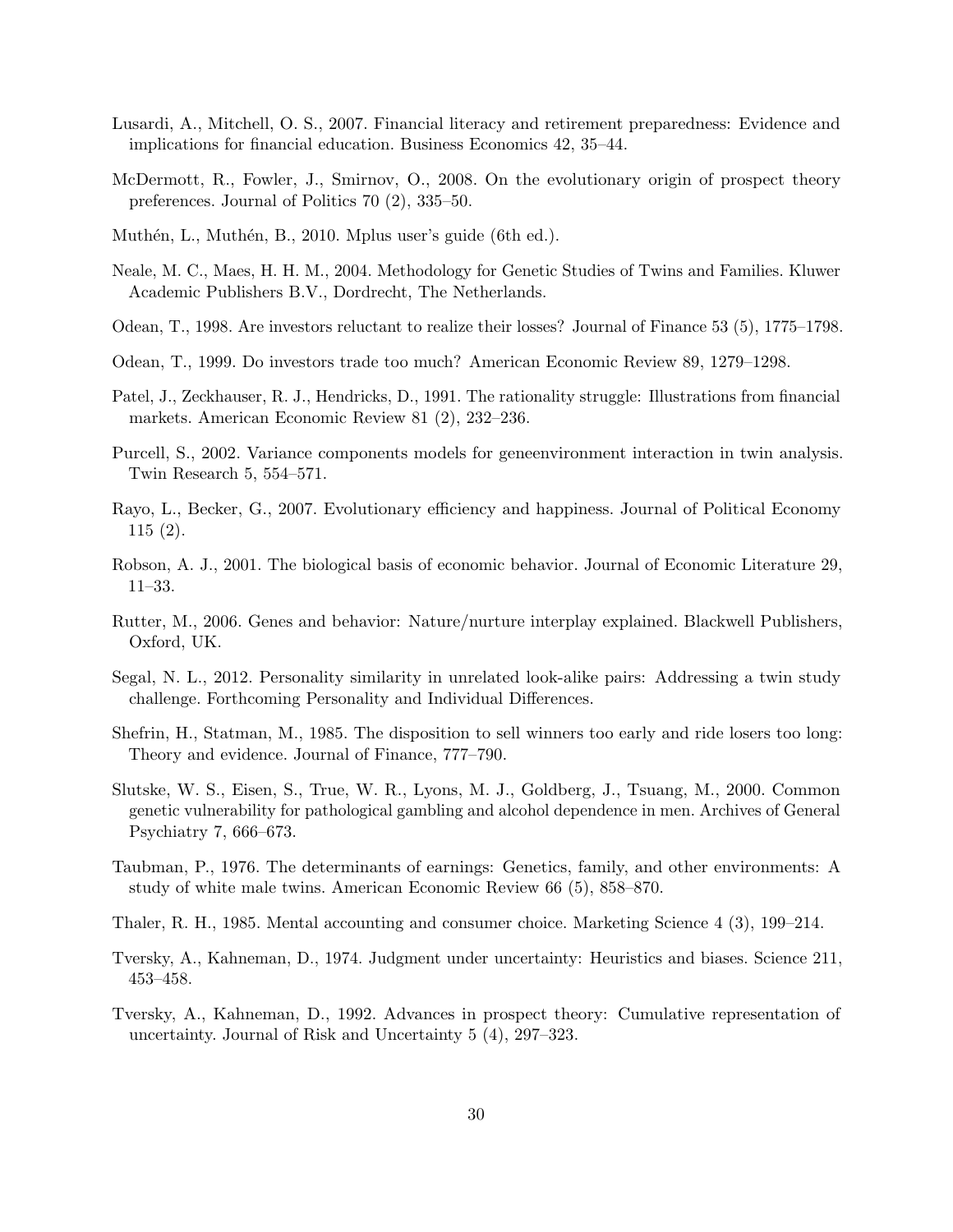- Van Rooij, M., Lusardi, A., Alessie, R., 2011. Financial literacy and stock market participation. Journal of Financial Economics 101, 449–472.
- Visscher, P. M., 2008. Sizing up human height variation. Nature Genetics 40 (5), 489–490.
- Waldman, M., 1994. Systematic errors and the theory of natural selection. American Economic Review, 482–497.
- Zhong, S., Israel, S., Xue, H., Sham, P., Ebstein, R., Chew, S., 2009. A neurochemical approach to valuation sensitivity over gains and losses. Proceedings of the Royal Society B: Biological Sciences 276 (1676), 4181.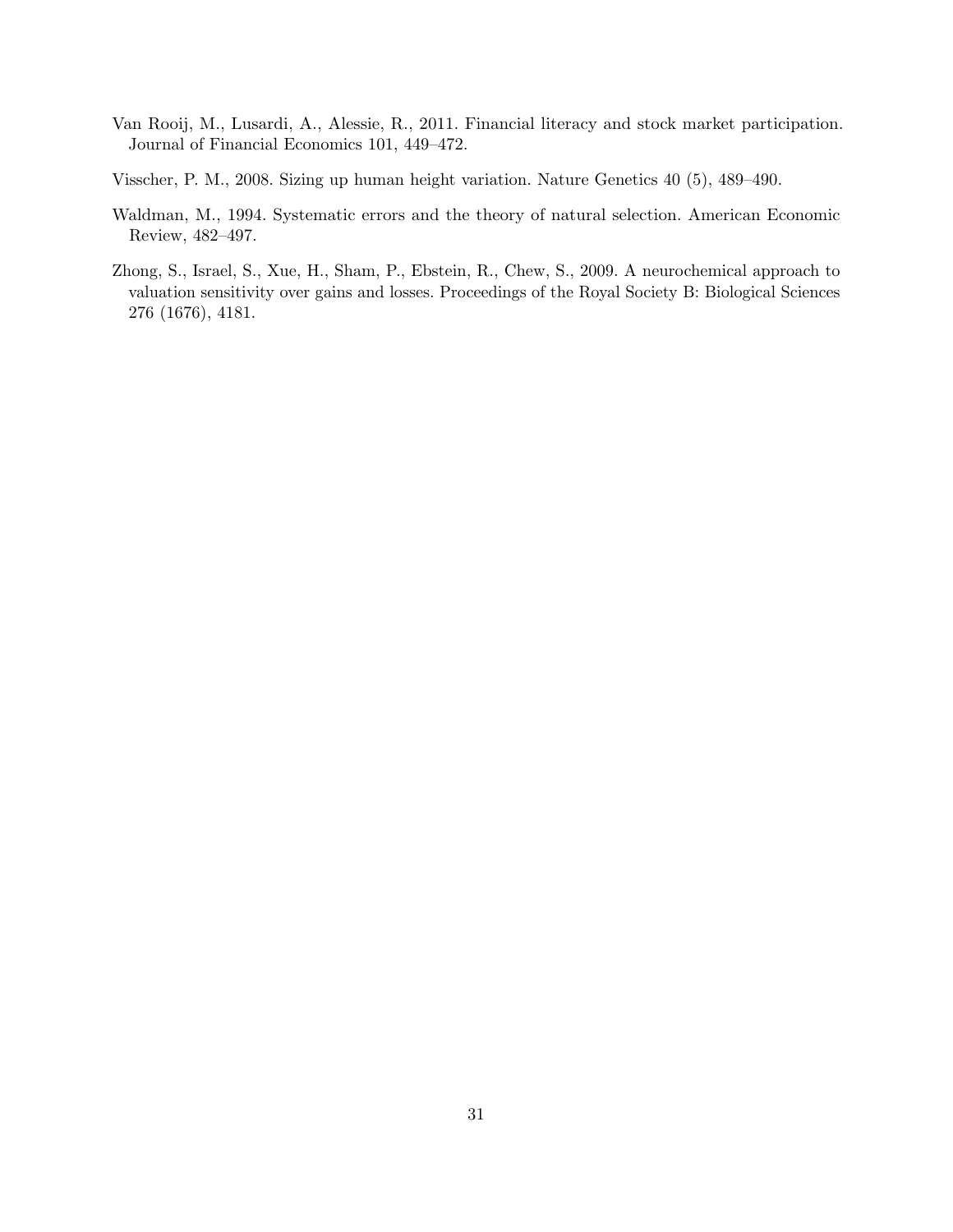### **Table 1**

The Genetic Basis of Investment Biases

| <b>Investment behavior</b>   | Psychological mechanism(s)                     | Gene(s)                                                                          | <b>Empirical evidence</b>                                                                                                                                                                                                |
|------------------------------|------------------------------------------------|----------------------------------------------------------------------------------|--------------------------------------------------------------------------------------------------------------------------------------------------------------------------------------------------------------------------|
| Insufficient diversification | Ambiguity aversion<br>Familiarity              | DRD5 (microsatellite marker); ESR2 (CA repeat)<br>SLC6A4 (5-HTTLPR indel)        | Chew et al. (2011)<br>Chew et al. (2011)                                                                                                                                                                                 |
| <b>Excessive trading</b>     | Overconfidence<br>Sensation seeking            | Multiple SNPs in 4 dopamine genes                                                | Twin study design: Cesarini et al. (2009)<br>Derringer et al. (2010)<br>Twin study design: Fulker et al. (1980)                                                                                                          |
| <b>Disposition effect</b>    | Prospect theory<br>Mental accounting / Framing | 9-repeat vs. 10-repeat allele of DAT1<br>10-repeat vs. 12-repeat allele of STin2 | Zhong et al. (2009)<br>Zhong et al. (2009)<br>Loss aversion in Capuchin monkeys (Chen et al. (2006))<br>Narrow framing in Capuchin monkeys (Lakshminarayanan et al. (2011))<br>Twin study design: Cesarini et al. (2012) |
| Performance chasing          | Excessive extrapolation<br>Hot hands fallacy   |                                                                                  |                                                                                                                                                                                                                          |
| <b>Skewness preference</b>   | Cumulative prospect theory                     | Monoamine oxidase A (4 repeat)                                                   | Zhong et al. (2009)<br>Twin study design: Slutske et al. (2000)                                                                                                                                                          |

Table 1 provides information on existing evidence from behavioral genetics with respect to investment behaviors examined in this paper.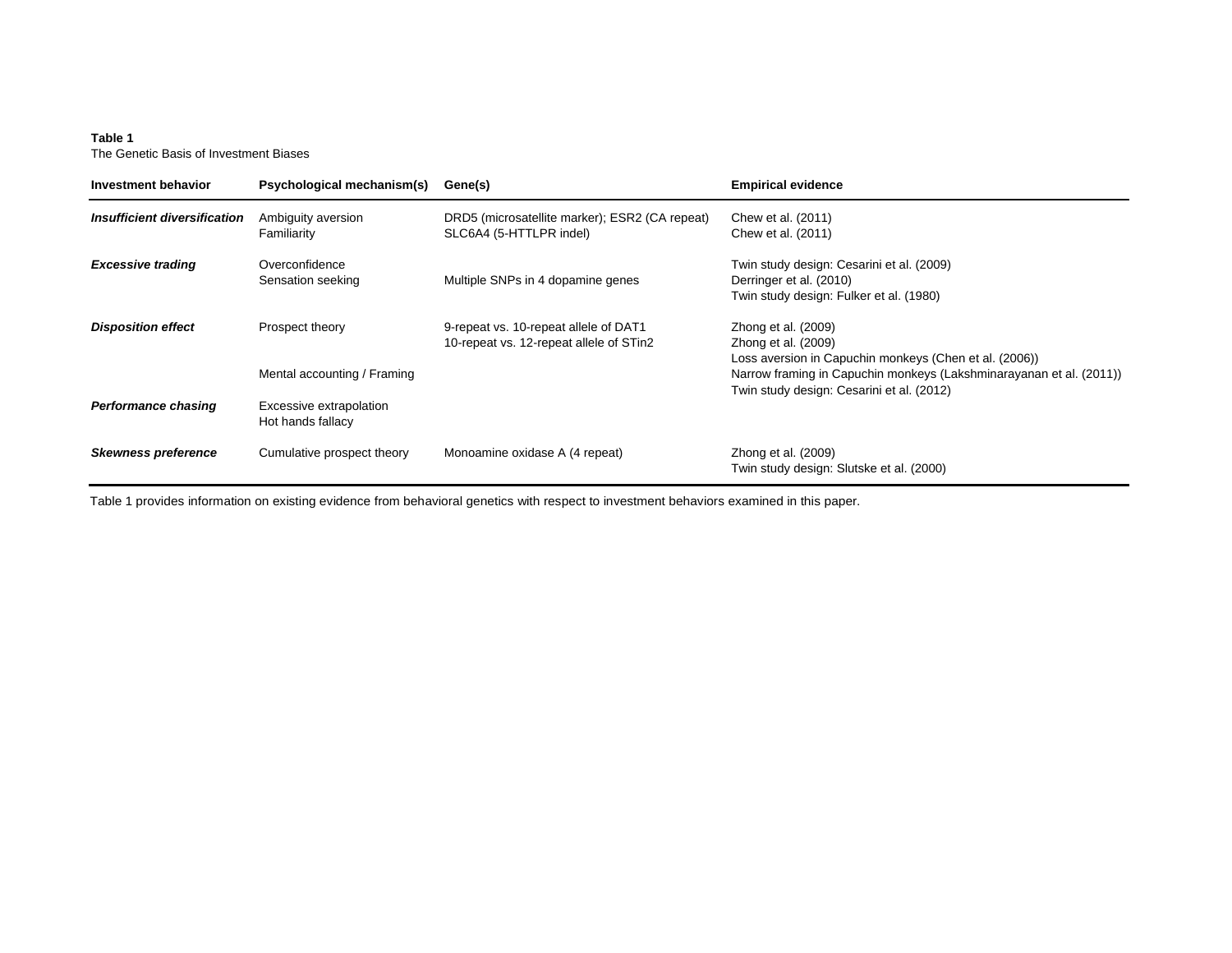#### **Table 2** Summary Statistics

#### **Panel A: Number of Twins by Zygosity and Gender**

|                     | <b>All Twins</b> | <b>Identical Twins</b> |        | <b>Fraternal Twins</b> |                   |                     |                 |        |
|---------------------|------------------|------------------------|--------|------------------------|-------------------|---------------------|-----------------|--------|
|                     |                  | Male                   | Female | Total                  | Same Sex:<br>Male | Same Sex:<br>Female | Opposite<br>Sex | Total  |
| Number of twins (N) | 30.416           | 4.066                  | 5.206  | 9,272                  | 4,522             | 5,326               | 11,296          | 21,144 |
| Fraction (%)        | 100%             | 13%                    | 17%    | 30%                    | 15%               | 18%                 | 37%             | 70%    |

#### **Panel B: Socioeconomic Characteristics and Equity Portfolio Characteristics**

|                                               | <b>All Twins</b> |         | <b>Identical Twins</b> |           | <b>Fraternal Twins</b> |        |           |
|-----------------------------------------------|------------------|---------|------------------------|-----------|------------------------|--------|-----------|
| Variable                                      | N                | Mean    | Median                 | Std. Dev. | Mean                   | Median | Std. Dev. |
| Age                                           | 30,416           | 47.08   | 48.00                  | 17.64     | 53.06                  | 55.00  | 15.51     |
| Less than High School                         | 30,416           | 0.15    | 0.00                   | 0.35      | 0.20                   | 0.00   | 0.40      |
| <b>High School</b>                            | 30,416           | 0.22    | 0.00                   | 0.41      | 0.26                   | 0.00   | 0.44      |
| College or more                               | 30,416           | 0.58    | 1.00                   | 0.49      | 0.47                   | 0.00   | 0.50      |
| No Education Data available                   | 30,416           | 0.06    | 0.00                   | 0.23      | 0.06                   | 0.00   | 0.24      |
| Married                                       | 30,416           | 0.46    | 0.00                   | 0.50      | 0.54                   | 1.00   | 0.50      |
| Disposable Income (USD)                       | 30,416           | 31,379  | 25,476                 | 27,592    | 35,203                 | 27,678 | 35,449    |
| Financial Assets (USD)                        | 30,416           | 40,759  | 14,537                 | 155,296   | 48,062                 | 17,342 | 442,298   |
| Total Assets (USD)                            | 30,416           | 124,351 | 71,883                 | 252,478   | 142,603                | 83,504 | 576,198   |
| Total Debt (USD)                              | 30,416           | 31,802  | 16,020                 | 68,330    | 30,396                 | 13,759 | 149,778   |
| Net Worth (USD)                               | 30,416           | 92,549  | 42,961                 | 223,277   | 112,207                | 56,417 | 516,665   |
| Number of Stocks and Equity Mutual Funds      | 30,416           | 3.56    | 2.33                   | 3.80      | 3.62                   | 2.25   | 3.97      |
| Value of Stocks and Equity Mutual Funds (USD) | 30,416           | 16,841  | 3,662                  | 109,292   | 24,815                 | 4,159  | 663,773   |
| Number of Stocks                              | 12,378           | 3.32    | 1.89                   | 3.91      | 3.42                   | 1.89   | 4.15      |
| Value of Stocks (USD)                         | 12,378           | 22,558  | 2,825                  | 163,360   | 29,218                 | 2,819  | 543,596   |
| Number of Equity Mutual Funds                 | 23,870           | 2.41    | 1.89                   | 1.84      | 2.34                   | 1.80   | 1.86      |
| Value of Equity Mutual Funds (USD)            | 23,870           | 7,018   | 2,059                  | 20,160    | 7,788                  | 2,292  | 17,304    |

Table 2 Panel A provides information on the number of identical and non-identical twins used in this study. Panel B provides summary statistics for several socioeconomic characteristics and portfolio characteristics, separately for identical and non-identical twins. All variables are defined in detail in Appendix Table A1.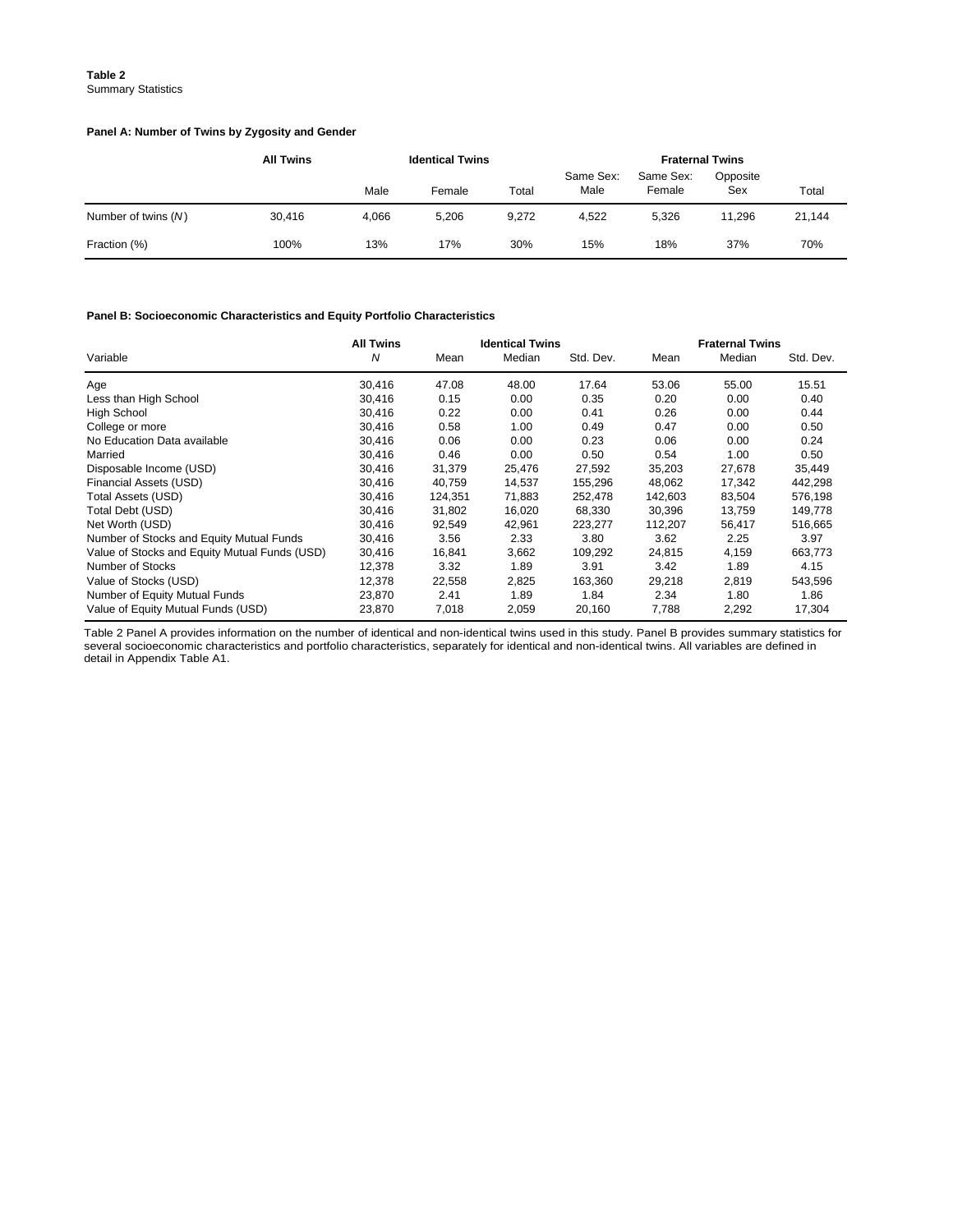#### **Table 3** Investment Behaviors

|                                       | <b>All Twins</b> | <b>Identical Twins</b> |        |           |      | <b>Fraternal Twins</b> |           |  |
|---------------------------------------|------------------|------------------------|--------|-----------|------|------------------------|-----------|--|
|                                       | N                | Mean                   | Median | Std. Dev. | Mean | Median                 | Std. Dev. |  |
| <b>Stocks</b>                         |                  |                        |        |           |      |                        |           |  |
| <b>Diversification</b>                | 12,378           | 3.32                   | 1.89   | 3.91      | 3.42 | 1.89                   | 4.15      |  |
| Home Bias                             | 12,378           | 0.94                   | 1.00   | 0.16      | 0.94 | 1.00                   | 0.15      |  |
| Turnover                              | 11,508           | 0.20                   | 0.03   | 0.35      | 0.17 | 0.02                   | 0.33      |  |
| <b>Disposition Effect</b>             | 782              | 0.04                   | 0.00   | 0.38      | 0.05 | 0.00                   | 0.47      |  |
| Performance Chasing                   | 6,672            | 0.15                   | 0.00   | 0.22      | 0.14 | 0.00                   | 0.22      |  |
| <b>Skewness Preference</b>            | 12,378           | 0.04                   | 0.00   | 0.10      | 0.03 | 0.00                   | 0.10      |  |
| Investment Bias Index                 | 12,378           | 4.67                   | 5.00   | 1.49      | 4.58 | 5.00                   | 1.43      |  |
| <b>Stocks and Equity Mutual Funds</b> |                  |                        |        |           |      |                        |           |  |
| Diversification                       | 30,416           | 0.70                   | 0.93   | 0.38      | 0.67 | 0.89                   | 0.39      |  |
| Home Bias                             | 30,416           | 0.51                   | 0.47   | 0.30      | 0.53 | 0.49                   | 0.31      |  |
| Turnover                              | 28,108           | 0.27                   | 0.17   | 0.38      | 0.25 | 0.14                   | 0.37      |  |
| <b>Disposition Effect</b>             | 3,086            | 0.02                   | 0.00   | 0.43      | 0.02 | 0.00                   | 0.43      |  |
| Performance Chasing                   | 25,530           | 0.10                   | 0.00   | 0.16      | 0.10 | 0.00                   | 0.16      |  |
| <b>Skewness Preference</b>            | 30,416           | 0.05                   | 0.00   | 0.10      | 0.06 | 0.00                   | 0.10      |  |

Table 3 reports summary statistics for the main measures of investment behavior, *Diversification*, *Home Bias*, *Turnover, Disposition Effect*, *Performance Chasing*, and *Skewness Preference* as well as the *Investment Bias Index*. *Diversification* and *Turnover* are measured differently for stocks and stocks and equity mutual funds. See Appendix Table A1 for a detailed definition of all variables.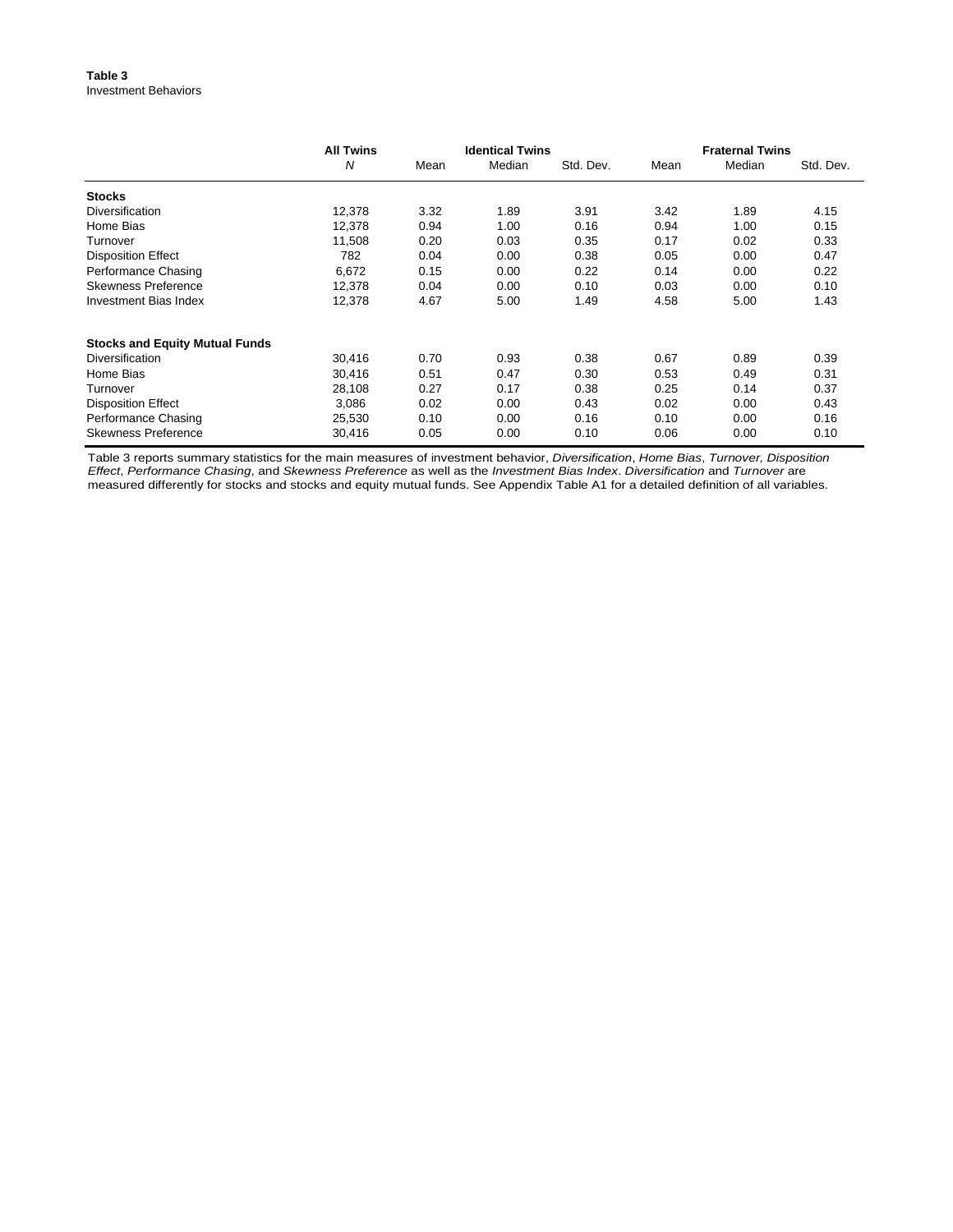### **Panel A: Controlling for Gender and Age**

|                                         | Diver-<br>sification | Home<br><b>Bias</b> | Turnover | Disposition<br>Effect | Performance<br>Chasing | <b>Skewness</b><br>Preference |
|-----------------------------------------|----------------------|---------------------|----------|-----------------------|------------------------|-------------------------------|
| Intercept                               | 1.916                | 0.912               | 0.152    | $-0.146$              | 0.126                  | 0.012                         |
|                                         | 0.344                | 0.017               | 0.031    | 0.161                 | 0.030                  | 0.008                         |
| Male                                    | 0.553                | 0.011               | 0.078    | $-0.038$              | 0.026                  | 0.012                         |
|                                         | 0.074                | 0.003               | 0.006    | 0.034                 | 0.005                  | 0.002                         |
| Age                                     | 0.220                | 0.010               | 0.017    | 0.098                 | 0.012                  | 0.013                         |
|                                         | 0.151                | 0.007               | 0.012    | 0.064                 | 0.012                  | 0.003                         |
| Age - squared                           | 0.001                | $-0.001$            | $-0.003$ | $-0.010$              | $-0.002$               | $-0.002$                      |
|                                         | 0.016                | 0.001               | 0.001    | 0.006                 | 0.001                  | 0.000                         |
| <b>Fraction of Unexplained Variance</b> | 0.992                | 0.990               | 0.977    | 1.000                 | 0.989                  | 1.000                         |
| A Share                                 | 0.437                | 0.456               | 0.254    | 0.294                 | 0.303                  | 0.279                         |
|                                         | 0.099                | 0.053               | 0.027    | 0.135                 | 0.091                  | 0.051                         |
| C Share                                 | 0.091                | 0.000               | 0.000    | 0.000                 | 0.102                  | 0.000                         |
|                                         | 0.066                | 0.028               | 0.000    | 0.057                 | 0.066                  | 0.029                         |
| <b>E</b> Share                          | 0.471                | 0.544               | 0.746    | 0.706                 | 0.595                  | 0.721                         |
|                                         | 0.043                | 0.037               | 0.027    | 0.105                 | 0.038                  | 0.034                         |
| N                                       | 12,378               | 12,378              | 11,508   | 782                   | 6,672                  | 12,378                        |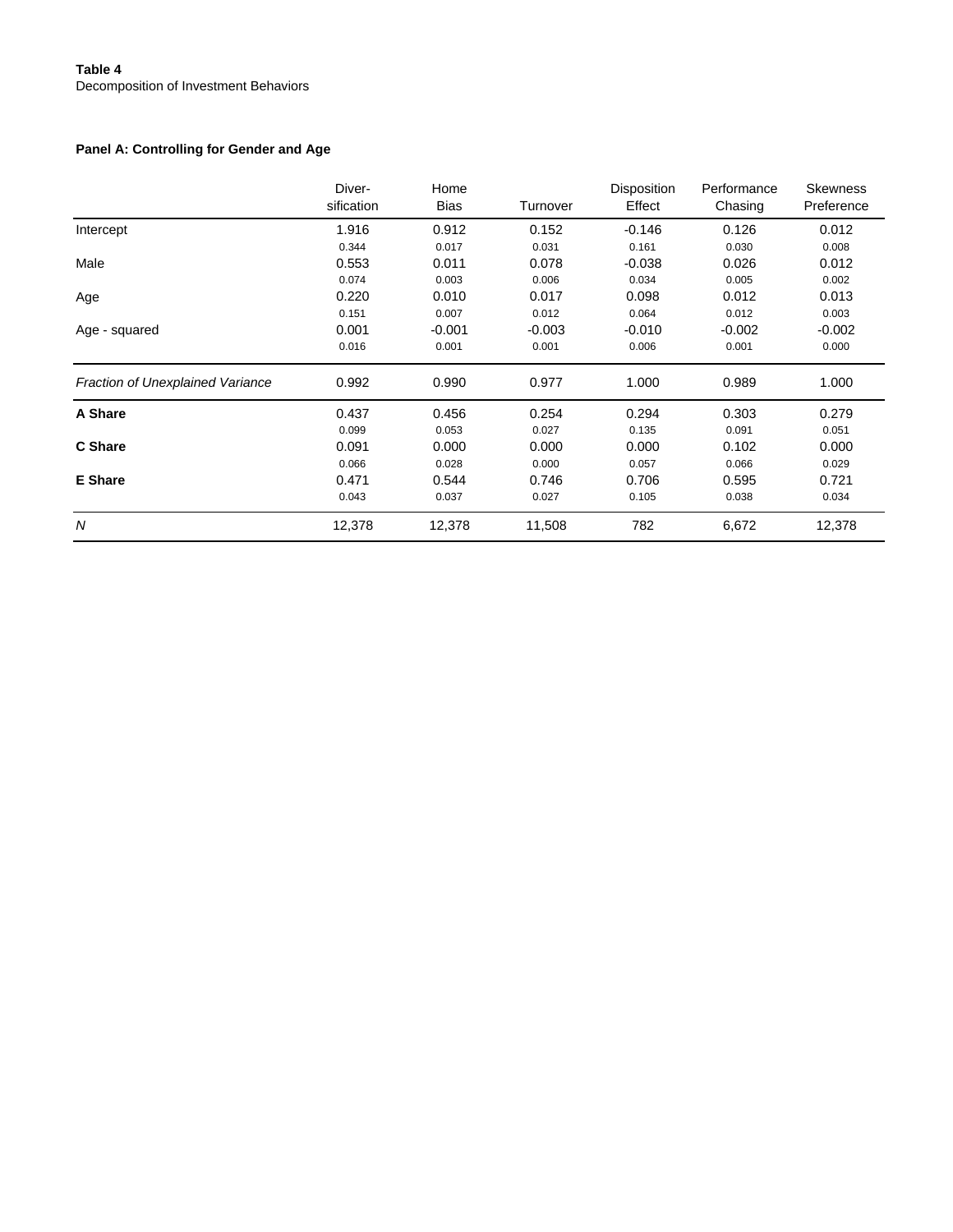#### **Table 4 (continued)**

#### **Panel B: Controlling for Socioeconomic Characteristics**

|                                      | Diver-<br>sification | Home<br><b>Bias</b> | Turnover | Disposition<br>Effect | Performance<br>Chasing | <b>Skewness</b><br>Preference |
|--------------------------------------|----------------------|---------------------|----------|-----------------------|------------------------|-------------------------------|
| Intercept                            | $-7.780$             | 0.938               | $-0.265$ | $-0.482$              | 0.014                  | $-0.095$                      |
|                                      | 1.216                | 0.035               | 0.073    | 0.384                 | 0.060                  | 0.024                         |
| Male                                 | 0.210                | 0.013               | 0.076    | $-0.055$              | 0.024                  | 0.010                         |
|                                      | 0.068                | 0.003               | 0.006    | 0.036                 | 0.006                  | 0.002                         |
| Age                                  | $-0.698$             | 0.016               | 0.025    | 0.098                 | 0.015                  | 0.013                         |
|                                      | 0.151                | 0.007               | 0.013    | 0.067                 | 0.013                  | 0.003                         |
| Age - squared                        | 0.053                | $-0.001$            | $-0.004$ | $-0.010$              | $-0.003$               | $-0.002$                      |
|                                      | 0.015                | 0.001               | 0.001    | 0.006                 | 0.001                  | 0.000                         |
| <b>High School</b>                   | 0.116                | 0.001               | 0.021    | 0.000                 | $-0.016$               | $-0.001$                      |
|                                      | 0.105                | 0.004               | 0.010    | 0.061                 | 0.010                  | 0.003                         |
| College or More                      | 0.512                | $-0.013$            | 0.029    | $-0.068$              | $-0.027$               | 0.001                         |
|                                      | 0.113                | 0.004               | 0.009    | 0.045                 | 0.009                  | 0.003                         |
| No Education Data Available          | 0.027                | $-0.008$            | 0.009    | $-0.080$              | $-0.015$               | 0.005                         |
|                                      | 0.081                | 0.003               | 0.007    | 0.034                 | 0.007                  | 0.002                         |
| Married                              | $-0.086$             | $-0.002$            | $-0.005$ | $-0.017$              | $-0.013$               | 0.003                         |
|                                      | 0.087                | 0.003               | 0.008    | 0.038                 | 0.007                  | 0.002                         |
| Second Net Worth Quartile Indicator  | 0.458                | $-0.006$            | $-0.031$ | $-0.052$              | 0.006                  | $-0.003$                      |
|                                      | 0.060                | 0.004               | 0.010    | 0.067                 | 0.009                  | 0.003                         |
| Third Net Worth Quartile Indicator   | 0.979                | $-0.014$            | $-0.051$ | $-0.029$              | 0.003                  | $-0.008$                      |
|                                      | 0.080                | 0.004               | 0.010    | 0.069                 | 0.010                  | 0.003                         |
| Highest Net Worth Quartile Indicator | 2.862                | $-0.026$            | $-0.055$ | $-0.042$              | $-0.006$               | $-0.010$                      |
|                                      | 0.108                | 0.004               | 0.010    | 0.065                 | 0.009                  | 0.003                         |
| Log of Disposable Income             | 0.939                | $-0.002$            | 0.033    | 0.039                 | 0.012                  | 0.009                         |
|                                      | 0.111                | 0.002               | 0.006    | 0.033                 | 0.005                  | 0.002                         |
| Turnover (Sales)                     |                      |                     |          | 0.008                 |                        |                               |
|                                      |                      |                     |          | 0.008                 |                        |                               |
| Number of Holdings                   |                      |                     |          | $-0.003$              |                        |                               |
|                                      |                      |                     |          | 0.002                 |                        |                               |
| Fraction of Unexplained Variance     | 0.868                | 0.990               | 0.969    | 0.979                 | 0.989                  | 0.967                         |
| A Share                              | 0.453                | 0.452               | 0.251    | 0.272                 | 0.311                  | 0.275                         |
|                                      | 0.084                | 0.053               | 0.029    | 0.127                 | 0.091                  | 0.050                         |
| C Share                              | 0.030                | 0.000               | 0.000    | 0.000                 | 0.095                  | 0.000                         |
|                                      | 0.052                | 0.028               | 0.007    | 0.045                 | 0.065                  | 0.028                         |
| <b>E</b> Share                       | 0.516                | 0.548               | 0.749    | 0.728                 | 0.594                  | 0.725                         |
|                                      | 0.042                | 0.037               | 0.027    | 0.109                 | 0.039                  | 0.034                         |
| N                                    | 12,378               | 12,378              | 11,508   | 782                   | 6,672                  | 12,378                        |

Table 4 reports results from maximum likelihood estimation. The different investment behaviors are modeled as linear functions of observable socioeconomic variables and random effects representing additive genetic effects (A), shared environmental effects (C), as well as an individual-specific error (E). For each estimated model, we report the coefficient estimates for the socioeconomic variables, the *Fraction of Variance Unexplained*, i. e. the amount of total variation that cannot be explained by the observable independent variables, and the fraction of this unexplained variance that is due to unobserved genetic and environmental effects (*A* Share – for the additive genetic effect, *C* Share – for common environmental effect, *E* Share – for the individual-specific environmental effect) as well as the corresponding bootstrapped standard errors (1,000 resamples). Only direct stock holdings are considered in the measurement of the different investment behaviors. Panel A and B differ only with respect to the included control variables. All variables are defined in Appendix Table A1. *N* provides the number of observations used in each estimation.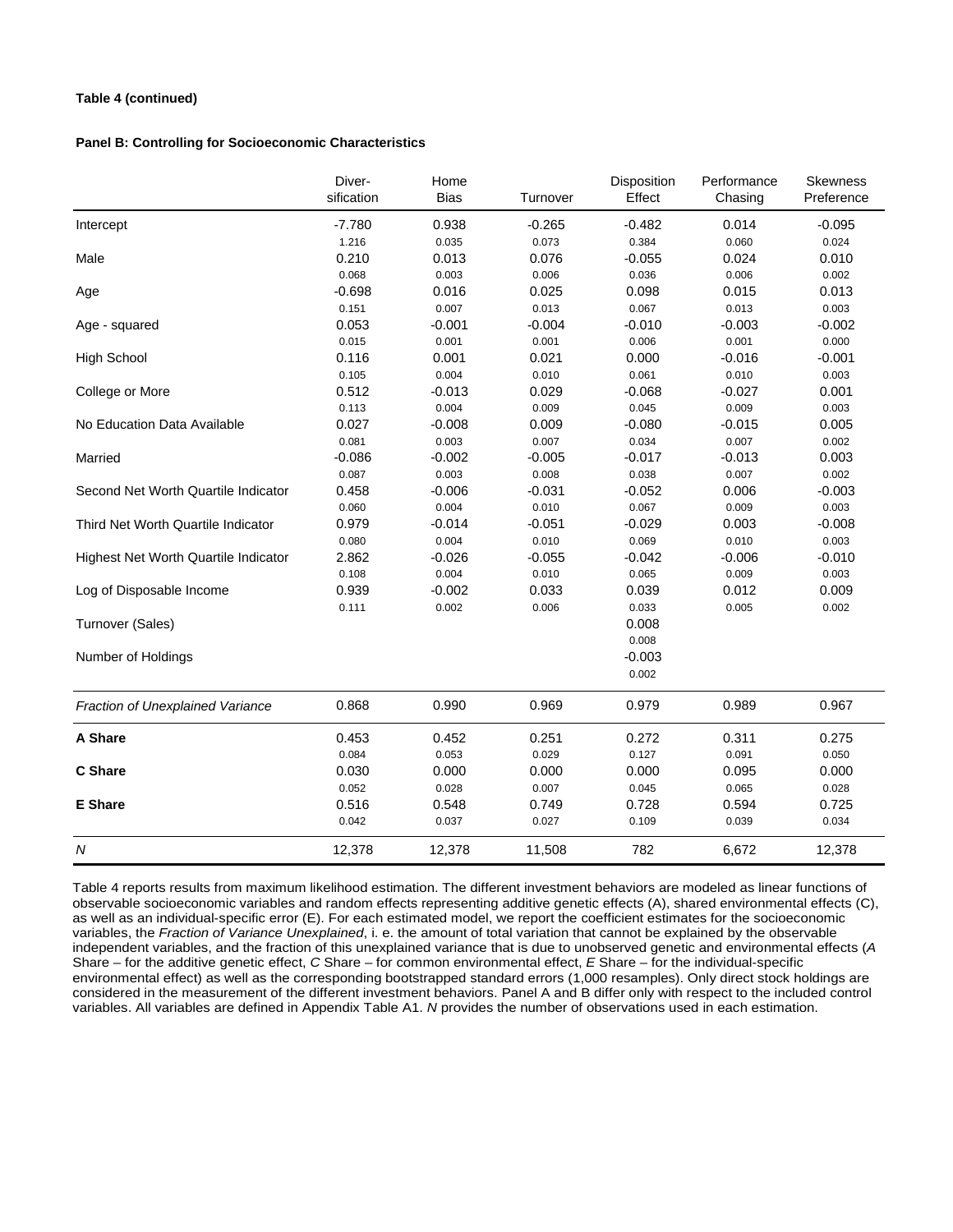## **Table 5** Stocks and Mutual Funds

|                            |                  | <b>Variance Components</b> |           |             |  |  |
|----------------------------|------------------|----------------------------|-----------|-------------|--|--|
| Model                      | $\boldsymbol{N}$ | A - Share                  | C - Share | $E$ - Share |  |  |
| Diversification            | 30,416           | 0.379                      | 0.020     | 0.601       |  |  |
|                            |                  | 0.032                      | 0.021     | 0.015       |  |  |
| Home Bias                  | 30,416           | 0.345                      | 0.000     | 0.655       |  |  |
|                            |                  | 0.012                      | 0.002     | 0.012       |  |  |
| Turnover                   | 28,108           | 0.251                      | 0.000     | 0.749       |  |  |
|                            |                  | 0.022                      | 0.008     | 0.018       |  |  |
| <b>Disposition Effect</b>  | 3,086            | 0.160                      | 0.000     | 0.840       |  |  |
|                            |                  | 0.053                      | 0.021     | 0.045       |  |  |
| Performance Chasing        | 25,530           | 0.267                      | 0.000     | 0.733       |  |  |
|                            |                  | 0.019                      | 0.003     | 0.019       |  |  |
| <b>Skewness Preference</b> | 30,416           | 0.266                      | 0.000     | 0.734       |  |  |
|                            |                  | 0.036                      | 0.017     | 0.024       |  |  |

Table 5 reports results from maximum likelihood estimation. The different investment behaviors are modeled as linear functions of observable socioeconomic variables (see Table 4 for a list of the variables included) and unobservable random effects representing additive genetic effects (A), shared environmental effects (C), as well as an individual-specific error (E). For each estimated model, we report the variance fraction of the combined error term explained by each unobserved effect (*A* Share – for the additive genetic effect, *C* Share – for common environmental effect, *E* Share – for the individualspecific environmental effect) as well as the corresponding bootstrapped standard errors (1,000 resamples). Investment behaviors are derived from all holdings of stocks as well as equity mutual funds. All variables are defined in Appendix Table A1. *N* provides the number of observations used in each estimation.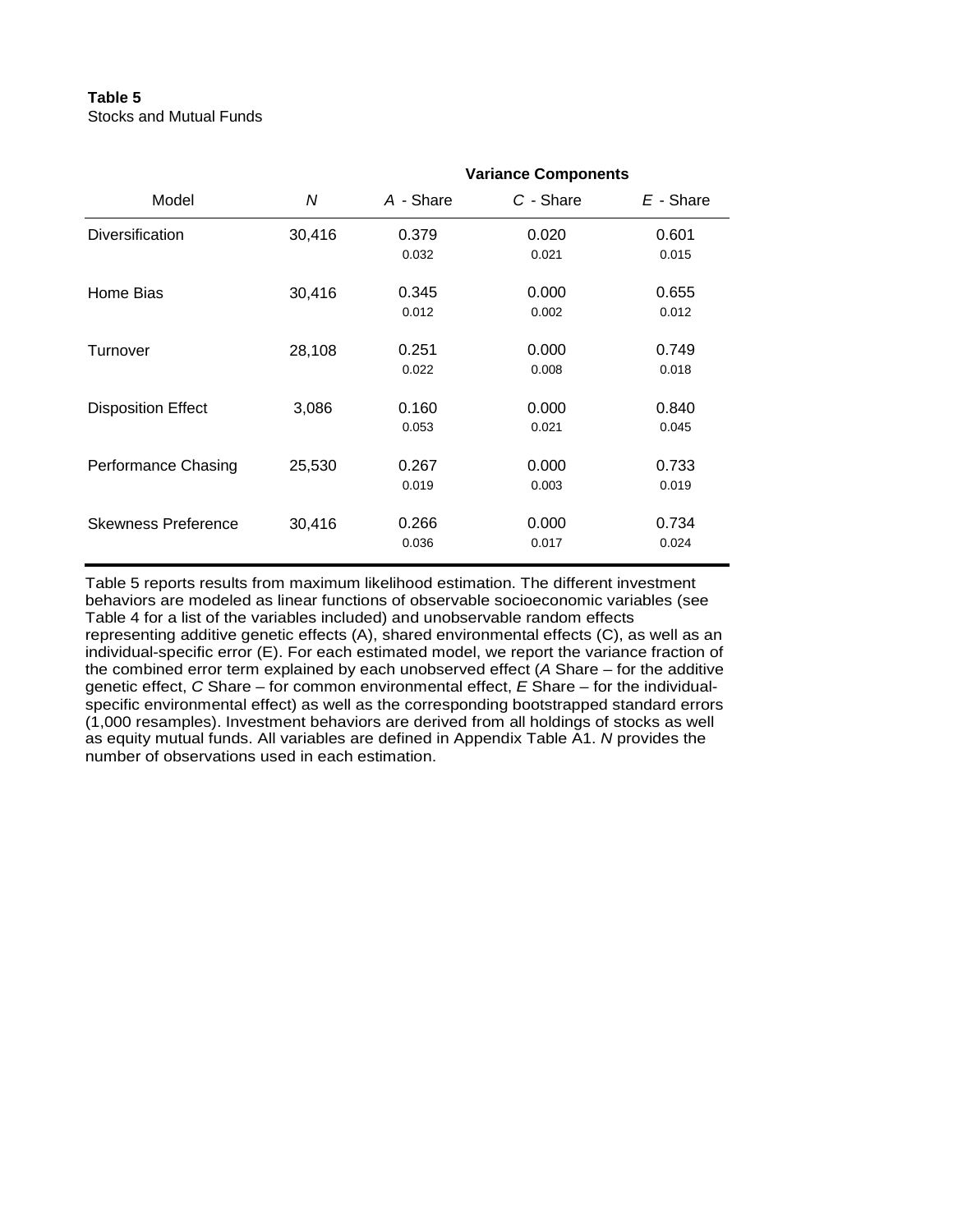# **Table 6**

Robustness Checks

# **Panel A: Opposite-Sex Twins**

|                            |       | <b>Variance Components</b> |                |                |  |  |
|----------------------------|-------|----------------------------|----------------|----------------|--|--|
| Model                      | N     | A - Share                  | C - Share      | $E$ - Share    |  |  |
| Diversification            | 7,916 | 0.379<br>0.111             | 0.083<br>0.084 | 0.538<br>0.044 |  |  |
| Home Bias                  | 7,916 | 0.459<br>0.086             | 0.013<br>0.063 | 0.528<br>0.041 |  |  |
| Turnover                   | 7,412 | 0.270<br>0.053             | 0.000<br>0.033 | 0.730<br>0.032 |  |  |
| <b>Disposition Effect</b>  | 564   | 0.245<br>0.135             | 0.000<br>0.043 | 0.755<br>0.120 |  |  |
| <b>Performance Chasing</b> | 4,390 | 0.331<br>0.102             | 0.085<br>0.079 | 0.584<br>0.040 |  |  |
| <b>Skewness Preference</b> | 7,916 | 0.282<br>0.057             | 0.000<br>0.037 | 0.718<br>0.036 |  |  |

# **Panel B: Model Misspecification**

|                            |        | <b>Variance Components</b> |                   |                |  |  |
|----------------------------|--------|----------------------------|-------------------|----------------|--|--|
| Model                      | N      | A - Share                  | C - Share         | $E$ - Share    |  |  |
| Home Bias                  | 12,378 | 0.505<br>0.102             | $-0.044$<br>0.072 | 0.539<br>0.042 |  |  |
| Turnover                   | 11,508 | 0.356<br>0.077             | $-0.082$<br>0.051 | 0.726<br>0.033 |  |  |
| <b>Disposition Effect</b>  | 782    | 0.411<br>0.292             | $-0.098$<br>0.180 | 0.688<br>0.136 |  |  |
| <b>Skewness Preference</b> | 12,378 | 0.325<br>0.101             | $-0.039$<br>0.070 | 0.714<br>0.041 |  |  |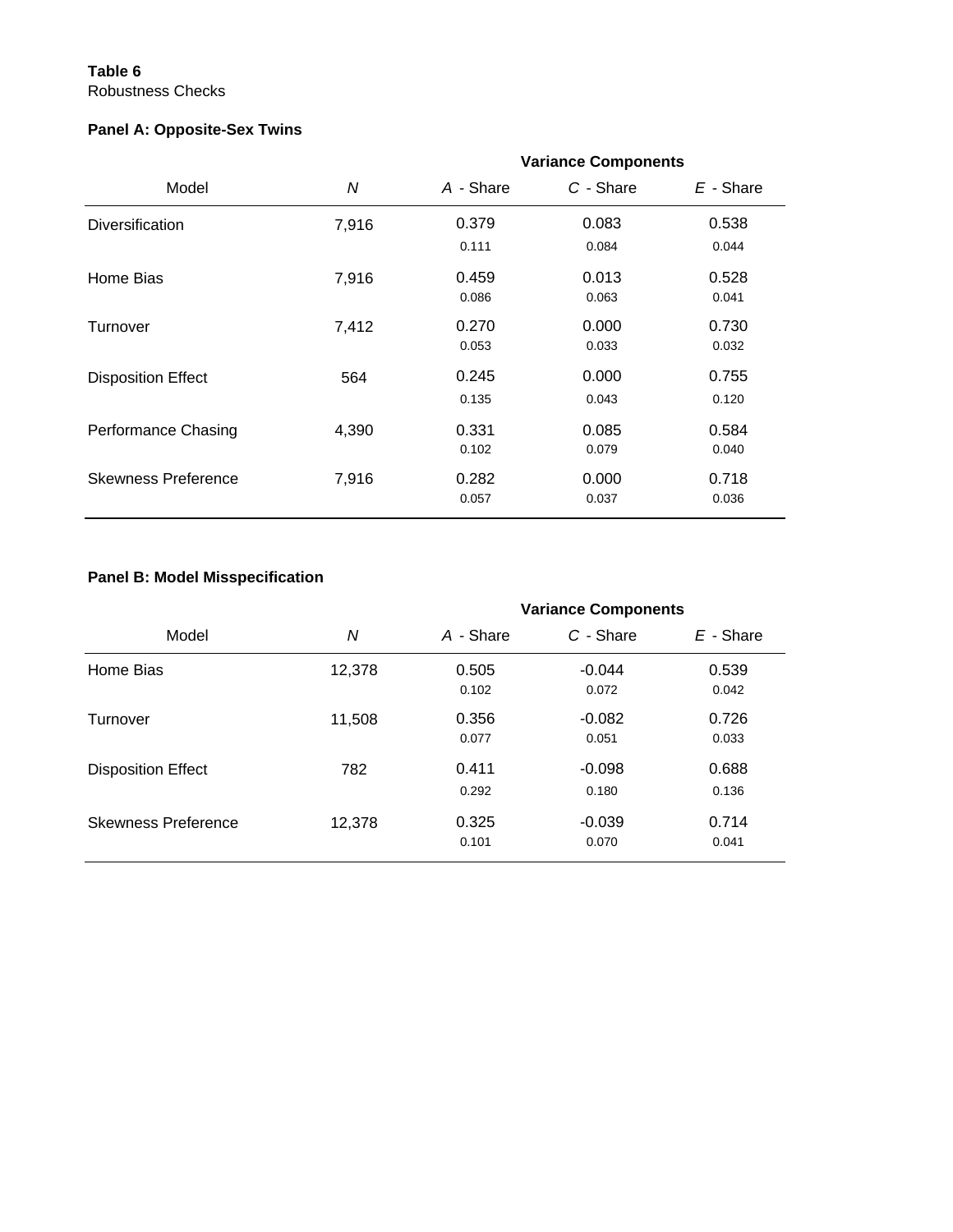# **Table 6 (continued)**

# **Panel C: Excluding Similar Portfolios**

|                            |       | <b>Variance Components</b> |           |             |  |  |
|----------------------------|-------|----------------------------|-----------|-------------|--|--|
| Model                      | N     | A - Share                  | C - Share | $E$ - Share |  |  |
| <b>Diversification</b>     | 9,902 | 0.327                      | 0.015     | 0.658       |  |  |
|                            |       | 0.078                      | 0.049     | 0.042       |  |  |
| Home Bias                  | 9,902 | 0.236                      | 0.000     | 0.764       |  |  |
|                            |       | 0.061                      | 0.028     | 0.043       |  |  |
| Turnover                   | 8,990 | 0.208                      | 0.000     | 0.792       |  |  |
|                            |       | 0.044                      | 0.021     | 0.033       |  |  |
| <b>Disposition Effect</b>  | 582   | 0.155                      | 0.000     | 0.845       |  |  |
|                            |       | 0.116                      | 0.048     | 0.103       |  |  |
| <b>Performance Chasing</b> | 5,208 | 0.201                      | 0.060     | 0.739       |  |  |
|                            |       | 0.087                      | 0.060     | 0.040       |  |  |
| <b>Skewness Preference</b> | 9,902 | 0.111                      | 0.054     | 0.835       |  |  |
|                            |       | 0.067                      | 0.051     | 0.031       |  |  |

# **Panel D: Controlling for Differences in Intra-Twin Pair Communication**

|                            |       | <b>Variance Components</b> |                          |                          |  |  |  |
|----------------------------|-------|----------------------------|--------------------------|--------------------------|--|--|--|
| Model                      | N     | A - Share                  | C - Share                | $E$ - Share              |  |  |  |
| <b>Diversification</b>     | 6,228 | 0.251<br>$0.130 - 0.369$   | 0.176<br>$0.073 - 0.282$ | 0.578<br>$0.544 - 0.598$ |  |  |  |
| Home Bias                  | 6,228 | 0.216<br>$0.130 - 0.360$   | 0.209<br>$0.090 - 0.292$ | 0.574<br>$0.547 - 0.604$ |  |  |  |
| Turnover                   | 5,836 | 0.241<br>$0.136 - 0.272$   | 0.020<br>$0.000 - 0.108$ | 0.744<br>$0.725 - 0.764$ |  |  |  |
| <b>Disposition Effect</b>  | 412   | 0.177<br>$0.000 - 0.297$   | 0.000<br>$0.000 - 0.080$ | 0.805<br>$0.702 - 0.953$ |  |  |  |
| <b>Performance Chasing</b> | 3,544 | 0.224<br>$0.131 - 0.315$   | 0.164<br>$0.089 - 0.251$ | 0.612<br>$0.586 - 0.638$ |  |  |  |
| Skewness Preference        | 6,228 | 0.209<br>$0.080 - 0.290$   | 0.071<br>$0.000 - 0.179$ | 0.723<br>$0.694 - 0.757$ |  |  |  |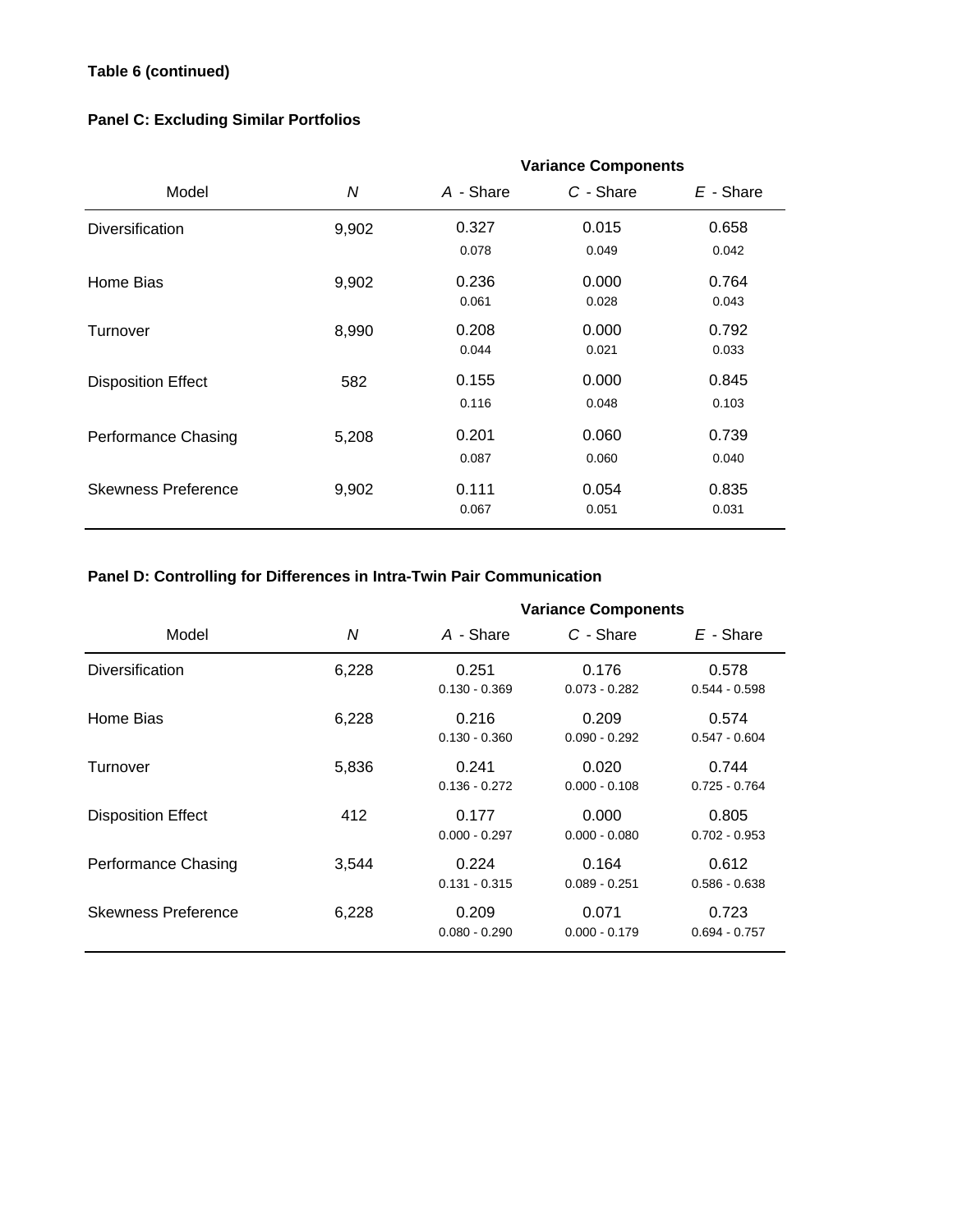## **Table 6 (continued)**

|                            |                | <b>Variance Components</b> |           |             |  |  |
|----------------------------|----------------|----------------------------|-----------|-------------|--|--|
| Model                      | $\overline{N}$ | A - Share                  | C - Share | $E$ - Share |  |  |
| Diversification            | 2,574          | 0.656                      | 0.000     | 0.344       |  |  |
|                            |                | 0.089                      | 0.052     | 0.053       |  |  |
| Home Bias                  | 2,574          | 0.499                      | 0.134     | 0.367       |  |  |
|                            |                | 0.174                      | 0.127     | 0.073       |  |  |
| Turnover                   | 2,306          | 0.438                      | 0.000     | 0.562       |  |  |
|                            |                | 0.143                      | 0.078     | 0.089       |  |  |
| <b>Disposition Effect</b>  | 344            | 0.227                      | 0.000     | 0.773       |  |  |
|                            |                | 0.214                      | 0.076     | 0.192       |  |  |
| Disposition Effect (LA70)  | 862            | 0.452                      | 0.000     | 0.548       |  |  |
|                            |                | 0.102                      | 0.047     | 0.084       |  |  |
| Performance Chasing        | 1,814          | 0.297                      | 0.224     | 0.479       |  |  |
|                            |                | 0.171                      | 0.133     | 0.068       |  |  |
| <b>Skewness Preference</b> | 2,574          | 0.350                      | 0.040     | 0.609       |  |  |
|                            |                | 0.163                      | 0.126     | 0.082       |  |  |

### **Panel E: Investors with at Least 20% of Total Assets Invested in Risky Financial Assets**

Table 6 reports results from maximum likelihood estimation for investment behaviors measured on direct stock holdings only. The different investment behaviors are modeled as linear functions of observable socioeconomic variables (see Table 4 for a list of the variables included) and unobservable random effects representing additive genetic effects (A), shared environmental effects (C), as well as an individual-specific error (E). For each estimated model, we report the variance fraction of the combined error term explained by each unobserved effect (*A* Share – for the additive genetic effect, *C* Share – for common environmental effect, *E* Share – for the individual-specific environmental effect) as well as (except for Panel D) the corresponding bootstrapped standard errors (1,000 resamples). Panel A presents results for the subset of twin pairs that exclude opposite-sex twin pairs. Panel B allows the variance components to take on negative values for cases where the shared environmental component (C) is estimated to be zero in Table 4. Panel C reports results for the subset of twin pairs for whom the sum of the absolute value of portfolio weight differences is at least one (on a range between zero (identical portfolios) and two (non-overlapping portfolios). In Panel D, twin pairs are sorted into ten bins based on contact frequency between them (contact frequency ranges from zero to 360 contacts per year). By randomly dropping identical or fraternal twins, we ensure that each bin has the same number of identical and fraternal twin pairs. We repeat the random selection 100 times and report the median as well as the  $5<sup>th</sup>$  and  $95<sup>th</sup>$  percentile of the estimated variance fractions. Panel E reports results for the subsample of investors who invest at least 20% of their total assets in risky financial assets. All variables are defined in Appendix Table A1. *N* provides the number of observations used in each estimation.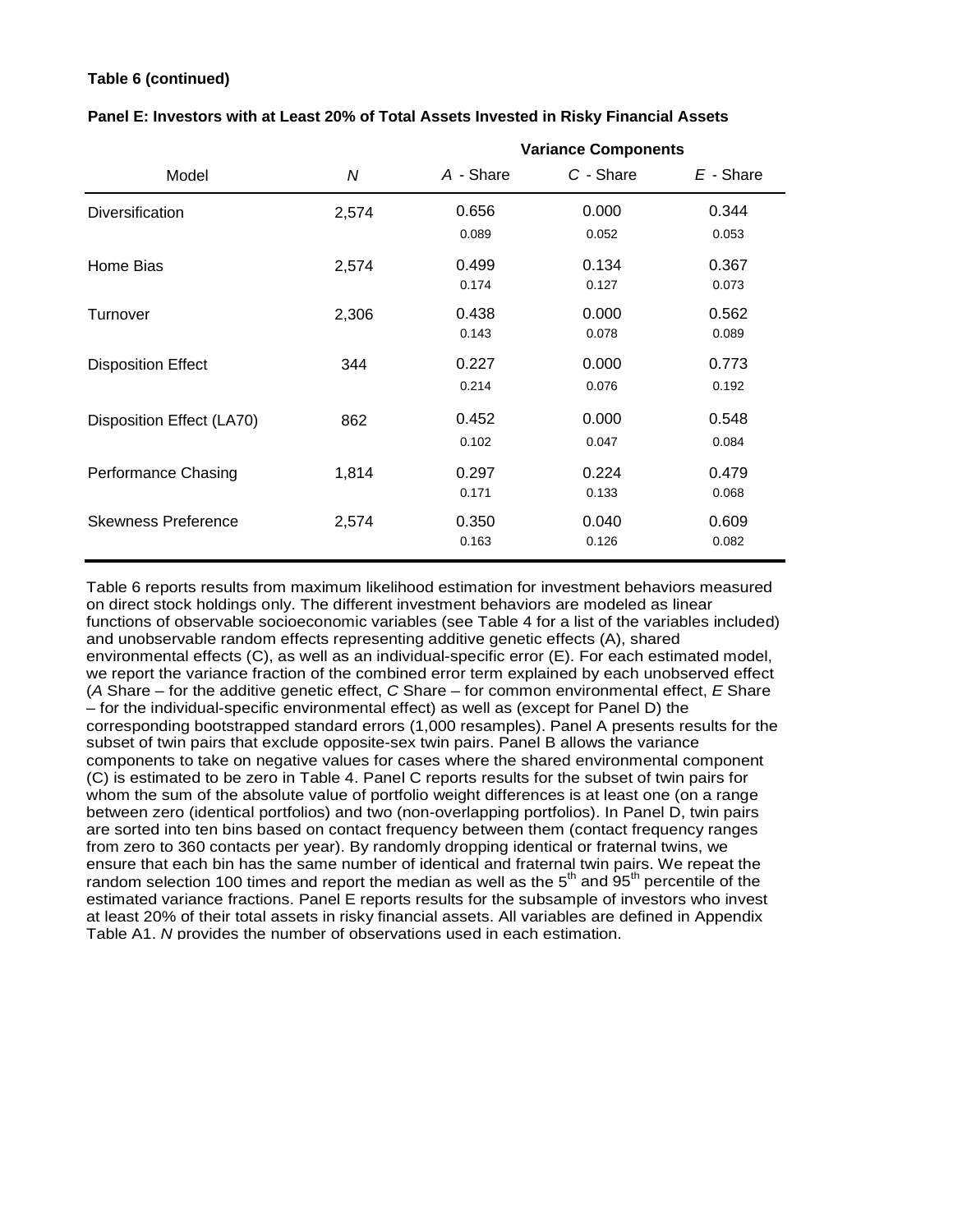# **Table 7** Behavioral Consistency: Investment Biases and Behaviors in Other Domains

|                                              | <b>Model I</b>      |                                  | <b>Model II</b>     |                            |
|----------------------------------------------|---------------------|----------------------------------|---------------------|----------------------------|
|                                              | Home<br><b>Bias</b> | Distance to<br><b>Birthplace</b> | Home<br><b>Bias</b> | Spouse from<br>Home Region |
| A - Share                                    | 0.453               | 0.400                            | 0.356               | 0.148                      |
| C - Share                                    | 0.059<br>0.000      | 0.081<br>0.211                   | 0.111<br>0.000      | 0.089<br>0.191             |
| $E$ - Share                                  | 0.038<br>0.547      | 0.056<br>0.389                   | 0.071<br>0.644      | 0.066<br>0.661             |
|                                              | 0.036               | 0.036                            | 0.073               | 0.040                      |
| <b>Correlation</b>                           | $-0.027$<br>0.009   |                                  | 0.003<br>0.021      |                            |
| <b>Genetic Correlation</b>                   | $-0.101$            |                                  | 0.221               |                            |
| <b>Correlation of Common Environment</b>     | 0.034<br>0.000      |                                  | 0.247<br>0.000      |                            |
| <b>Correlation of Individual Environment</b> | 0.035<br>0.021      |                                  | $-0.073$<br>0.035   |                            |
| N                                            | 12,180              |                                  | 2,566               |                            |

Table 7 reports results from maximum likelihood estimation of a bivariate models. *Home Bias*  (measured for direct holdings of stocks) and *Distance to Birthplace* (Model I) or *Spouse from Home Region* (Model II) are modeled jointly as a linear function of observable socioeconomic characteristics (*Home Bias* only - see Table 4 for a list of socioeconomic variables included) as well as three unobservable random effects representing additive genetic effects (*A*), shared environmental effects (*C*), as well as an individual-specific error (*E*). For each model, we report the variance fraction explained by each random effect (*A* Share – for the additive genetic effects, *C* Share – for shared environmental effects, *E* Share – for the individual-specific random effect), the overall correlation between both variables in a given model as well as the correlation between the genetic and individual specific environmental effects of each variable. Corresponding standard errors are bootstrapped with 1,000 resamples. Whenever one of the random effects (A, *C*, or *E*) is estimated to be zero, the corresponding correlation is set to zero. All variables are defined in Appendix Table A1. *N* provides the number of observations used in each estimation.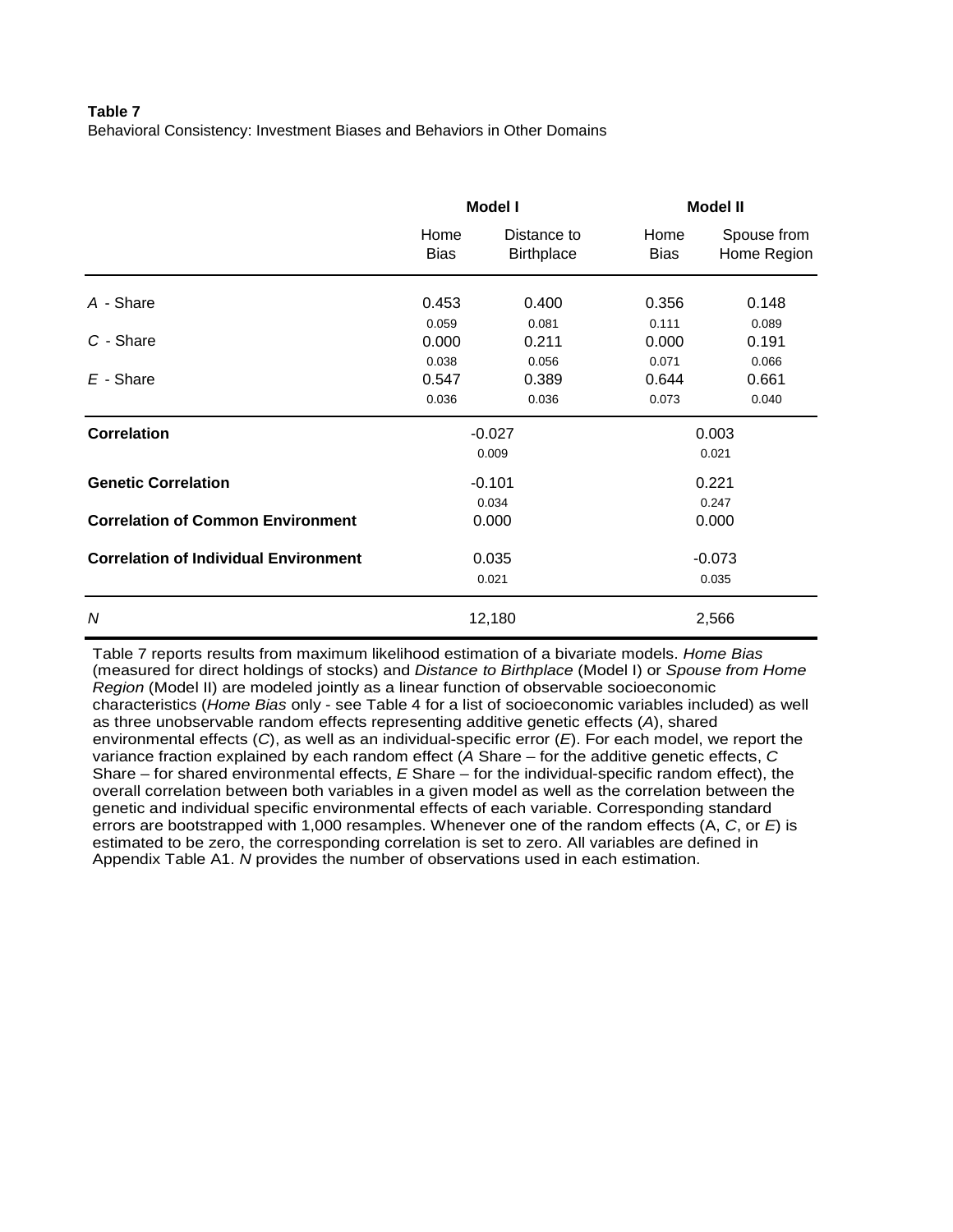### **Table 8**

Work-related Experience with Finance

|                        |     | <b>Variance Components</b> |                |                |  |
|------------------------|-----|----------------------------|----------------|----------------|--|
| Model                  | N   | A - Share                  | C - Share      | $E$ - Share    |  |
| <b>Diversification</b> | 622 | 0.017<br>0.114             | 0.188<br>0.090 | 0.795<br>0.074 |  |
| Home Bias              | 622 | 0.000<br>0.080             | 0.197<br>0.078 | 0.803<br>0.071 |  |
| Turnover               | 582 | 0.108<br>0.096             | 0.022<br>0.060 | 0.871<br>0.083 |  |
| Performance Chasing    | 562 | 0.000<br>0.092             | 0.086<br>0.053 | 0.914<br>0.084 |  |
| Skewness Preference    | 622 | 0.152<br>0.083             | 0.000<br>0.018 | 0.848<br>0.081 |  |

Table 8 reports results from maximum likelihood estimation for subsets of twins that have occupational experience in finance. The different investment behaviors are modeled as linear functions of observable socioeconomic variables (see Table 4 for a list of the variables included) and unobservable random effects representing additive genetic effects (A), shared environmental effects (C), as well as an individual-specific error (E). The variance fraction of the combined error term explained by each unobserved effect (*A* Share – for the additive genetic effect, *C* Share – for common environmental effect, *E* Share – for the individual-specific environmental effect) as well as the corresponding bootstrapped standard errors (1,000 resamples).Investment behaviors are derived from all holdings of stocks and equity mutual funds. All variables are defined in Appendix Table A1. *N* provides the number of observations used in each estimation.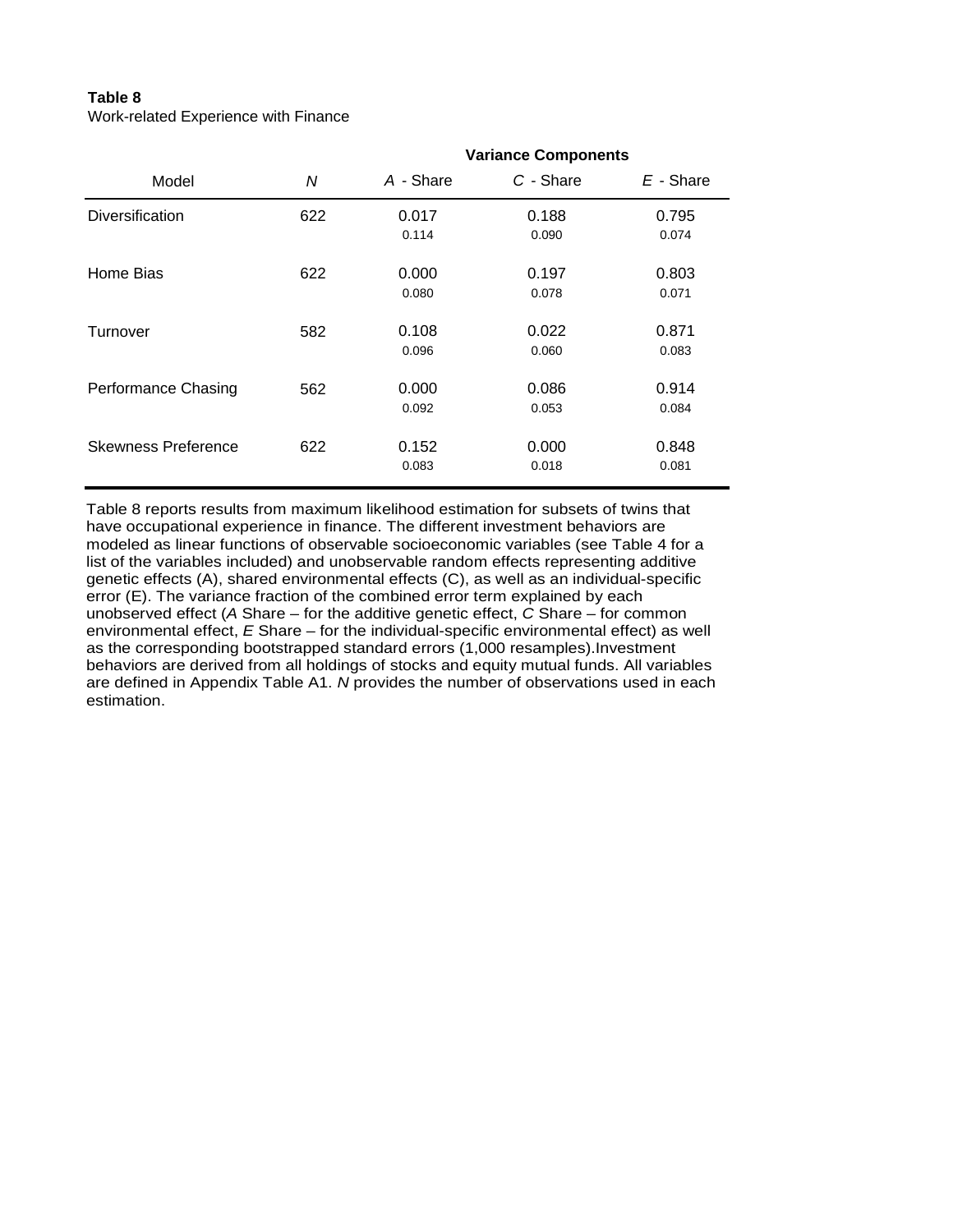|                               | Level    | Twin<br><b>Differences</b> |
|-------------------------------|----------|----------------------------|
| Intercept                     | 4.607    | $-0.026$                   |
|                               | 0.626    | 0.035                      |
| Male                          | 0.243    |                            |
|                               | 0.054    |                            |
| Age                           | 0.175    |                            |
|                               | 0.112    |                            |
| Age - squared                 | 0.000    |                            |
|                               | 0.000    |                            |
| <b>High School</b>            | 0.017    | 0.183                      |
|                               | 0.078    | 0.115                      |
| College or More               | $-0.307$ | 0.057                      |
|                               | 0.074    | 0.123                      |
| No Education Data Available   | $-0.019$ | 0.406                      |
|                               | 0.156    | 0.247                      |
| Married                       | $-0.093$ | $-0.040$                   |
|                               | 0.054    | 0.067                      |
| Above Median Wealth Indicator | $-0.640$ | $-0.418$                   |
|                               | 0.056    | 0.072                      |
| Log of Disposable Income      | 0.035    | $-0.040$                   |
|                               | 0.052    | 0.071                      |
| $R^2$                         | 0.087    | 0.021                      |
| N                             | 3,952    | 1,976                      |

Table 9 reports results from linear regressions of the Bias Index (column Level) and the intra twin-pair difference in the Bias Index (column Twin Difference) onto socioeconomic variables. For each estimated model, we report the coefficient estimates as well as the corresponding standard errors. Standard errors are robust to heteroscedasticity as well as correlation between twins in a twin pair. Only direct stock holdings are considered in the construction of the Bias Index. All variables are defined in Appendix Table A1.  $R^2$  is the fraction of total variation explained by the socio-economic variables. *N* provides the number of observations used in each estimation.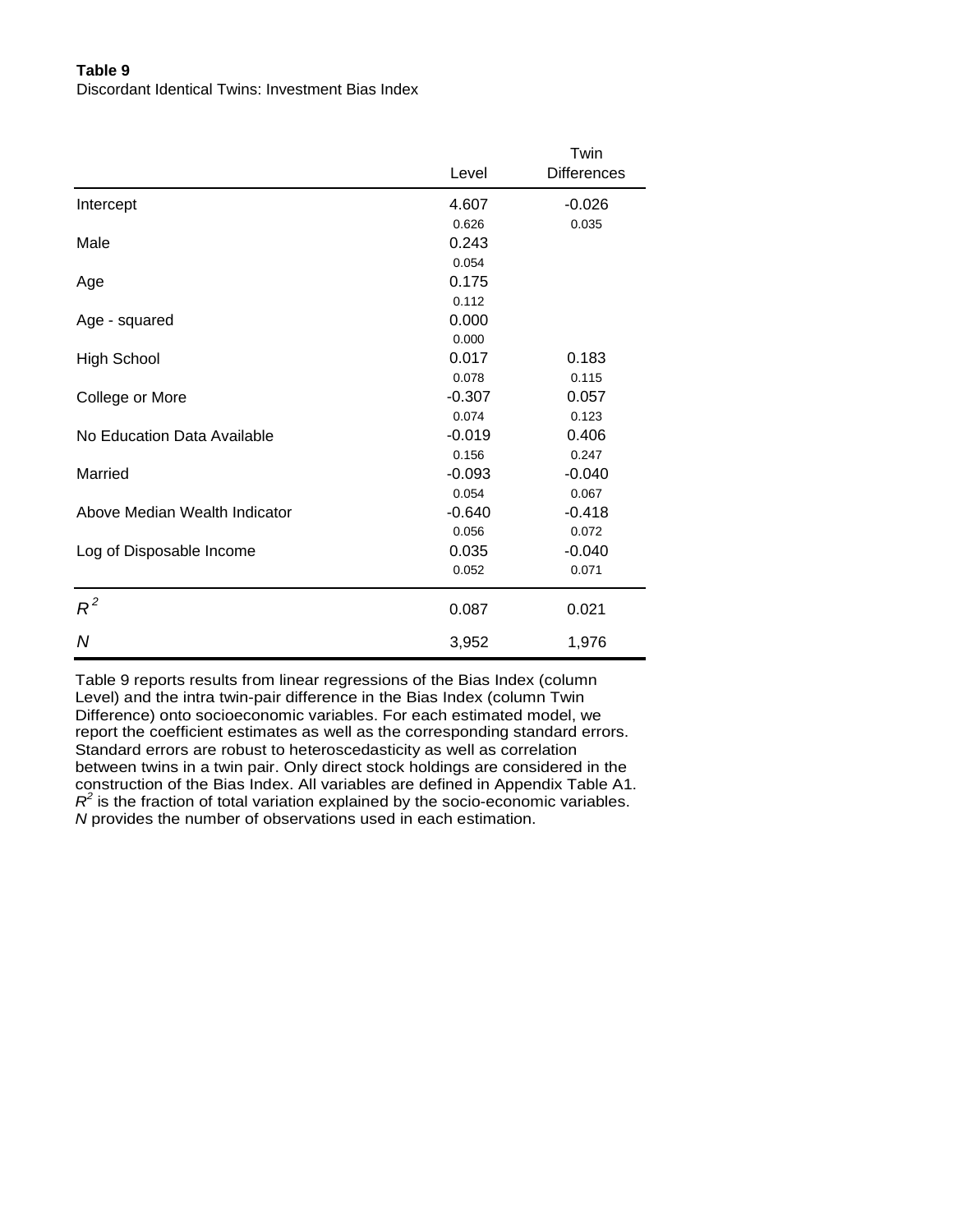| Variable                                                           | <b>Description</b>                                                                                                                                                                                                                                                                                                                                                                                                                                                                                                                                                                                                                                                                                                                                                                                                                                                                                                                                                                                                                                                                                                                                                                                                                                                                                                                                                                                                                                                                                                                                                                                                                                                                                                                                                                                                                                                                                                                                                                                                                                                                                                                         |  |  |
|--------------------------------------------------------------------|--------------------------------------------------------------------------------------------------------------------------------------------------------------------------------------------------------------------------------------------------------------------------------------------------------------------------------------------------------------------------------------------------------------------------------------------------------------------------------------------------------------------------------------------------------------------------------------------------------------------------------------------------------------------------------------------------------------------------------------------------------------------------------------------------------------------------------------------------------------------------------------------------------------------------------------------------------------------------------------------------------------------------------------------------------------------------------------------------------------------------------------------------------------------------------------------------------------------------------------------------------------------------------------------------------------------------------------------------------------------------------------------------------------------------------------------------------------------------------------------------------------------------------------------------------------------------------------------------------------------------------------------------------------------------------------------------------------------------------------------------------------------------------------------------------------------------------------------------------------------------------------------------------------------------------------------------------------------------------------------------------------------------------------------------------------------------------------------------------------------------------------------|--|--|
| <b>Types of Twins</b>                                              |                                                                                                                                                                                                                                                                                                                                                                                                                                                                                                                                                                                                                                                                                                                                                                                                                                                                                                                                                                                                                                                                                                                                                                                                                                                                                                                                                                                                                                                                                                                                                                                                                                                                                                                                                                                                                                                                                                                                                                                                                                                                                                                                            |  |  |
| <b>Identical Twins</b><br>Non-identical Twins                      | Twins that are genetically identical, also called monozygotic twins. Zygosity is determined by the Swedish<br>Twin Registry based on questions about intrapair similarities in childhood.<br>Twins that share on average 50% of their genes, also called dizygotic or fraternal twins. Non-identical twins<br>can be of the same sex or of opposite sex. Zygosity is determined by the Swedish Twin Registry based on<br>questions about intrapair similarities in childhood.                                                                                                                                                                                                                                                                                                                                                                                                                                                                                                                                                                                                                                                                                                                                                                                                                                                                                                                                                                                                                                                                                                                                                                                                                                                                                                                                                                                                                                                                                                                                                                                                                                                              |  |  |
|                                                                    |                                                                                                                                                                                                                                                                                                                                                                                                                                                                                                                                                                                                                                                                                                                                                                                                                                                                                                                                                                                                                                                                                                                                                                                                                                                                                                                                                                                                                                                                                                                                                                                                                                                                                                                                                                                                                                                                                                                                                                                                                                                                                                                                            |  |  |
| <b>Investment Biases &amp; Trading Behavior</b><br>Diversification | For direct stock holdings, Diversification is defined as the number of distinct stocks held in an individual's<br>portfolio at the end of a year. For holdings of stocks and mutual funds, Diversification is defined as the<br>proportion invested in mutual funds, but not invested in individual stocks. To reduce measurement error,<br>we calculate the equally weighted average Diversification across all years the individual is in the data set.                                                                                                                                                                                                                                                                                                                                                                                                                                                                                                                                                                                                                                                                                                                                                                                                                                                                                                                                                                                                                                                                                                                                                                                                                                                                                                                                                                                                                                                                                                                                                                                                                                                                                  |  |  |
| Home Bias                                                          | Home Bias is defined as the equity portfolio share of Swedish securities. In particular, at the end of each<br>year and for each investor, we add the market value of all Swedish stocks in the investor's portfolio to the<br>market value of the Swedish equity allocation of all mutual funds held by the investor. We divide the value<br>of these Swedish equity holdings by the total market value of direct (i.e. stocks) and indirect (i.e. equity<br>allocation of mutual funds) equity holdings. We classify stocks as Swedish or foreign based on the country<br>in which the stock is legally registered, as reflected in the country code of a given stock's ISIN. For mutual<br>funds, we collect annual fund-specific data from Morningstar on the fund's total equity allocation as well as<br>on the fund's equity allocation to Sweden. For equity or mixed mutual funds that are not covered by<br>Morningstar we infer the fund's investment focus from the fund's name. By default, we assume that the<br>fund is fully invested in international equities. Only if the fund name suggests an investment focus on<br>Swedish equity, we classify the fund as Swedish. Finally, to improve the precision of our measure, for each<br>investor we calculate the equally weighted average Home Bias across all years with non-missing data.                                                                                                                                                                                                                                                                                                                                                                                                                                                                                                                                                                                                                                                                                                                                                                              |  |  |
| Turnover                                                           | For direct stock holdings, we divide, for each individual investor and year, the sales volume (in Swedish<br>krona) during the year by the value of directly held stocks at the beginning of the year. Since we do not<br>have sales price information for mutual funds, we also construct a turnover measure using the number of<br>sales during the year divided by the number of equity securities in the investor's portfolio at the beginning<br>of the year. In each case, Turnover is defined as the average annual turnover using all years with equity<br>holdings data for an investor. To avoid that our analysis is affected by outliers, we drop observations for<br>which Turnover is higher than the top one percentile of the Turnover distribution.                                                                                                                                                                                                                                                                                                                                                                                                                                                                                                                                                                                                                                                                                                                                                                                                                                                                                                                                                                                                                                                                                                                                                                                                                                                                                                                                                                       |  |  |
| <b>Disposition Effect</b>                                          | We measure the Disposition Effect as the difference between the ratio of the number of realized to realized<br>and unrealized gains and the ratio of the number of realized to realized and unrealized losses (see Odean<br>(1998) and Dhar and Zhou (2006)). We do not observe purchases of securities and even though we have<br>data on sales transactions, we do not observe the date of the transaction. We therefore use changes in the<br>annual holding data to identify net purchases and sales of equity securities for each investor. We start by<br>dropping all securities that are present in an investor's portfolio in 1998, the beginning of our sample<br>period, as we cannot observe when the security entered the investor's portfolio. Next, when we observe a<br>given security for the first time in an investor's portfolio at the end of the year, we assign the average (tax)<br>value (averaged between the (tax) value of the previous and the current year) as the relevant purchase<br>and reference price. We increase (decrease) this reference price when additional units of this security are<br>purchased at a higher (lower) value in later years. At the end of each year with at least one sales<br>transaction in the relevant group of securities (stocks or stocks and equity mutual funds), we compare the<br>reference price of each security in an investor's portfolio (including those securities whose holdings<br>decrease to zero over that year) to the currrent value of the security (where the current value is the<br>average of the (tax) value of the previous and the current year). If the current value is higher (lower) than<br>the reference price, we consider the position a gain (loss). We further categorize gains and losses as<br>realized if the number of units held decreases relative to the previous year, and unrealized otherwise.<br>Finally, for each investor, we count the total number of realized and unrealized gains and losses. The<br>Disposition Effect is then the difference between the ratio of realized to realized and unrealized gains and |  |  |
| Performance Chasing                                                | the ratio of realized to realized and unrealized losses. It is set to missing unless both ratios exist.<br>Performance Chasing is measured by an individual's propensity to purchase securities that have<br>performed well in the recent past. Specifically, each year we sort stocks and equity mutual funds<br>separately into return deciles using the raw returns during the year. For each investor and year, we<br>calculate the fraction of purchased securities (identified by positive net-changes of annual holdings) with<br>returns in the top two deciles. Performance Chacing is the average of this fraction over all years in which<br>an investor has made net-purchases of securities.                                                                                                                                                                                                                                                                                                                                                                                                                                                                                                                                                                                                                                                                                                                                                                                                                                                                                                                                                                                                                                                                                                                                                                                                                                                                                                                                                                                                                                  |  |  |
| <b>Skewness Preference</b>                                         | Skewness Preference is measured in the spirit of Kumar (2009). For each investor and year we calculate<br>the fraction of the portfolio that is invested in "lottery" securities. We define a security as a lottery security<br>if it has a below median price as well as above median idiosyncratic volatility and skewness. We use a the<br>world market return, the squared world market return, the local Swedish market return, and the squared                                                                                                                                                                                                                                                                                                                                                                                                                                                                                                                                                                                                                                                                                                                                                                                                                                                                                                                                                                                                                                                                                                                                                                                                                                                                                                                                                                                                                                                                                                                                                                                                                                                                                       |  |  |

local market returns factor in our asset pricing model to determine a security's idiosyncratic error term. Regressions are performed every year using the last 24 months of return data. Skewness Preference is the fraction of lottery securities held in an investor's equity portfolio, averaged over all years with portfolio data.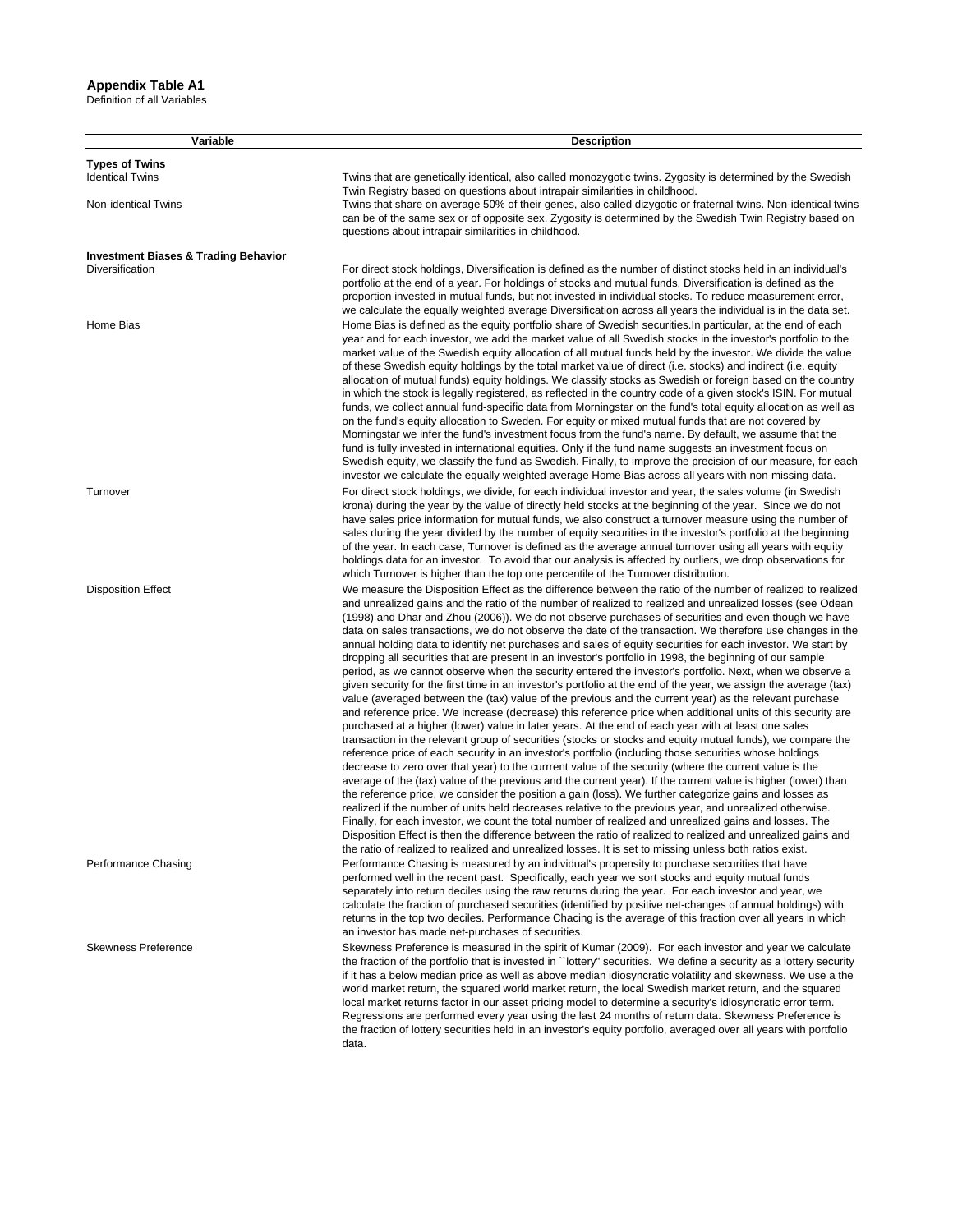| Variable                                 | <b>Description</b>                                                                                                                                                                                                                                                                                                                                                                                                                                                                                                                                                                                                                                                                                                                                                                                                                                                                                                                                                                                                                                                                                                                                                                                                                                                                                                                                                                                                                                                                                                                                             |
|------------------------------------------|----------------------------------------------------------------------------------------------------------------------------------------------------------------------------------------------------------------------------------------------------------------------------------------------------------------------------------------------------------------------------------------------------------------------------------------------------------------------------------------------------------------------------------------------------------------------------------------------------------------------------------------------------------------------------------------------------------------------------------------------------------------------------------------------------------------------------------------------------------------------------------------------------------------------------------------------------------------------------------------------------------------------------------------------------------------------------------------------------------------------------------------------------------------------------------------------------------------------------------------------------------------------------------------------------------------------------------------------------------------------------------------------------------------------------------------------------------------------------------------------------------------------------------------------------------------|
| <b>Investment Bias Index</b>             | The Investment Bias Index summarizes the magnitude of the six investment behaviors for direct stock<br>holdings. It takes on values between zero and twelve. For each behavior, we assign a value of zero (no<br>bias), one, or two (most biased), depending on the observed level. The index is the sum across all six<br>investment behaviors. If for a given investor, a behavior is missing, we use the median behavior to assign<br>the bias index component (zero, one, or two). In particular, for Diversification, we assign two to investors<br>with only one stock, one to investors with two to six stocks, and zero to investors with more than six stocks.<br>For Home Bias, we assign two to investors with a 100% allocation to Swedish stocks, one to investors with<br>less than 100%, but more than 20% allocation to Swedish stocks, and zero for investors with less than<br>20% Swedish allocation. For Turnover, we assign two to investors with a value above 55%, one to<br>investors with a value between 20% and 55%, and zero otherwise. For Disposition Effect, we assign two to<br>investors with a disposition effect over 40%, one to investors with a strictly positive disposition effect, and<br>zero otherwise. For Performance Chasing, we assign two to investors with a value above 40%, one to<br>investors with a value between 20 and 40%, and zero otherwise. For Skewness preference, we assign two<br>to investors with a value above 15%, one to investors with a value between 5 and 15%, and zero<br>otherwise. |
| Socioeconomic Characteristics<br>Male    | An indicator variable that equals one if an individual is male and zero otherwise. Gender is obtained from<br>Statistics Sweden.                                                                                                                                                                                                                                                                                                                                                                                                                                                                                                                                                                                                                                                                                                                                                                                                                                                                                                                                                                                                                                                                                                                                                                                                                                                                                                                                                                                                                               |
| Age                                      | The average age over the years an individual is included in our sample. Age is obtained from the Statistics<br>Sweden.                                                                                                                                                                                                                                                                                                                                                                                                                                                                                                                                                                                                                                                                                                                                                                                                                                                                                                                                                                                                                                                                                                                                                                                                                                                                                                                                                                                                                                         |
| Less than High School                    | An indicator variable that equals one if an individual has not completed high school (gymnsasium) zero<br>otherwise. Educational information is obtained from Statistics Sweden.                                                                                                                                                                                                                                                                                                                                                                                                                                                                                                                                                                                                                                                                                                                                                                                                                                                                                                                                                                                                                                                                                                                                                                                                                                                                                                                                                                               |
| High School                              | An indicator variable that equals one if an individual has completed high school (gymnasium) but has not<br>attended university, zero otherwise. Educational information is obtained from Statistics Sweden.                                                                                                                                                                                                                                                                                                                                                                                                                                                                                                                                                                                                                                                                                                                                                                                                                                                                                                                                                                                                                                                                                                                                                                                                                                                                                                                                                   |
| College or more                          | An indicator variable that equals one if an individual has attended university, zero otherwise. Educational<br>information is obtained from Statistics Sweden.                                                                                                                                                                                                                                                                                                                                                                                                                                                                                                                                                                                                                                                                                                                                                                                                                                                                                                                                                                                                                                                                                                                                                                                                                                                                                                                                                                                                 |
| No Education data available              | An indicator variable that equals one if no educational data are available for an individual, zero otherwise.<br>Educational information is obtained from Statistics Sweden.                                                                                                                                                                                                                                                                                                                                                                                                                                                                                                                                                                                                                                                                                                                                                                                                                                                                                                                                                                                                                                                                                                                                                                                                                                                                                                                                                                                   |
| <b>Years of Education</b>                | Years of Education is based on the highest completed degree. For a subset of the sample, the variable is<br>obtained from the Swedish Twin Registry. We use a linear regression model to extend the variable to the<br>rest of our sample. Specifically, we regress the years of education onto indicator variables High School and<br>College or More (avaialable for most individuals in our data set from Statistics Sweden) and then predict<br>years of education out of sample.                                                                                                                                                                                                                                                                                                                                                                                                                                                                                                                                                                                                                                                                                                                                                                                                                                                                                                                                                                                                                                                                          |
| Married                                  | The average (over the years an individual is included in our sample) of an annual indicator variable that<br>equals one if an individual is married in a given year and zero otherwise. The marital status is obtained<br>from the Statistics Sweden.                                                                                                                                                                                                                                                                                                                                                                                                                                                                                                                                                                                                                                                                                                                                                                                                                                                                                                                                                                                                                                                                                                                                                                                                                                                                                                          |
| Disposable Income                        | The average individual disposable income (over the years an individual is included in our sample), as<br>defined by Statistics Sweden, that is, the sum of income from labor, business, and investment, plus<br>received transfers, less taxes and alimony payments. Expressed in nominal Swedish Krona (SEK) (unless                                                                                                                                                                                                                                                                                                                                                                                                                                                                                                                                                                                                                                                                                                                                                                                                                                                                                                                                                                                                                                                                                                                                                                                                                                          |
| <b>Financial Assets</b>                  | indicated otherwise). The data are obtained from Statistics Sweden.<br>The average end-of-year market value of an individual's financial assets (over the years an individual is<br>included in our sample) as reported by Statistics Sweden, expressed in nominal Swedish Krona (SEK)<br>(unless indicated otherwise). Financial assets include checking, savings, and money market accounts,<br>(direct and indirect) bond holdings, (direct and indirect) equity holdings, investments in options and other                                                                                                                                                                                                                                                                                                                                                                                                                                                                                                                                                                                                                                                                                                                                                                                                                                                                                                                                                                                                                                                 |
| <b>Total Assets</b>                      | financial assets such as rights, convertibles, and warrants.<br>The average end-of-year market value of an individual's financial and real assets (over the years an<br>individual is included in our sample) as reported by Statistics Sweden, expressed in nominal Swedish                                                                                                                                                                                                                                                                                                                                                                                                                                                                                                                                                                                                                                                                                                                                                                                                                                                                                                                                                                                                                                                                                                                                                                                                                                                                                   |
| Net Worth                                | Krona (SEK) (unless indicated otherwise).<br>The average difference between the end-of-year market value of an individual's assets and her liabilities<br>(over the years an individual is included in our sample), as reported by Statistics Sweden. Expressed in<br>nominal Swedish Krona (SEK) (unless indicated otherwise). We form indicator variables that indicate<br>whether an individual's networth is in the first, second, third, or first quartile of the net-worth distribution.                                                                                                                                                                                                                                                                                                                                                                                                                                                                                                                                                                                                                                                                                                                                                                                                                                                                                                                                                                                                                                                                 |
| Number of Stocks and Equity Mutual Funds | The average end-of-year number of holdings of distinct individual stocks and equity mutual funds (over the<br>years an individual is included in our sample), as reported by Statistics Sweden.                                                                                                                                                                                                                                                                                                                                                                                                                                                                                                                                                                                                                                                                                                                                                                                                                                                                                                                                                                                                                                                                                                                                                                                                                                                                                                                                                                |
| Value of Stocks and Equity Mutual Funds  | The average end-of-year market value of holdings of individual stocks and equity mutual funds (over the<br>years an individual is included in our sample), as reported by Statistics Sweden. Expressed in nominal                                                                                                                                                                                                                                                                                                                                                                                                                                                                                                                                                                                                                                                                                                                                                                                                                                                                                                                                                                                                                                                                                                                                                                                                                                                                                                                                              |
| Number of Stocks                         | Swedish Krona (SEK) (unless indicated otherwise).<br>The average end-of-year number of holdings of distinct individual stocks (over the years an individual is                                                                                                                                                                                                                                                                                                                                                                                                                                                                                                                                                                                                                                                                                                                                                                                                                                                                                                                                                                                                                                                                                                                                                                                                                                                                                                                                                                                                 |
| Value of Stocks                          | included in our sample), as reported by Statistics Sweden.<br>The average end-of-year market value of holdings of individual stocks (over the years an individual is<br>included in our sample), as reported by Statistics Sweden. Expressed in nominal Swedish Krona (SEK)<br>(unless indicated otherwise).                                                                                                                                                                                                                                                                                                                                                                                                                                                                                                                                                                                                                                                                                                                                                                                                                                                                                                                                                                                                                                                                                                                                                                                                                                                   |
| Number of Equity Mutual Funds            | The average end-of-year number of holdings of distinct equity mutual funds (over the years an individual is                                                                                                                                                                                                                                                                                                                                                                                                                                                                                                                                                                                                                                                                                                                                                                                                                                                                                                                                                                                                                                                                                                                                                                                                                                                                                                                                                                                                                                                    |
| Value of Equity Mutual Funds             | included in our sample), as reported by Statistics Sweden.<br>The average end-of-year market value of holdings of equity mutual funds (over the years an individual is<br>included in our sample), as reported by Statistics Sweden. Expressed in nominal Swedish Krona (SEK)                                                                                                                                                                                                                                                                                                                                                                                                                                                                                                                                                                                                                                                                                                                                                                                                                                                                                                                                                                                                                                                                                                                                                                                                                                                                                  |
| Contact Intensity                        | (unless indicated otherwise).<br>The number of contacts per year between twins. The number is calculated as the average of the numbers<br>reported by both twins. If only one twin provides a number, this number is used. The data are obtained<br>from the Swedish Twin Registry.                                                                                                                                                                                                                                                                                                                                                                                                                                                                                                                                                                                                                                                                                                                                                                                                                                                                                                                                                                                                                                                                                                                                                                                                                                                                            |
| Distance to Birthplace                   | The driving distance in kilometers to the state of birth. We define this distance to be the average distance<br>to the center of all municipalities within the state of birth weighted by their population. The distance is                                                                                                                                                                                                                                                                                                                                                                                                                                                                                                                                                                                                                                                                                                                                                                                                                                                                                                                                                                                                                                                                                                                                                                                                                                                                                                                                    |
| Spouse from Home Region                  | obtained from Google Maps. The population numbers are obtained from Statistics Sweden.<br>An indicator variable available for married individuals that takes on the value of one if the spouse was born<br>in the same state as the individual and zero otherwise.                                                                                                                                                                                                                                                                                                                                                                                                                                                                                                                                                                                                                                                                                                                                                                                                                                                                                                                                                                                                                                                                                                                                                                                                                                                                                             |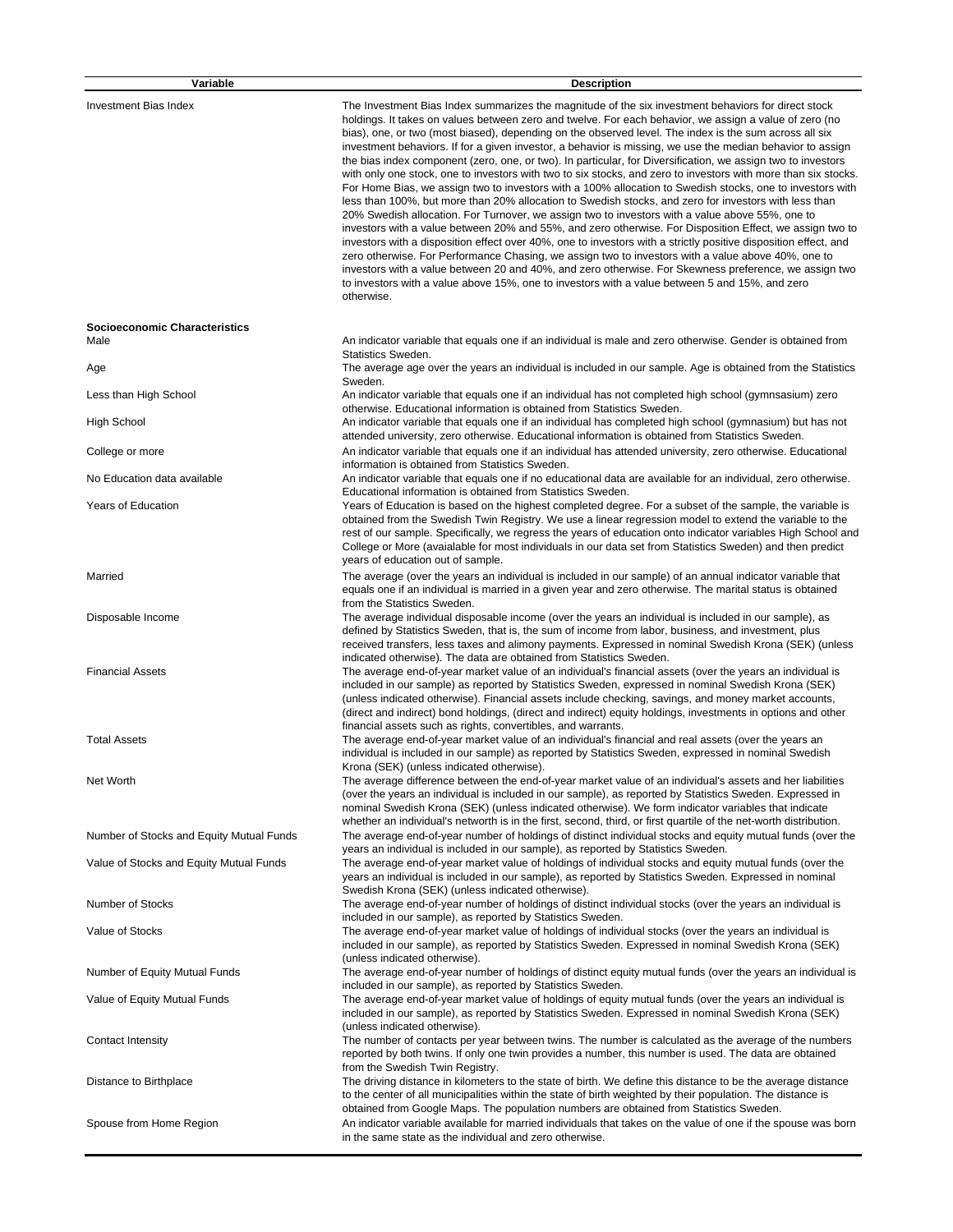# **Appendix Table A2**

Education as a Moderator

|                  | Years of  |                              |                   |
|------------------|-----------|------------------------------|-------------------|
|                  | Education |                              | <b>Bias Index</b> |
| <b>Moderator</b> |           | <b>Investment Bias Index</b> |                   |
| $a_m$            | 0.2300    | $a_{c}$                      | 0.0010            |
|                  | 0.010     |                              | 0.129             |
| $c_{m}$          | $-0.1300$ | alpha_c                      | $-0.0209$         |
|                  | 0.010     |                              | 0.112             |
| $e_{m}$          | 0.1100    | a <sub>u</sub>               | 0.3940            |
|                  | 0.000     |                              | 0.121             |
|                  |           | alpha_u                      | 0.3483            |
|                  |           |                              | 0.109             |
|                  |           | $c_{c}$                      | $-0.0950$         |
|                  |           |                              | 0.168             |
|                  |           | $chi\_c$                     | 0.2161            |
|                  |           |                              | 0.152             |
|                  |           | $c_{U}$                      | $-0.0790$         |
|                  |           |                              | 0.211             |
|                  |           | $chi_u$                      | 0.3082            |
|                  |           |                              | 0.192             |
|                  |           | $e_{c}$                      | 0.0290            |
|                  |           |                              | 0.060             |
|                  |           | epsilon_c                    | $-0.0384$         |
|                  |           |                              | 0.108             |
|                  |           | $e-u$                        | 0.9830            |
|                  |           |                              | 0.060             |
|                  |           | epsilon_u                    | 0.0774            |
|                  |           |                              | 0.049             |
| ${\cal N}$       |           | 11,800                       |                   |

Appendix Table A2 reports parameter estimates and standard errors (s.e.) from maximum likelihood estimation of gene-environment interactions models (see Figure 2 for a presentation of the model). The moderator variable is education as measured by years of education (divided by 10 for computational reasons). The Bias Index is based on financial behaviors related to direct stock holdings only. In a first stage (untabulated), we have removed (via linear regression) the effect of control variables listed in Table 4, with the exception of those related to education. *N* provides the number of observations.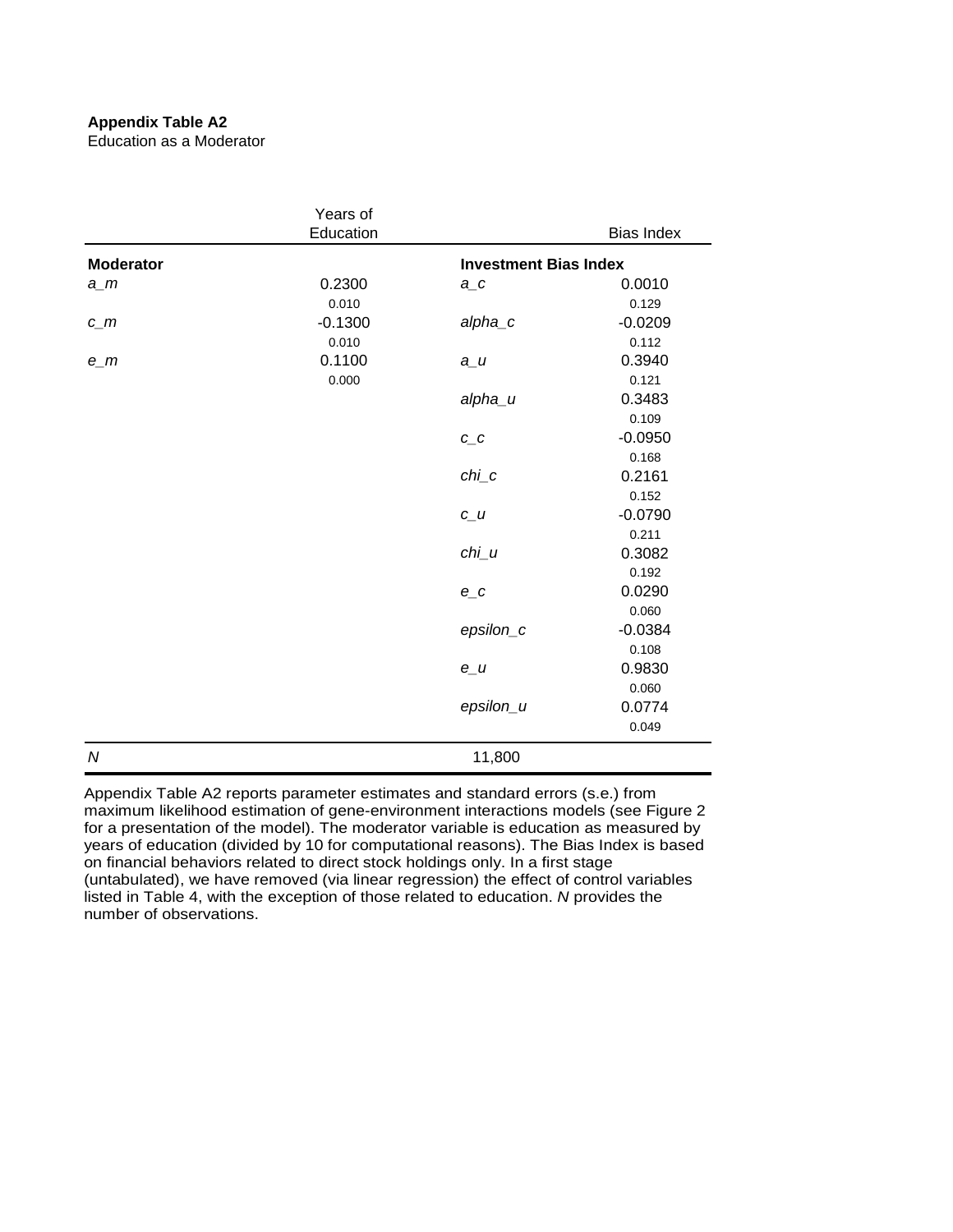# **Figure 1** Correlations by Genetic Similarity



Figure 1 repots Pearson correlation coefficients for *Diversification*, *Home Bias*, *Disposition Effect*, *Performance Chasing,* and *Turnover* between twins for different types of twin pairs. Investment behaviors are calculated using holdings and transactions of direct stock holdings only. All variables are defined in Appendix Table A1.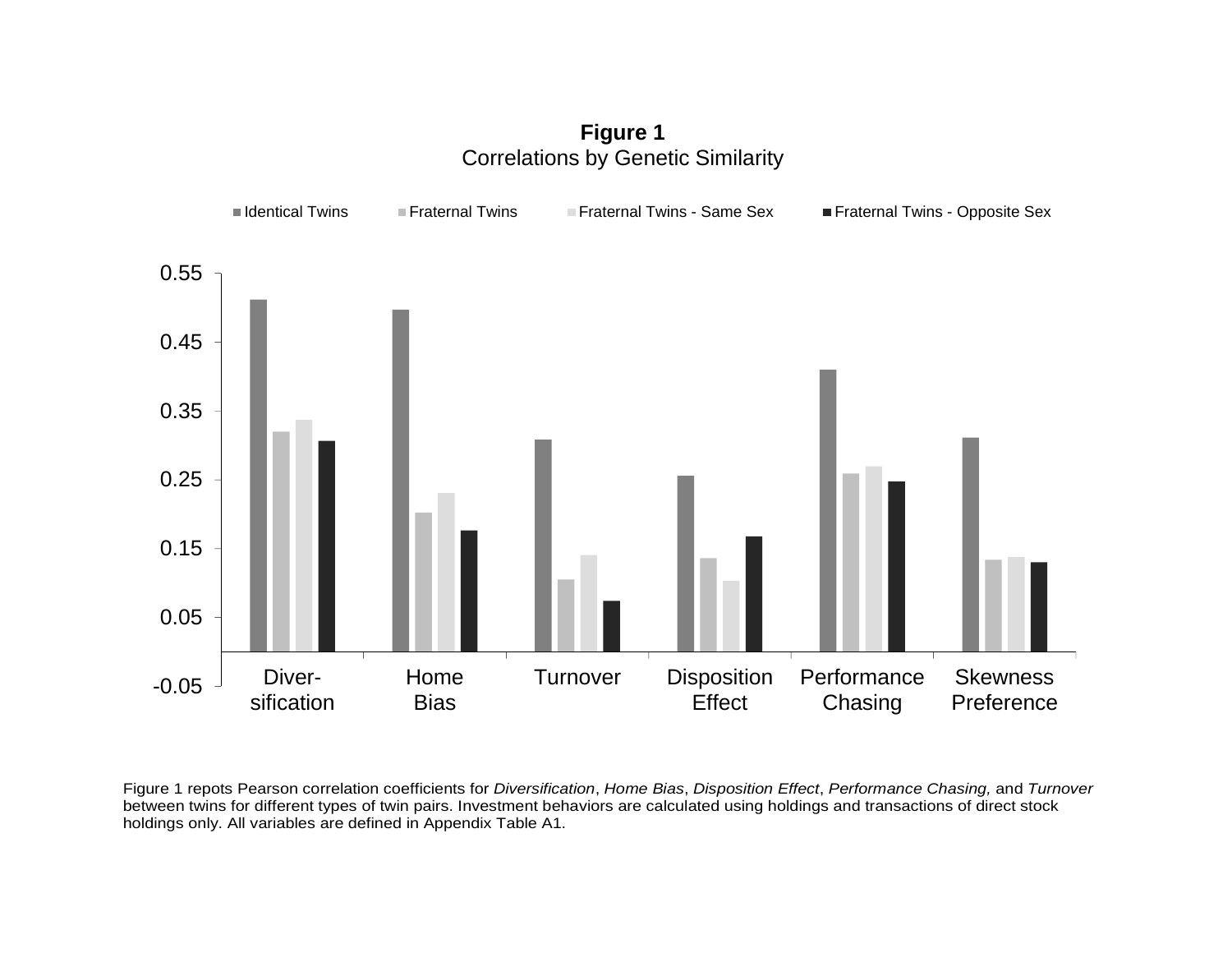



Figure 2 presents a graphical presentation of the gene-interaction model proposed by Purcell (2002). *M* symbolizes the moderator and *y* the Investment Bias Index. *A*, *C*, and *E* correspond to the unobservable genetic and environmental factors. See Purcell (2002) for details.